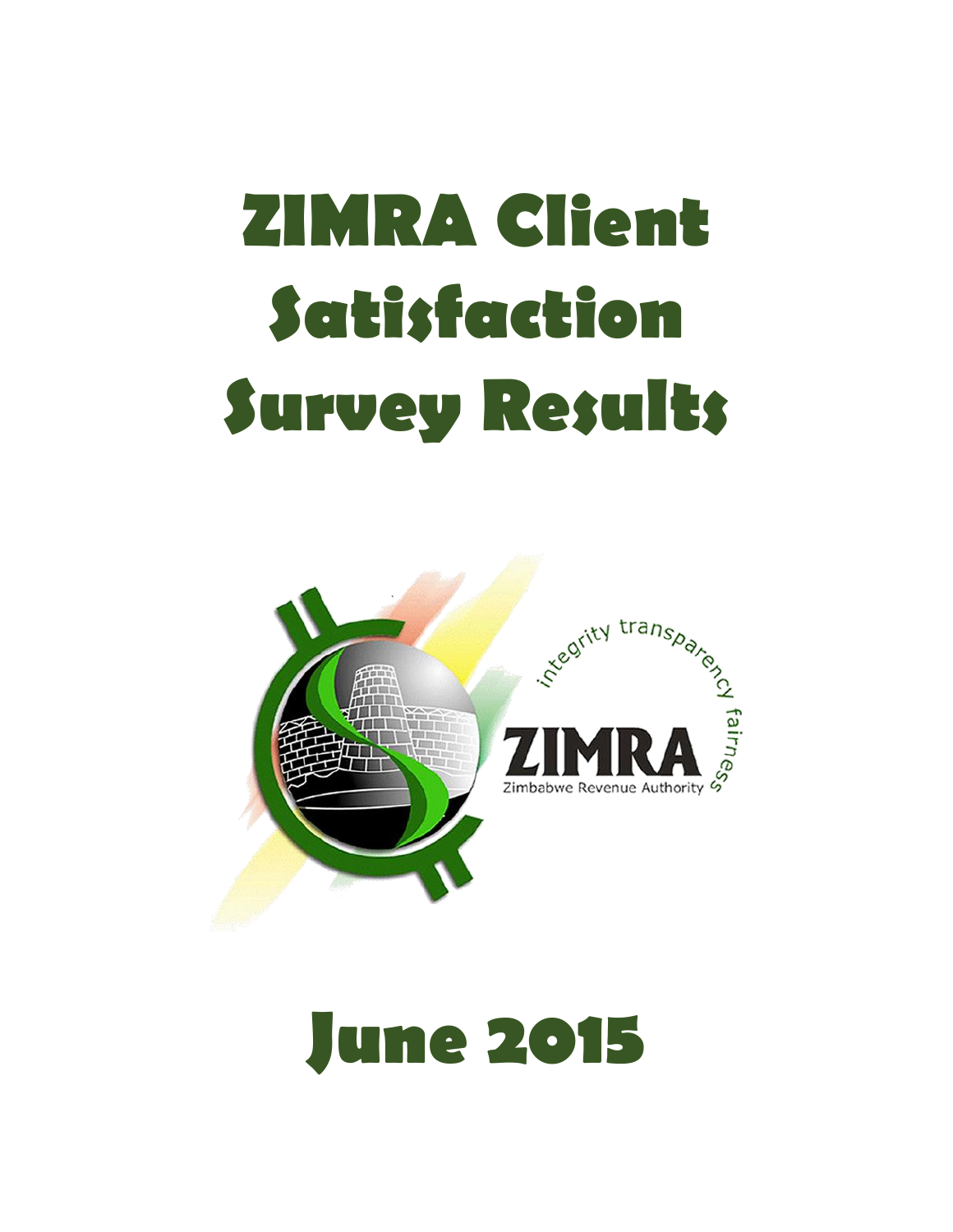# **Introduction**

The Client Satisfaction Survey for the first half of 2015 was conducted from the  $9<sup>th</sup>$  of June to the  $15<sup>th</sup>$  of June 2015. The survey which has since been adopted by the Zimbabwe Revenue Authority (ZIMRA) as a prime feedback mechanism on service delivery, is done biannually. It allows the Authority to seek lasting solutions to the issues raised by clients. Key areas of the Authority's service delivery which are measured include reception on arrival, time spend on port of entry/reception before being served, officers' job knowledge, ZIMRA officers' attitude and overall service delivery at station level.

The survey was conducted using the questionnaire method which was being supported by terms of reference sent out to the various ZIMRA stations dotted around the country via email.

# **Executive summary**

- All ZIMRA stations except for Gwanda, Mukumbura, Kanyemba and Marondera submitted their completed questionnaires. There was no explanation given by the stations as to why they failed to submit questionnaires. However, we still feel that we can get very reliable results because major ZIMRA stations which deal with huge numbers of clients managed to submit their completed questionnaires.
- The scores for the survey were as follows: An unanswered question would score zero (0) with the zero playing the role of a place holder; the score for Very poor was one  $(1)$ ; the score for Poor was two  $(2)$ ; the score for Good was three  $(3)$ points while the score for Excellent was four (4). There was no score for "Fair" since we wanted the respondents to rate us either positively or negatively on the aspects under review.
- For us to arrive at the satisfaction index per pillar under review, we added the percentage for Excellent and Good.

# **Breakdown of the survey results**

- $\div$  Out of the 1994 respondents which participated in this survey, 996 (50,0%) represented organisations; 878 (44,0%) indicated that they were doing business as individuals, while the "Other" category was represented by 120 respondents  $(6,0\%)$ .
- $\div$  Reception on arrival had the following ratings: Excellent 738 respondents  $(37,0\%)$ ; Good 1083 respondents  $(54,3\%)$ ; Poor 80 respondents  $(4,0\%)$  and Very Poor had 46 respondents (2,3%). 47 interviewees (2,4%) did not respond to the question on Reception on arrival. The satisfaction index for Reception on Arrival was 91,3%.
- On time spend at reception before being served, 693 respondents (34,8%) out of 1994 were in the Excellent category; 1052 respondents (52,8%) rated time spend at reception before being served as Good; 140 respondents (7,0%) were in the Poor category while 87 respondents (4,4%) were in the Very poor category. 22 interviewees (1,1%) did not respond to the question.
- $\div$  On time spend while being served, 733 respondents (36,8%) out of 1994 were in the Excellent category; 1044 respondents (52,4%) rated time spend while being served as Good; 120 respondents (6,0%) rated us as Poor while 71 respondents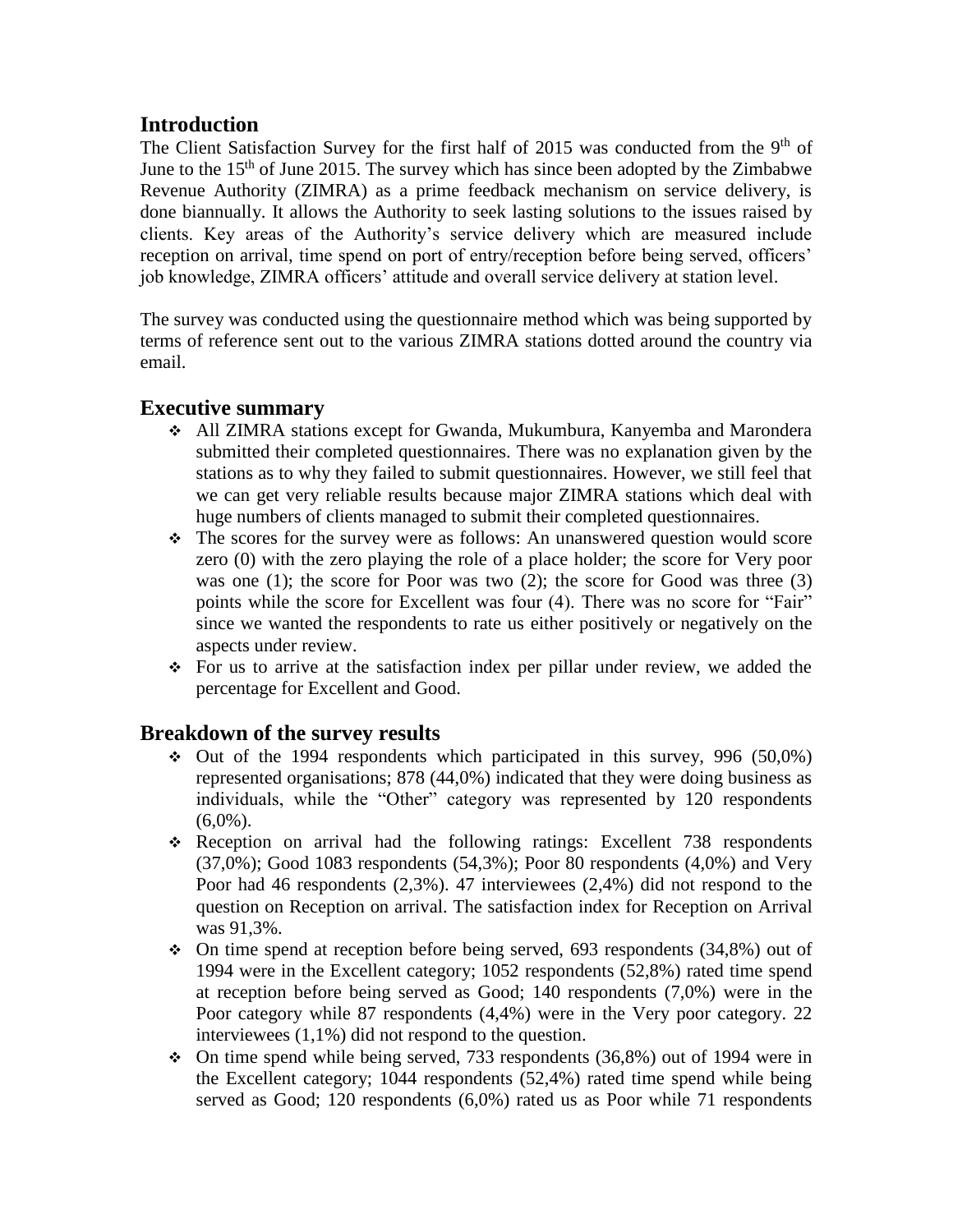(3,6%) rated us as Very poor. 26 interviews (1,3%) did not respond to the question.

- $\div$  Ratings for responsiveness to queries were as follows: 594 respondents (29,8%) were in the Excellent category; 1106 respondents (55,5%) were in the Good category; 187 respondents (9,4%) were in the poor category while 63 (3,2%) interviewees were in the Very poor category. 44 respondents (2,2%) did not respond to the question.
- ZIMRA's information dissemination was rated as follows: 523 respondents (26,2%) rated our information dissemination as Excellent; 1155 respondents (57,9%) rated us as Good; 220 respondents (11,0%) rated us as Poor while 58 respondents (2,9%) rated us as Very poor. Only 38 respondents (1,9%) did not respond to the question.
- ZIMRA officers' attitude to clients' ratings were as follows: 737 respondents (37,0%) indicated that our officers' attitude is Excellent; 1061 respondents (53,2%) rated it as Good; 109 respondents (5,5%) feel that it was Poor while 69 respondents (3,5%) rated it as Very poor. While the majority of ZIMRA officers were commended for their politeness and supportiveness, it was apparent that there were some officers who still lagged behind in terms of portraying a positive attitude towards clients. Only 18 interviewees (0,9%) did not respond to the question.
- The ratings for officers' job knowledge were as follows; 843 interviewees (42,3%) scored officers' job knowledge as Excellent; 989 interviewees (49,6%) rated officers' job knowledge as Good; 98 interviewees (4,9%) rated ZIMRA officers' job knowledge as Poor while 30 interviewees (1,5%) rated officers' job knowledge as Very poor. 34 interviewees (1,7%) did not respond to the question.
- On the question of Overall service delivery by ZIMRA, the ratings were as follows; 620 respondents (31,1%) rated us as Excellent; 1123 respondents (56,3%) rated us as Good; 108 respondents (5,4%) rated us as Poor while 81 respondents (4,1%) rated us as Very poor. 62 interviewees (3,1%) did not respond to the question.
- After having done the proper and necessary calculations, the overall Client Satisfaction Index for ZIMRA this quarter stood at 88,48% against a target of 80% and an alarm rate of 65%.

# **Research Methodology:**

The research method which was employed for the Client Satisfaction Survey was predominantly the questionnaire for the reason that it was very cheap to administer, but still producing valid and reliable results. Secondly, the questionnaire gives the interviewee time to think and write their honest opinion without fear of the prying eye of the interviewer. So this adds on to the reliability and validity of the final result.

The questionnaire was translated into three languages namely English, Shona and Ndebele and due diligence was exercised in the translation process to ensure that the questions preserve their original meanings. The questionnaire was translated into three major languages to ensure that the researcher captures as many people as possible. The emailing system was used to send the questionnaires to all ZIMRA stations around the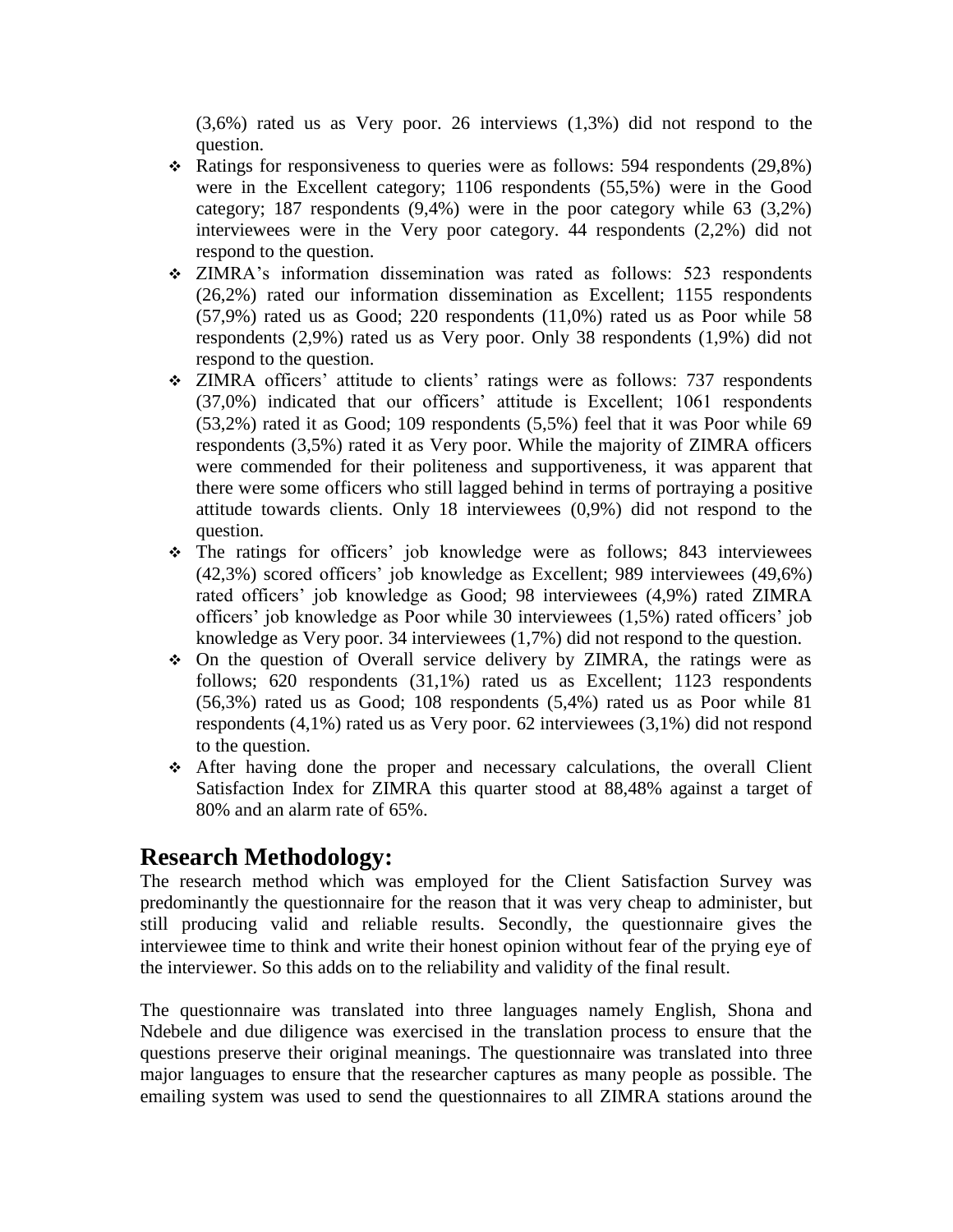country and an instruction was given for stations to appoint a survey coordinator to oversee the running of the survey at their respective stations. Terms of references were used as guidelines in coordinating the survey.

#### **Calculating the Client Satisfaction Index:**

The process of calculating the Client Satisfaction Index was done by aggregating the satisfaction indices in the eight pillars under review and this was divided by eight, which is the number of pillars that were under investigation. So this is how we managed to arrive at a Client Satisfaction Index of 88,48%.

The scale that was used for coding the responses in the SPSS was as follows: "Excellent" was represented by 4 marks, "Good" was represented by 3 marks, "Poor" was equal to 2 marks and "Very Poor" was equal to 1 mark. Zero (0) was only used as a place holder for a "no response" to the question.

#### **Statistics**

| VAR00001 |         |      |  |  |  |
|----------|---------|------|--|--|--|
|          | Valid   | 1994 |  |  |  |
|          | Missing |      |  |  |  |

# **ZIMRA Stations**

**Q:** At which office do you normally conduct your business with ZIMRA?

All stations except for three managed to submit the completed questionnaires as shown in the table below. A total of 1994 completed questionnaires were received from the stations that participated in this survey. The table below shows the number of questionnaires that came per each station.

|       | <b>VAR00001</b>    |           |         |               |                       |  |
|-------|--------------------|-----------|---------|---------------|-----------------------|--|
|       |                    | Frequency | Percent | Valid Percent | Cumulative<br>Percent |  |
| Valid | <b>Head Office</b> | 7         | $\cdot$ | .4            | .4                    |  |
|       | Mphoengs           | 24        | 1.2     | 1.2           | 1.6                   |  |
|       | Maitengwe          | 31        | 1.6     | 1.6           | 3.1                   |  |
|       | Plumtree           | 62        | 3.1     | 3.1           | 6.2                   |  |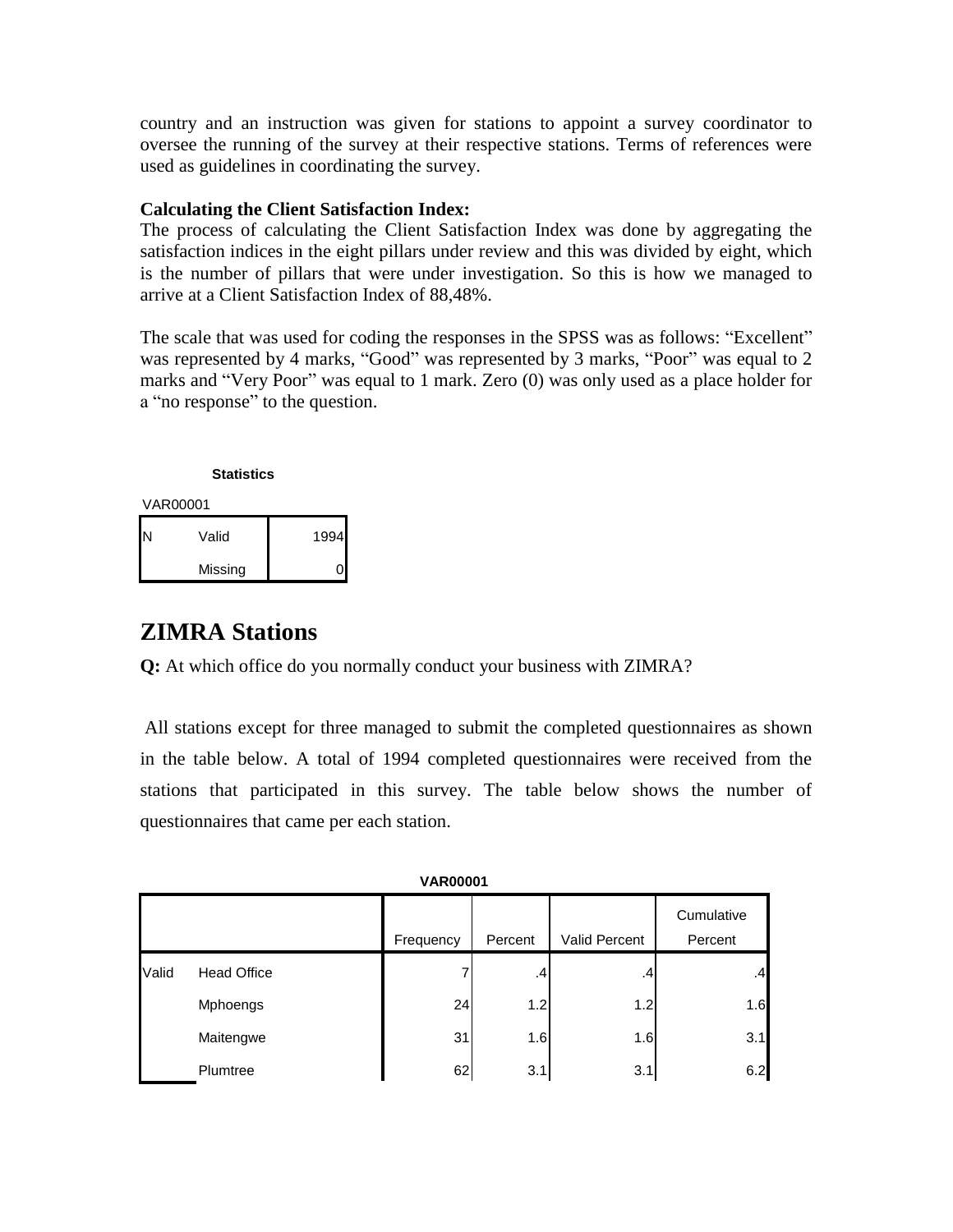| Mhlahlandlela Complex<br>Offices | 168 | 8.4               | 8.4  | 14.6 |
|----------------------------------|-----|-------------------|------|------|
| Kariba Border Post               | 34  | 1.7               | 1.7  | 16.3 |
| J.M Nkomo Airport                | 23  | 1.2               | 1.2  | 17.5 |
| <b>Bulawayo Port</b>             | 30  | 1.5               | 1.5  | 19.0 |
| Nyamapanda Customs               | 43  | 2.2               | 2.2  | 21.2 |
| Beitbridge Border Post           | 244 | 12.2              | 12.2 | 33.4 |
| Mutare Customs and Excise        | 39  | 2.0               | 2.0  | 35.4 |
| <b>Mutare Domestic Taxes</b>     | 53  | 2.7               | 2.7  | 38.0 |
| Rusape Domestic Taxes            | 32  | 1.6               | 1.6  | 39.6 |
| <b>Chipinge Domestic Taxes</b>   | 32  | 1.6               | 1.6  | 41.2 |
| Sango Customs and Excise         | 11  | .6                | .6   | 41.8 |
| Chiredzi Customs and<br>Excise   | 12  | .6                | .6   | 42.4 |
| <b>Chiredzi Domestic Taxes</b>   | 31  | 1.6               | 1.6  | 43.9 |
| Kwekwe Customs and<br>Excise     | 11  | .6                | .6   | 44.5 |
| <b>Kwekwe Domestic Taxes</b>     | 51  | 2.6               | 2.6  | 47.0 |
| Kurima Large Clients Office      | 43  | 2.2               | 2.2  | 49.2 |
| <b>Forbes Border Post</b>        | 44  | 2.2               | 2.2  | 51.4 |
| <b>BAK Storage</b>               | 8   | $\cdot$           | .4   | 51.8 |
| Chirundu OSBP                    | 115 | 5.8               | 5.8  | 57.6 |
| <b>Gweru Domestic Taxes</b>      | 48  | 2.4               | 2.4  | 60.0 |
| Gweru Customs and Excise         | 50  | 2.5               | 2.5  | 62.5 |
| <b>Investigations Office</b>     | 15  | $\boldsymbol{.8}$ | .8   | 63.2 |
| Kurima Cash Office               | 15  | .8                | .8   | 64.0 |
| Hwange Office                    | 25  | 1.3               | 1.3  | 65.2 |
| Victoria Falls Border Post       | 30  | 1.5               | 1.5  | 66.8 |
| Beitbridge Town Office           | 37  | 1.9               | 1.9  | 68.6 |
| Masvingo Customs                 | 63  | 3.2               | 3.2  | 71.8 |
| Masvingo Domestic Taxes          | 51  | 2.6               | 2.6  | 74.3 |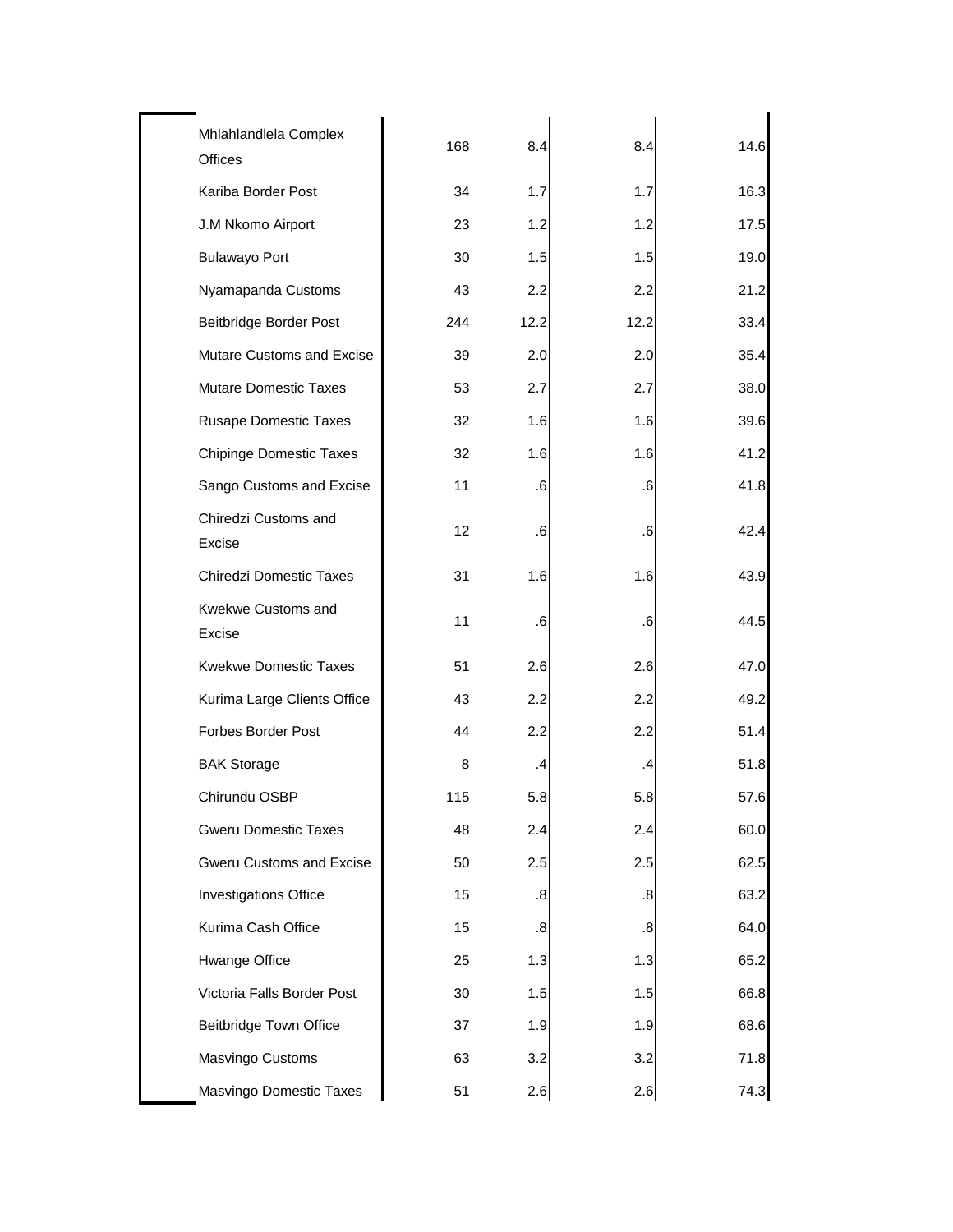| Kariba Inland Office          | 43   | 2.2   | 2.2    | 76.5  |
|-------------------------------|------|-------|--------|-------|
| Harare Airfreight (NHS/AGS)   | 82   | 4.1   | 4.1    | 80.6  |
| Victoria Falls Inland Office  | 24   | 1.2   | 1.2    | 81.8  |
| Kurima Debt Management        | 24   | 1.2   | 1.2    | 83.0  |
| Harare Central Soring Office  | 30   | 1.5   | 1.5    | 84.5  |
| Harare International Airport  | 53   | 2.7   | 2.7    | 87.2  |
| <b>Charles Prince Airport</b> | 17   | .9    | .9     | 88.0  |
| Kurima Audits                 | 28   | 1.4   | 1.4    | 89.4  |
| Kurima Client Care Unit       | 36   | 1.8   | 1.8    | 91.2  |
| Kurima Registry               | 37   | 1.9   | 1.9    | 93.1  |
| Kadoma Customs                | 9    | .5    | $.5\,$ | 93.5  |
| Kadoma Domestic Taxes         | 19   | 1.0   | 1.0    | 94.5  |
| Chinhoyi Office               | 48   | 2.4   | 2.4    | 96.9  |
| <b>Bindura Office</b>         | 29   | 1.5   | 1.5    | 98.3  |
| Zvishavane Office             | 10   | .5    | .5     | 98.8  |
| Mt Selinda                    | 23   | 1.2   | 1.2    | 100.0 |
| Total                         | 1994 | 100.0 | 100.0  |       |

# **Representing:**

**Q.** Please indicate whether you will be doing business for yourself or representing a company.

|       | <b>VAR00002</b>      |           |         |                      |                       |  |  |
|-------|----------------------|-----------|---------|----------------------|-----------------------|--|--|
|       |                      | Frequency | Percent | <b>Valid Percent</b> | Cumulative<br>Percent |  |  |
| Valid | Individual           | 878       | 44.0    | 44.0                 | 44.0                  |  |  |
|       | Company/Organisation | 996       | 50.0    | 50.0                 | 94.0                  |  |  |
|       | Other                | 120       | 6.0     | 6.0                  | 100.0                 |  |  |
|       | Total                | 1994      | 100.0   | 100.0                |                       |  |  |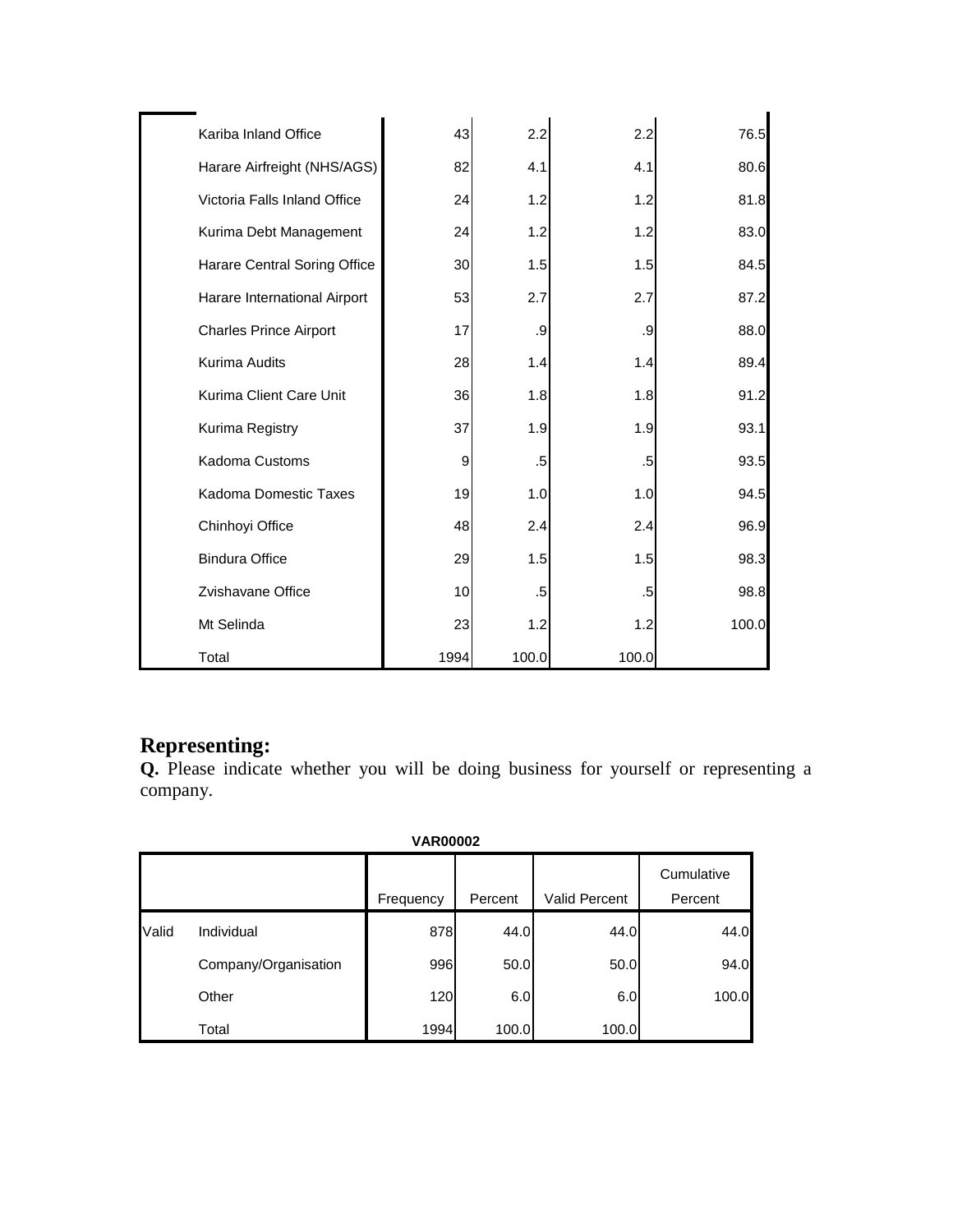

Out of 1994 respondents, 996 (50,0%) represented organisations; 878 (44,0%) indicated that they were doing business as individuals, while the "Other category" was represented by 120 (6,0%) respondents.

# **Reception on arrival**

**Q.** How do you rate our reception on arrival?

| <b>UNIVOUUJ</b> |                      |           |         |               |                       |  |
|-----------------|----------------------|-----------|---------|---------------|-----------------------|--|
|                 |                      | Frequency | Percent | Valid Percent | Cumulative<br>Percent |  |
| Valid           | 0                    | 47        | 2.4     | 2.4           | 2.4                   |  |
|                 | Reception on Arrival | 46        | 2.3     | 2.3           | 4.7                   |  |
|                 | 2                    | 80        | 4.0     | 4.0           | 8.7                   |  |
|                 | 3                    | 1083      | 54.3    | 54.3          | 63.0                  |  |
|                 | 4                    | 738       | 37.0    | 37.0          | 100.0                 |  |

**VAR00003**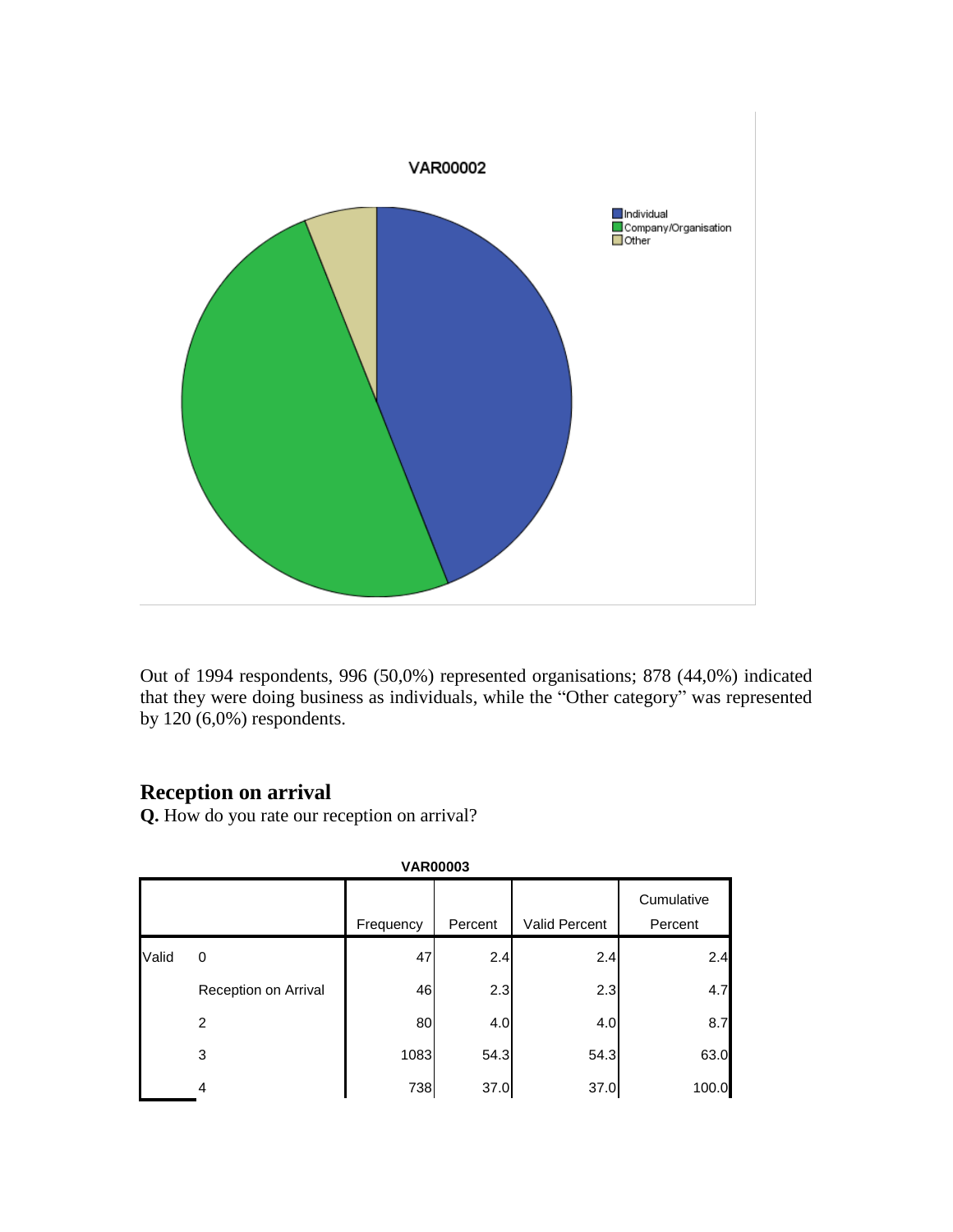|       | <b>VAR00003</b>      |           |         |               |                       |  |  |
|-------|----------------------|-----------|---------|---------------|-----------------------|--|--|
|       |                      | Frequency | Percent | Valid Percent | Cumulative<br>Percent |  |  |
| Valid | 0                    | 47        | 2.4     | 2.4           | 2.4                   |  |  |
|       | Reception on Arrival | 46        | 2.3     | 2.3           | 4.7                   |  |  |
|       | 2                    | 80        | 4.0     | 4.0           | 8.7                   |  |  |
|       | 3                    | 1083      | 54.3    | 54.3          | 63.0                  |  |  |
|       | 4                    | 738       | 37.0    | 37.0          | 100.0                 |  |  |
|       | Total                | 1994      | 100.0   | 100.0         |                       |  |  |



738 (37,0%) respondents rated ZIMRA's reception on arrival as Excellent; 1083 (54,3%) respondents rated it as Good and 80 respondents 4,0% rated it as poor. 46 respondents (2,3%) rated our reception as Very poor while 47 respondents (2,4%) did not respond to the question. Overall satisfaction index for this pillar stood at 91,3%.

Histogram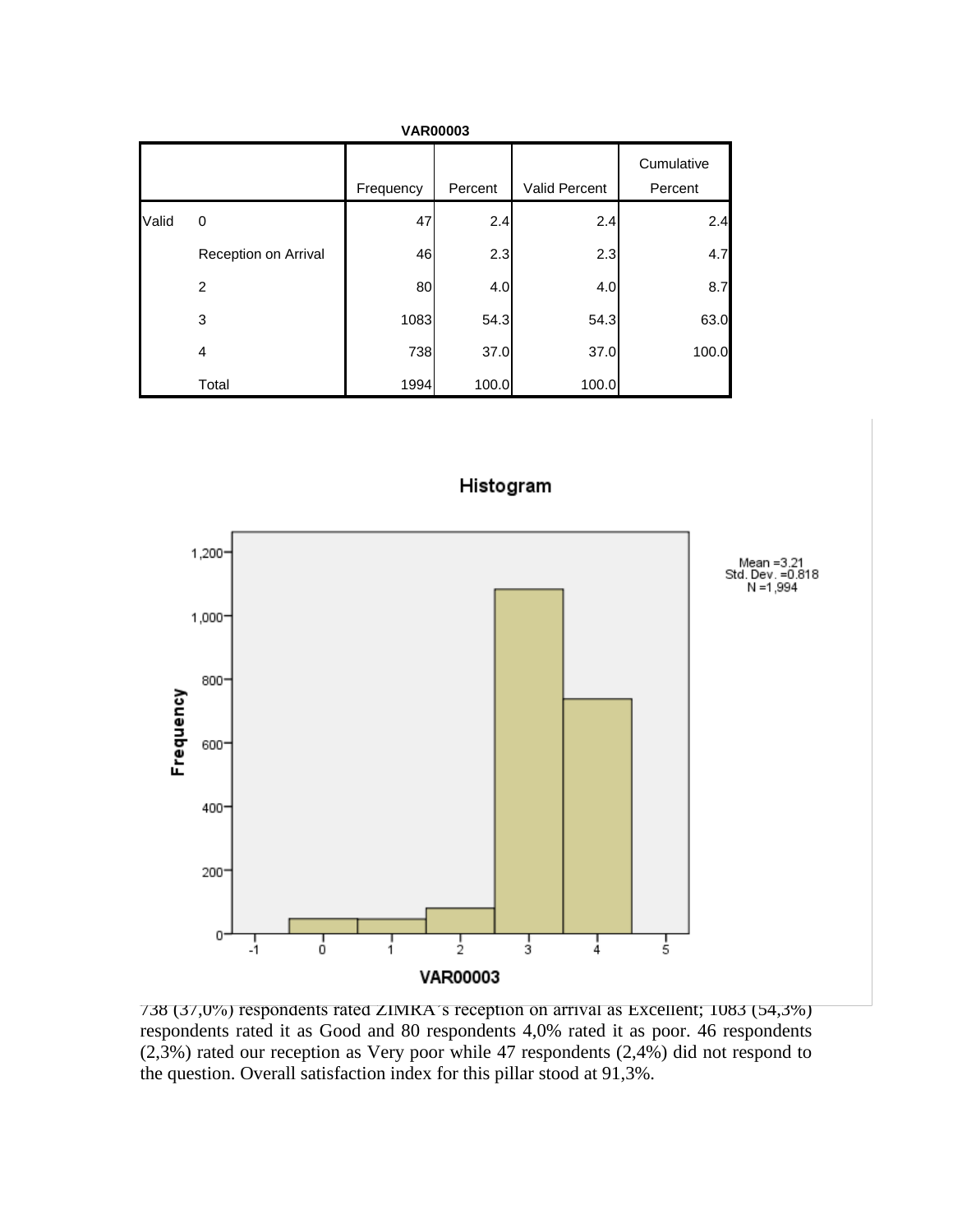# **Waiting Time**

**Q.** How long do you spend at reception/port of entry or exit before being served?

| VARUUUU4 |                                   |           |         |               |                       |  |
|----------|-----------------------------------|-----------|---------|---------------|-----------------------|--|
|          |                                   | Frequency | Percent | Valid Percent | Cumulative<br>Percent |  |
| Valid    | 0                                 | 22        | 1.1     | 1.1           | 1.1                   |  |
|          | 1                                 | 87        | 4.4     | 4.4           | 5.5                   |  |
|          | Time spend before being<br>served | 140       | 7.0     | 7.0           | 12.5                  |  |
|          | 3                                 | 1052      | 52.8    | 52.8          | 65.2                  |  |
|          | $\overline{4}$                    | 693       | 34.8    | 34.8          | 100.0                 |  |
|          | Total                             | 1994      | 100.0   | 100.0         |                       |  |

**VAR00004**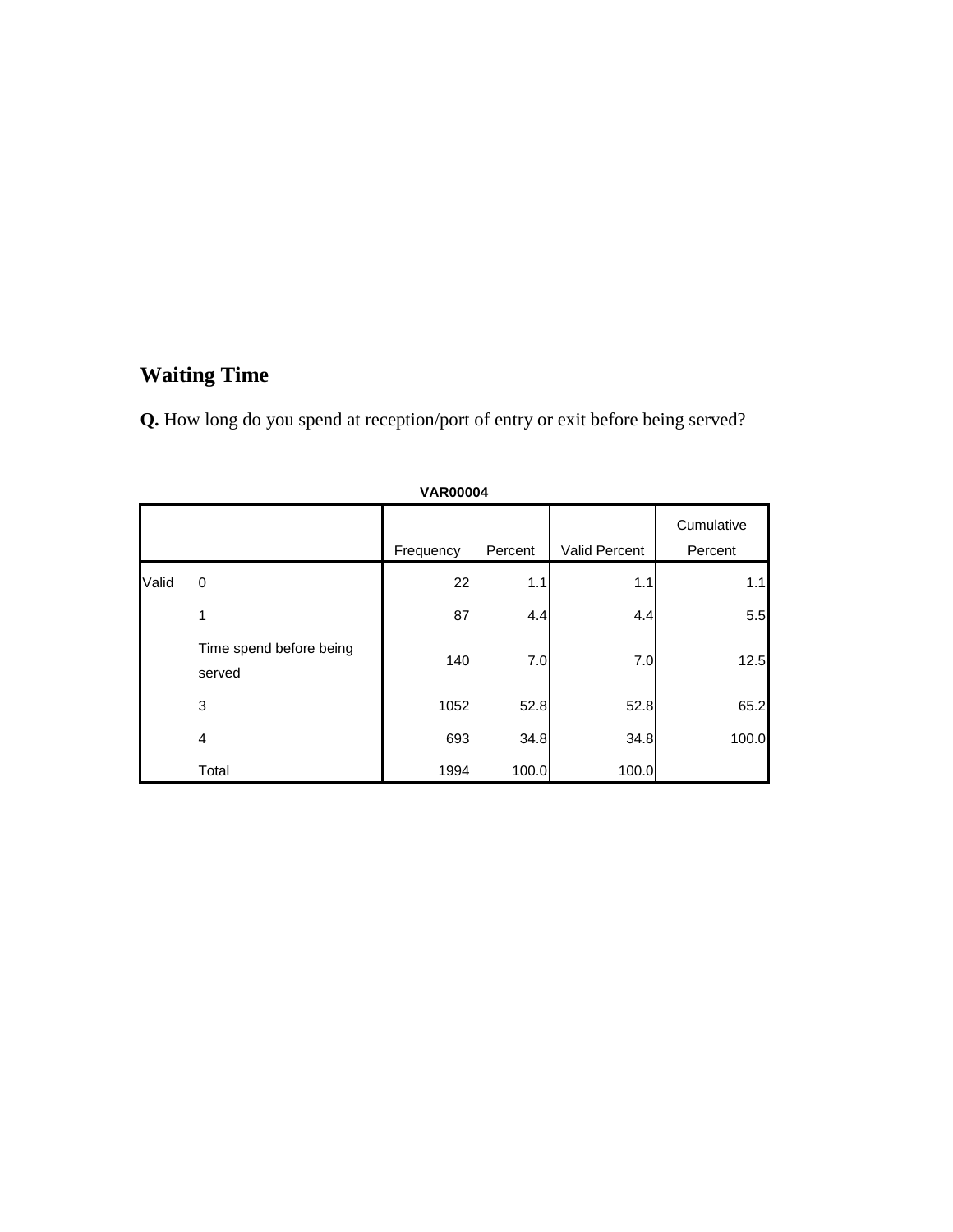

Out of the 1994 people who participated in the survey, 693 (34,8%) respondents indicated that they rated time spend before being served as excellent while 1052 respondents (52,8%) rated us as Good. 140 respondents (7,0%) rated us as Poor with 87 respondents (4,4%) rating us as Very poor. 22 interviews (1,1%) did not respond to the question. The overall client satisfaction index on time spend before being served was 87,6%.

#### **Time spend while being served**

**Q.** How do you rate the time you spend while being attended to by a ZIMRA officer?

| <b>VAR00005</b> |  |           |         |               |            |
|-----------------|--|-----------|---------|---------------|------------|
|                 |  |           |         |               | Cumulative |
|                 |  | Frequency | Percent | Valid Percent | Percent    |
| Valid           |  | 26        | 1.3     | 1.3           | 1.3        |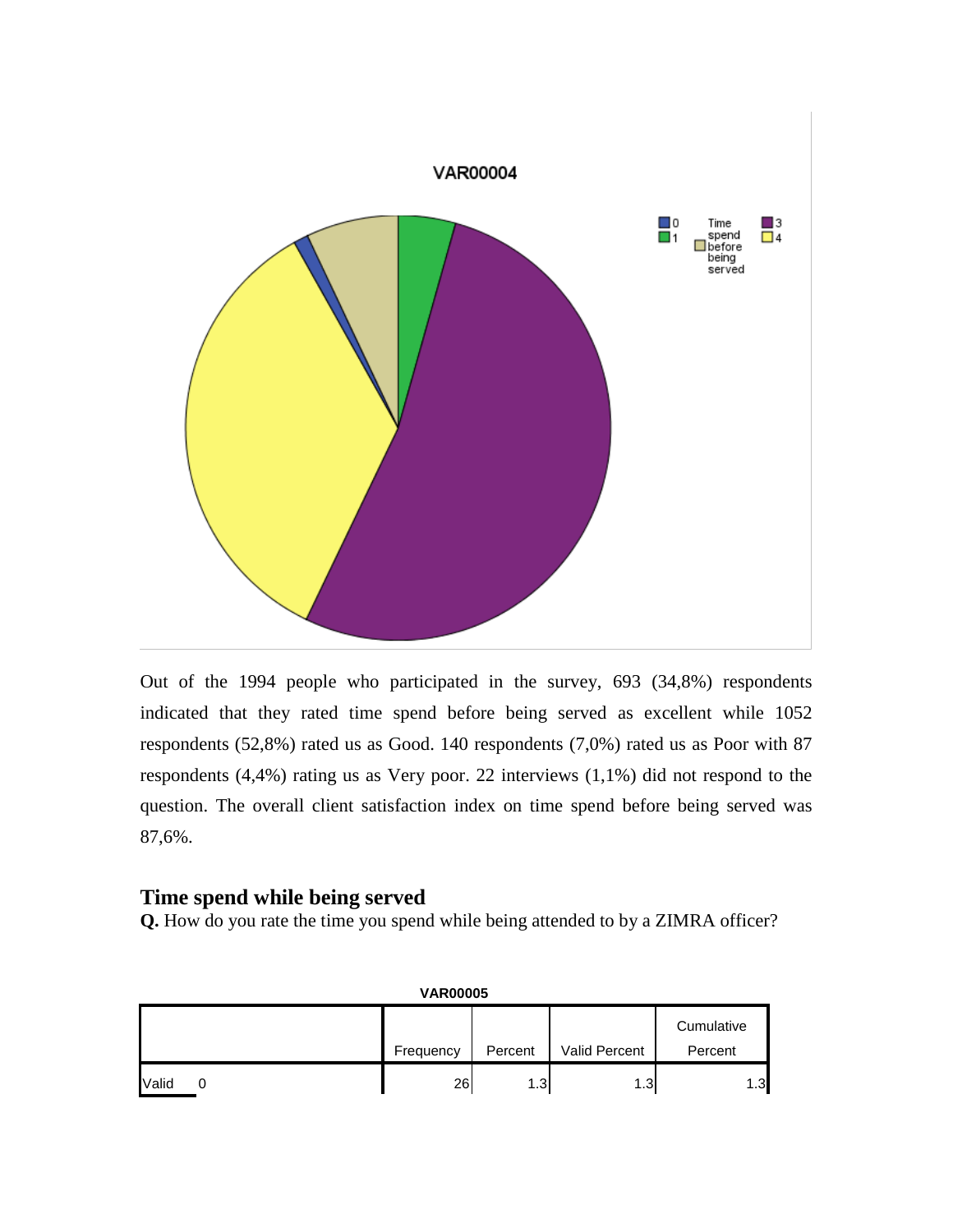|                                       | 71   | 3.6   | 3.6   | 4.9   |
|---------------------------------------|------|-------|-------|-------|
| 2                                     | 120  | 6.0   | 6.0   | 10.9  |
| Time spend while being<br>attended to | 1044 | 52.4  | 52.4  | 63.2  |
| $\overline{4}$                        | 733  | 36.8  | 36.8  | 100.0 |
| Total                                 | 1994 | 100.0 | 100.0 |       |



Histogram

good. 120 respondents rated us as Poor, while 71 respondents (3,6%) rated us as Very poor. 26 interviewees did not give any response to the question. The overall satisfaction index for this pillar stood at 89,2%.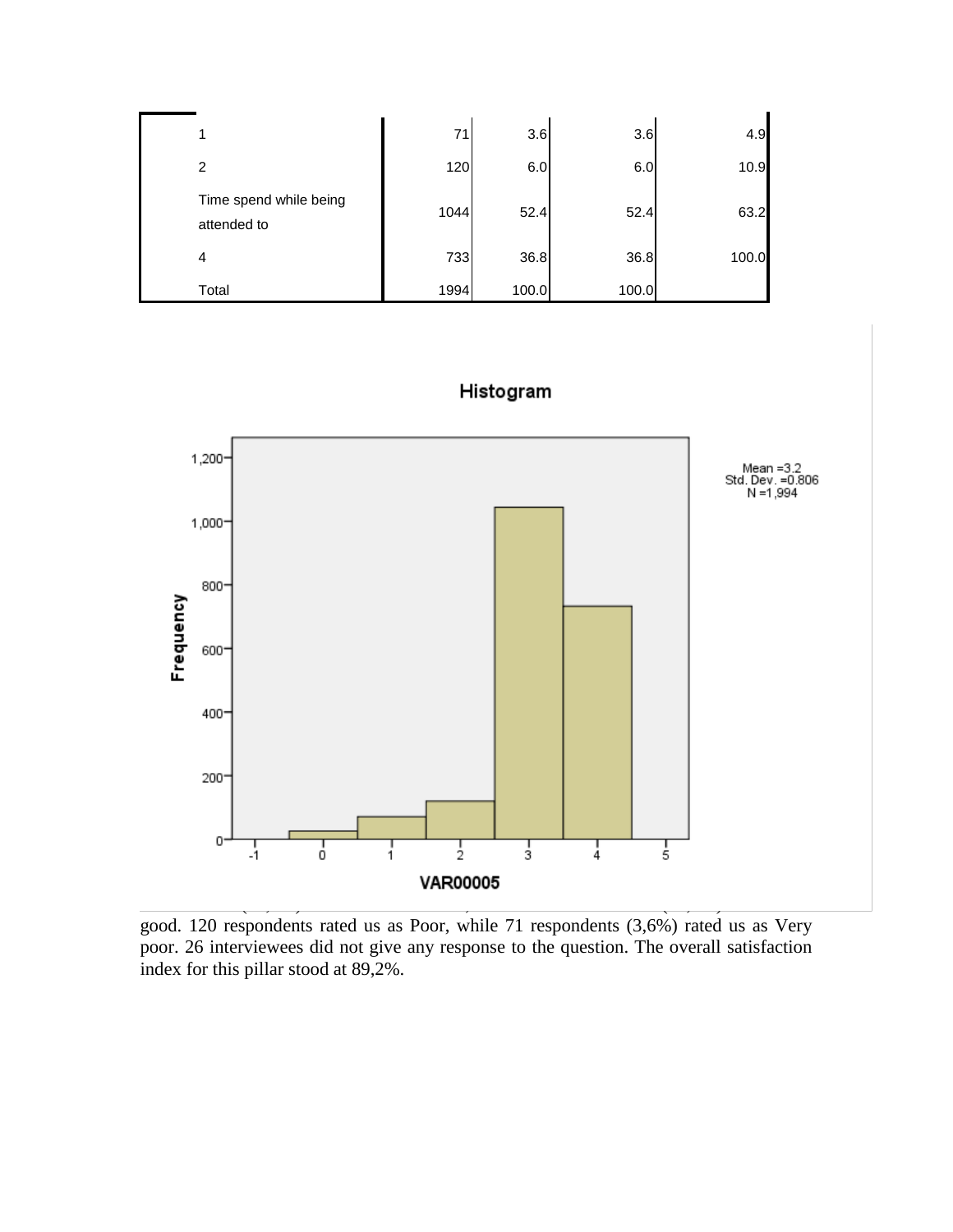## **Responsiveness to queries**

**Q.** How do you rate ZIMRA's responsiveness to queries?

|       | <b>VAR00006</b>           |           |         |               |                       |  |  |
|-------|---------------------------|-----------|---------|---------------|-----------------------|--|--|
|       |                           | Frequency | Percent | Valid Percent | Cumulative<br>Percent |  |  |
| Valid | $\Omega$                  | 44        | 2.2     | 2.2           | 2.2                   |  |  |
|       | 1                         | 63        | 3.2     | 3.2           | 5.4                   |  |  |
|       | 2                         | 187       | 9.4     | 9.4           | 14.7                  |  |  |
|       | 3                         | 1106      | 55.5    | 55.5          | 70.2                  |  |  |
|       | Responsiveness to queries | 594       | 29.8    | 29.8          | 100.0                 |  |  |
|       | Total                     | 1994      | 100.0   | 100.0         |                       |  |  |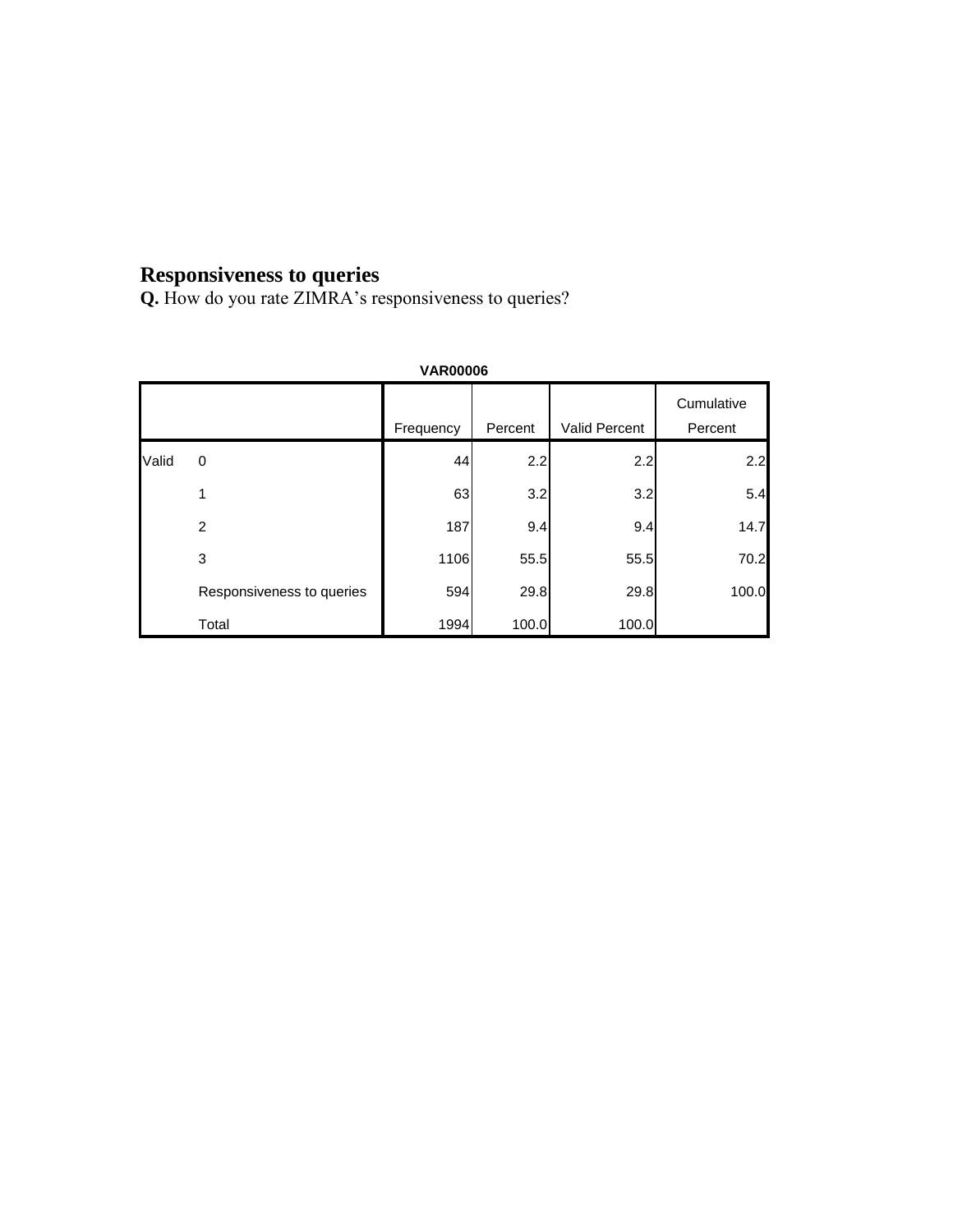

us as Very poor. 44 interviews (2,2%) did not respond to the question. The satisfaction index for this pillar stood at 85,3%.

# **ZIMRA's information dissemination**

Q. How do you rate ZIMRA's information dissemination?

|       | <b>VAR00007</b> |           |         |               |                       |  |  |  |
|-------|-----------------|-----------|---------|---------------|-----------------------|--|--|--|
|       |                 | Frequency | Percent | Valid Percent | Cumulative<br>Percent |  |  |  |
| Valid | 0               | 38        | 1.9     | 1.9           | 1.9                   |  |  |  |
|       |                 | 58        | 2.9     | 2.9           | 4.8                   |  |  |  |
|       | 2               | 220       | 11.0    | 11.0          | 15.8                  |  |  |  |
|       | 3               | 1155      | 57.9    | 57.9          | 73.8                  |  |  |  |
|       | 4               | 523       | 26.2    | 26.2          | 100.0                 |  |  |  |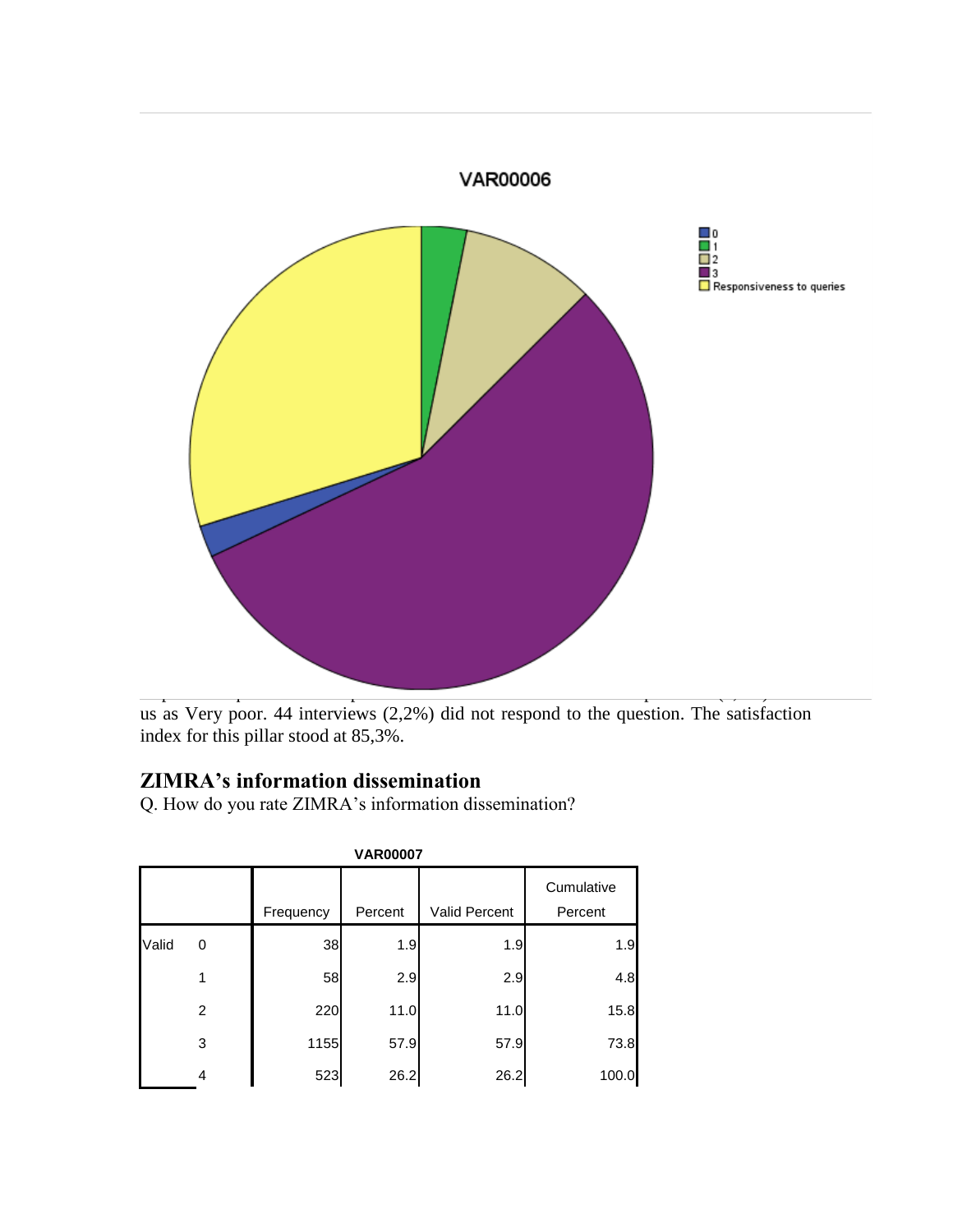|       | <b>VAR00007</b> |           |         |               |                       |  |  |  |  |
|-------|-----------------|-----------|---------|---------------|-----------------------|--|--|--|--|
|       |                 | Frequency | Percent | Valid Percent | Cumulative<br>Percent |  |  |  |  |
| Valid | 0               | 38        | 1.9     | 1.9           | 1.9                   |  |  |  |  |
|       | 1               | 58        | 2.9     | 2.9           | 4.8                   |  |  |  |  |
|       | 2               | 220       | 11.0    | 11.0          | 15.8                  |  |  |  |  |
|       | 3               | 1155      | 57.9    | 57.9          | 73.8                  |  |  |  |  |
|       | 4               | 523       | 26.2    | 26.2          | 100.0                 |  |  |  |  |
|       | Total           | 1994      | 100.0   | 100.0         |                       |  |  |  |  |



On information dissemination, clients rated ZIMRA as follows: 523 respondents (26,2%) rated us as Excellent while 1155 respondents (57,9%) rated us as Good. 220 interviewees (11,0%) rated us as Poor and 58 respondents (2,9%) rated us as Very Poor. The overall satisfaction index for this pillar stood at 84,1% and this was the lowest of the satisfaction indexes under review.

# **ZIMRA officers' attitude**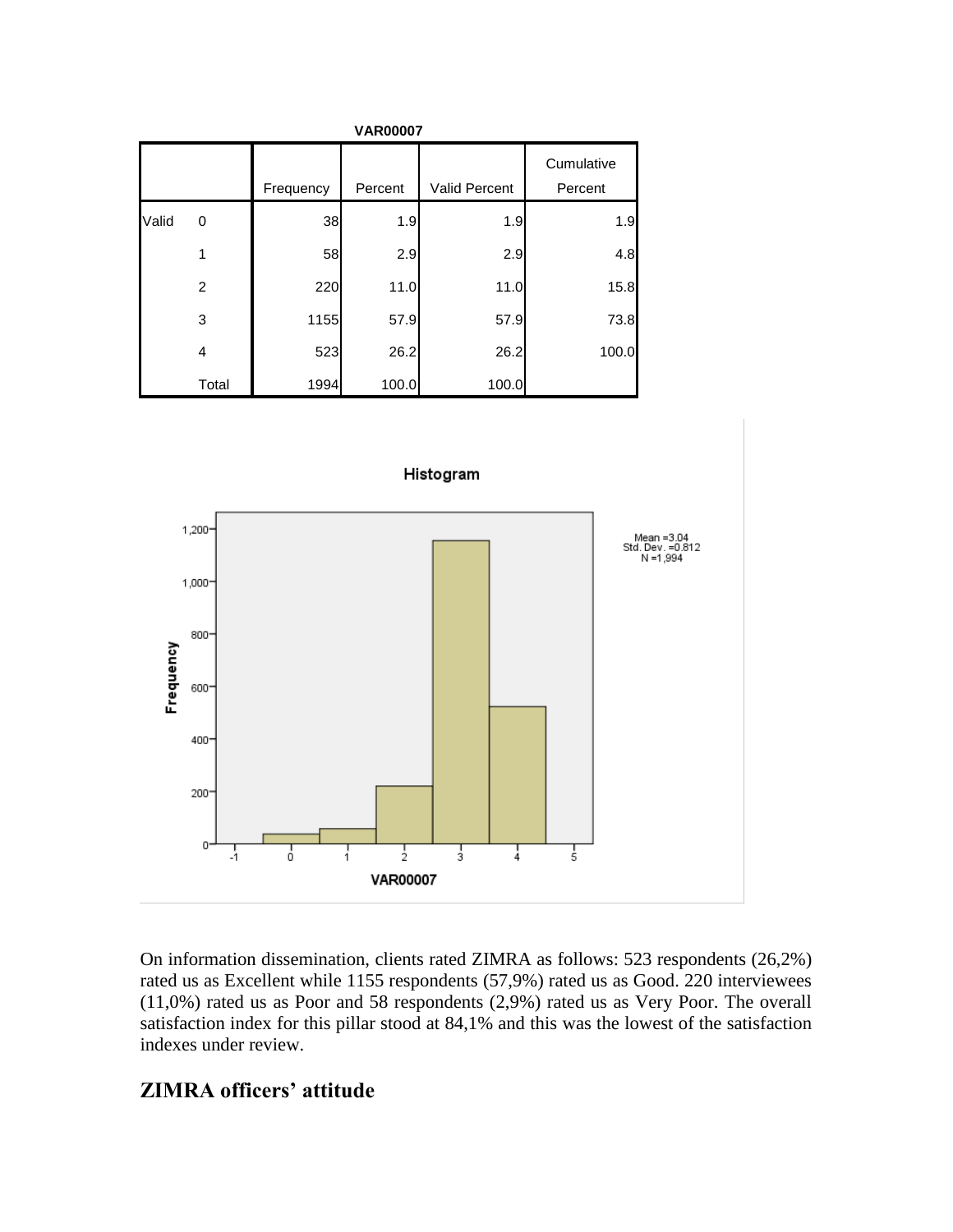|  |  | Q. How would you rate ZIMRA officers' attitude to clients? |  |  |  |
|--|--|------------------------------------------------------------|--|--|--|
|--|--|------------------------------------------------------------|--|--|--|

|       | <b>VAR00008</b> |           |         |               |                       |  |  |  |
|-------|-----------------|-----------|---------|---------------|-----------------------|--|--|--|
|       |                 | Frequency | Percent | Valid Percent | Cumulative<br>Percent |  |  |  |
| Valid | 0               | 18        | .9      | .9            | .9                    |  |  |  |
|       | 1               | 69        | 3.5     | 3.5           | 4.4                   |  |  |  |
|       | 2               | 109       | 5.5     | 5.5           | 9.8                   |  |  |  |
|       | 3               | 1061      | 53.2    | 53.2          | 63.0                  |  |  |  |
|       | 4               | 737       | 37.0    | 37.0          | 100.0                 |  |  |  |
|       | Total           | 1994      | 100.0   | 100.0         |                       |  |  |  |





A total of 737 respondents (37,0%) rated ZIMRA's attitude to clients as Excellent, with 1061 respondents (53,2%) rating it as Good. 109 respondents (5,5%) rated our attitude to clients as poor while 69 respondents (3,5%) rated our attitude as Very poor. The overall satisfaction index for Officers' attitude towards clients was 90,2%.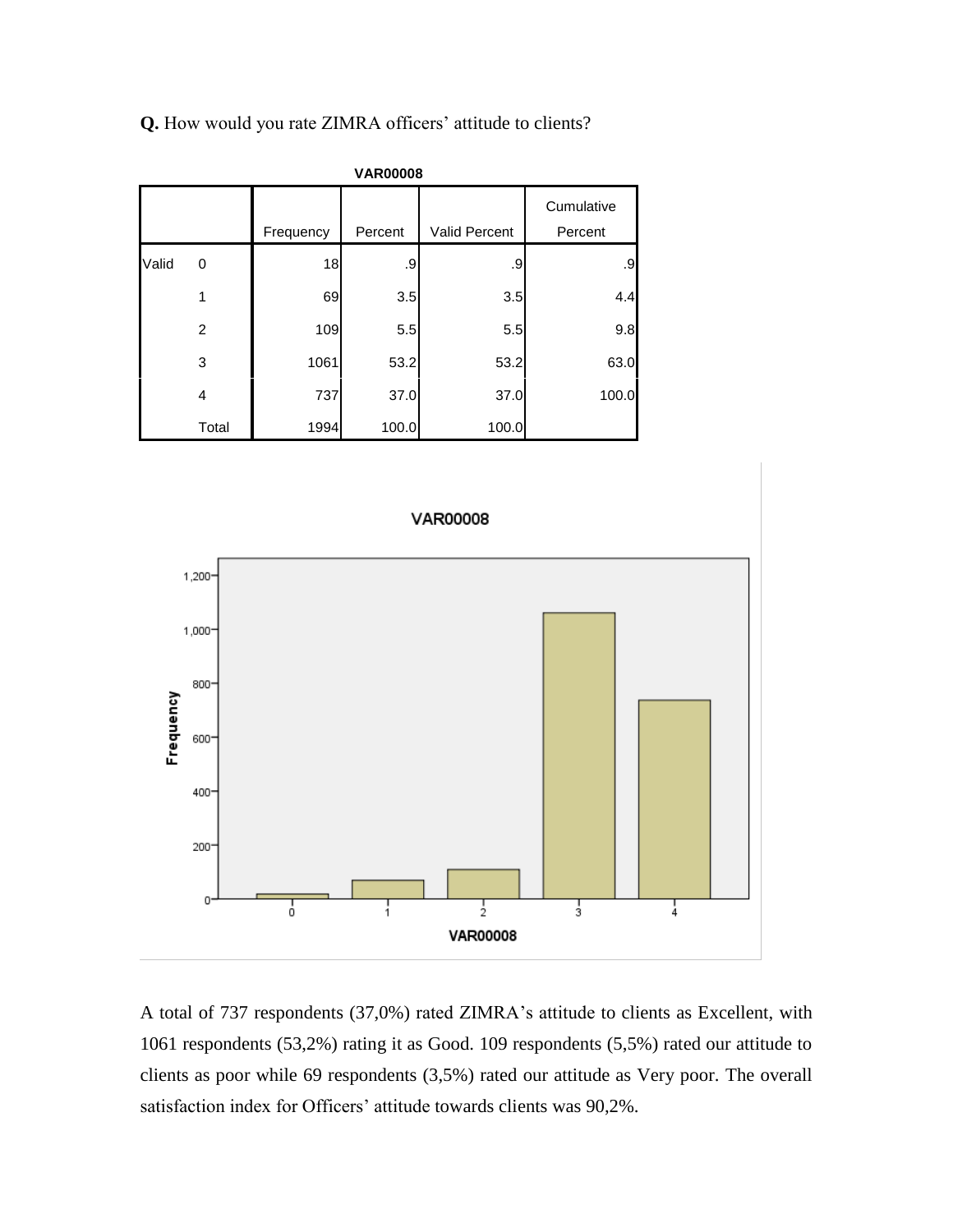## **Officers' job knowledge**

**Q.** How would you rate ZIMRA officers' knowledge of their job?

|       | <b>VAR00009</b> |           |         |                      |                       |  |  |  |
|-------|-----------------|-----------|---------|----------------------|-----------------------|--|--|--|
|       |                 | Frequency | Percent | <b>Valid Percent</b> | Cumulative<br>Percent |  |  |  |
| Valid | 0               | 34        | 1.7     | 1.7                  | 1.7                   |  |  |  |
|       | 1               | 30        | 1.5     | 1.5                  | 3.2                   |  |  |  |
|       | 2               | 98        | 4.9     | 4.9                  | 8.1                   |  |  |  |
|       | 3               | 989       | 49.6    | 49.6                 | 57.7                  |  |  |  |
|       | 4               | 843       | 42.3    | 42.3                 | 100.0                 |  |  |  |
|       | Total           | 1994      | 100.0   | 100.0                |                       |  |  |  |



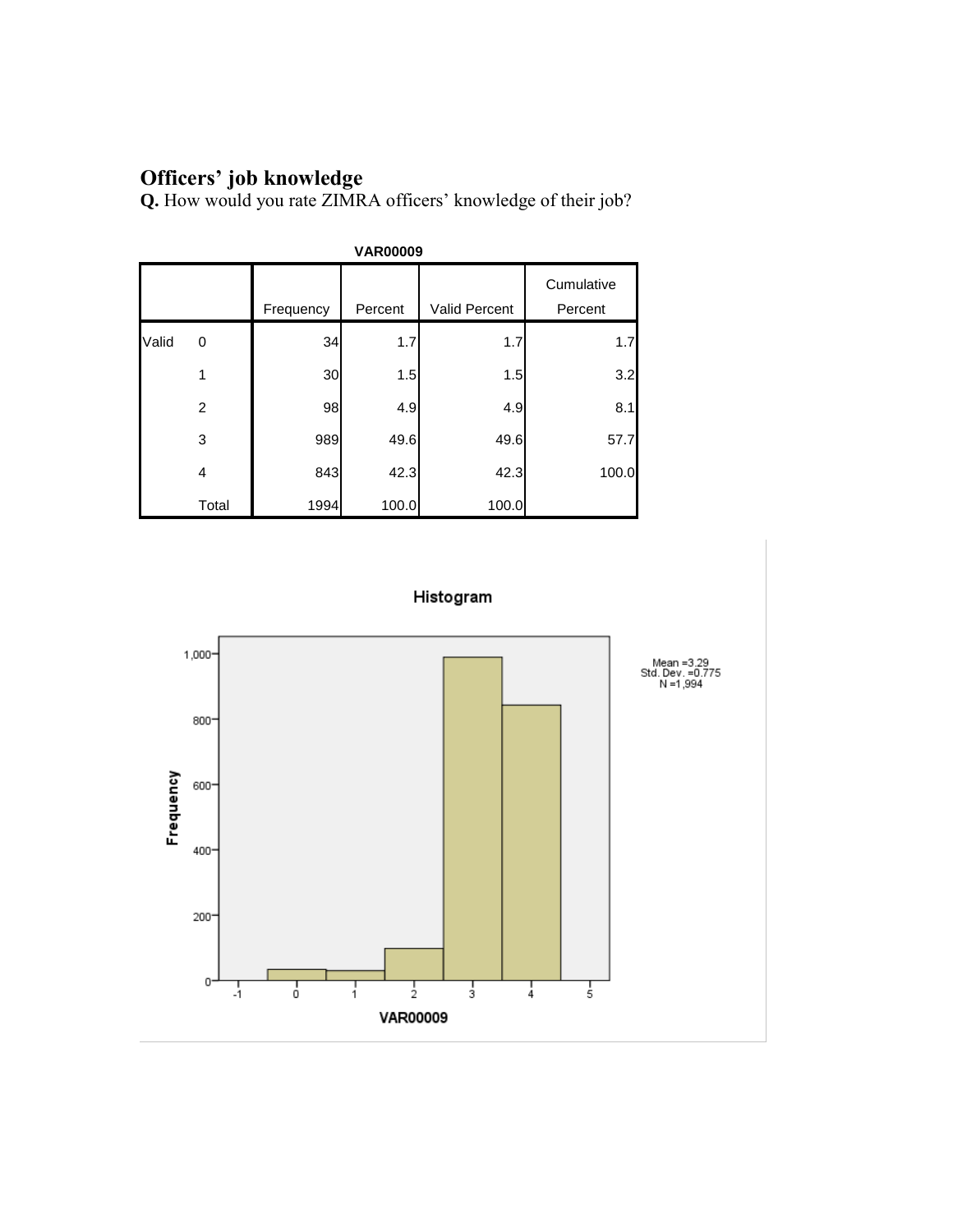Out of the 1994 interviewees, 843 respondents (42,3%) rated ZIMRA officer's job knowledge as Excellent; 989 respondents (49,6%) rated officers' job knowledge as Good. 98 respondents (4,9%) felt that ZIMRA officers' job knowledge was Poor and 30 respondents (1,5%) rated it as Very poor. The satisfaction index for this pillar turned out to be the highest among all the pillars and it stood at 91,9%.

# **Overall service delivery**

**Q.** Overall, how do you rate ZIMRA's service delivery?

|       |       |           | <b>VANUUU IU</b> |                      |                       |
|-------|-------|-----------|------------------|----------------------|-----------------------|
|       |       | Frequency | Percent          | <b>Valid Percent</b> | Cumulative<br>Percent |
| Valid | 0     | 62        | 3.1              | 3.1                  | 3.1                   |
|       | 1     | 81        | 4.1              | 4.1                  | 7.2                   |
|       | 2     | 108       | 5.4              | 5.4                  | 12.6                  |
|       | 3     | 1123      | 56.3             | 56.3                 | 68.9                  |
|       | 4     | 620       | 31.1             | 31.1                 | 100.0                 |
|       | Total | 1994      | 100.0            | 100.0                |                       |

**VAR00010**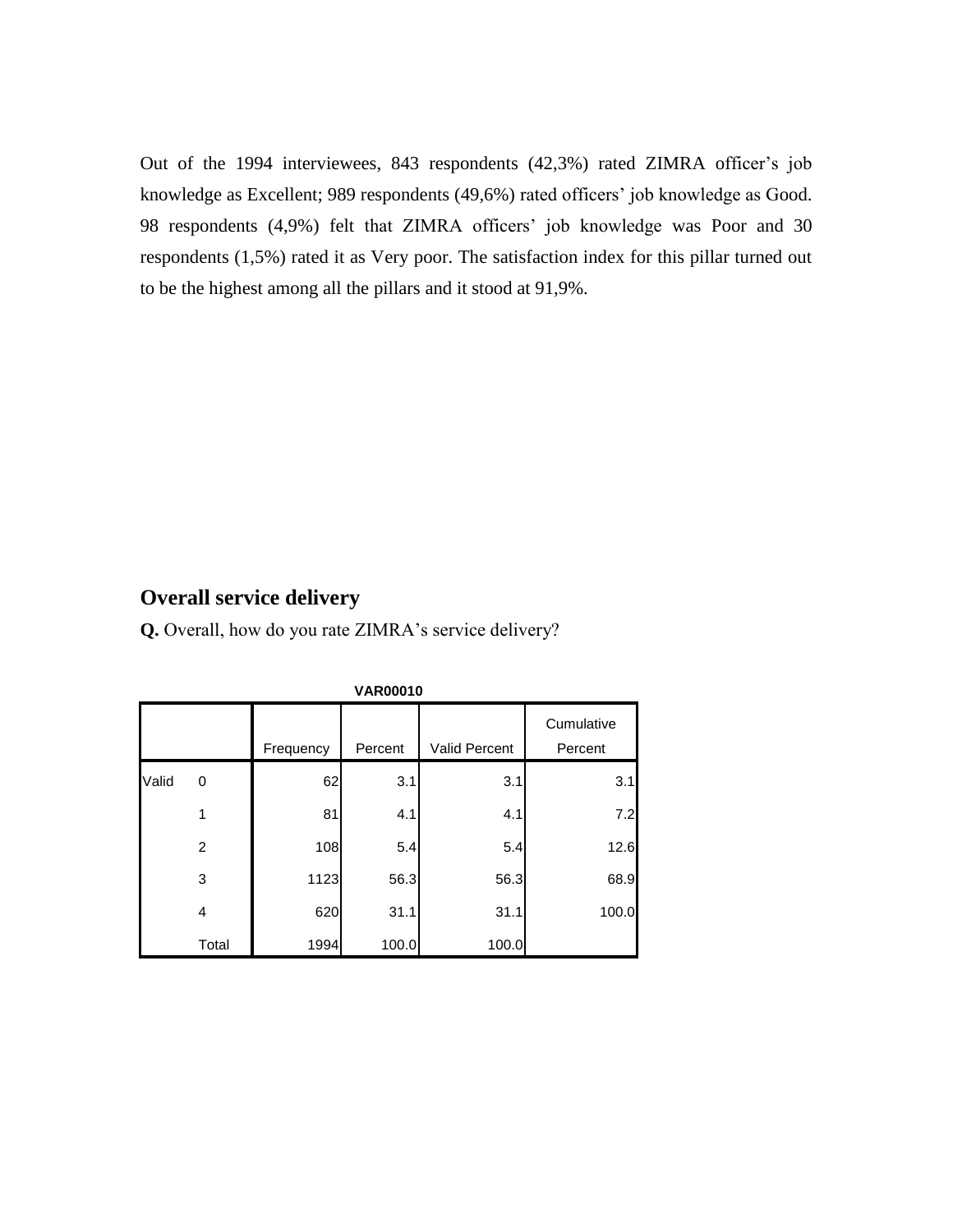# VAR00010



| <b>VAR00010</b> |  |  |  |  |
|-----------------|--|--|--|--|
|-----------------|--|--|--|--|

| <b>Parameter</b>                       | <b>Satisfaction Index</b> | <b>Ranking</b>          |
|----------------------------------------|---------------------------|-------------------------|
| Reception on arrival                   | 91,3%                     | 2                       |
| Time spend before<br>being served      | 87,6%                     | 5                       |
| Time spend while<br>being served       | 89,2%                     | $\overline{\mathbf{4}}$ |
| Responsiveness to<br>queries           | 85,3%                     | 7                       |
| Information<br>dissemination           | 84,1%                     | 8                       |
| ZIMRA officers'<br>attitude to clients | 90,2%                     | 3                       |
| ZIMRA officers'                        | 91,9%                     | 1                       |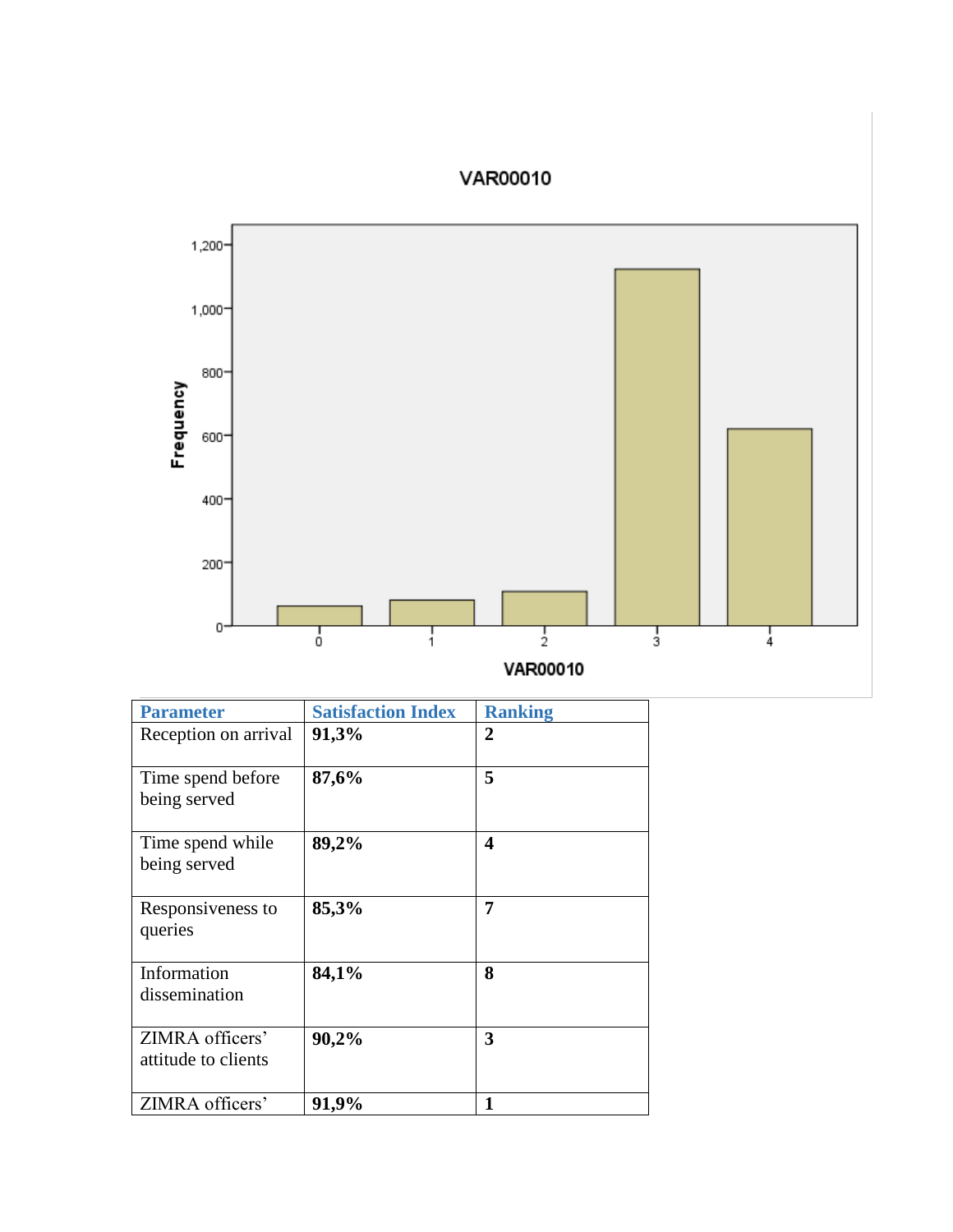| job knowledge                       |       |  |
|-------------------------------------|-------|--|
| ZIMRA's overall<br>service delivery | 87,4% |  |

The Client Satisfaction Index for the second half of 2013 was **88,48%.**

# **Analysis of results**

The table above summarizes the satisfaction indices for the main service attributes that were measured. Officers' job knowledge had the highest satisfaction index of 91,9%. Officers were said to be hardworking, efficient, effective and having immense knowledge about their work and what it requires them to do.

ZIMRA's reception on arrival came second on the list with a satisfaction index of 91,3% and this is reflective of the general desire amongst ZIMRA officers to make clients feel at home whenever they arrive at our reception areas. The reception area is of utmost importance since that is where we make or break our relationship with our clients and prospective clients.

Coming on third position was ZIMRA officers' attitude with an overall satisfaction index of 90,2%. Officers were said to be generally friendly, very supportive and willing to help. However, clients also noted that there were some officers who were said to be impatient with clients, disrespectful and rude; sometimes going to the extent of "intimidating" clients.

Time spend while being served came fourth with a satisfaction index of 89,2%. Clients were satisfied the way officers conduct themselves. However, they bemoaned the fact that sometimes the system itself and not the officers were a source of delays. So they were pointing out that things could be a lot better if our systems could always be up and running most if not all the times.

On fifth position was time spend before being served. Clients were generally satisfied with the time they spend before being served. However this was subject to the border post or station under review. Most of the complaints for delays would come from busiest ports of entry and this was understandable considering the volume of traffic they have to deal with.

On sixth position was ZIMRA's overall service delivery at 87,4% with responsiveness to queries coming on  $7<sup>th</sup>$  position with a satisfaction index of 85,3%. This is one area which requires officers to really up their game since clients would prefer a timely response to their queries.

ZIMRA's information dissemination came  $8<sup>th</sup>$  with a satisfaction index of 84.1%. The Authority continued to make effective use of communication channels in order to reach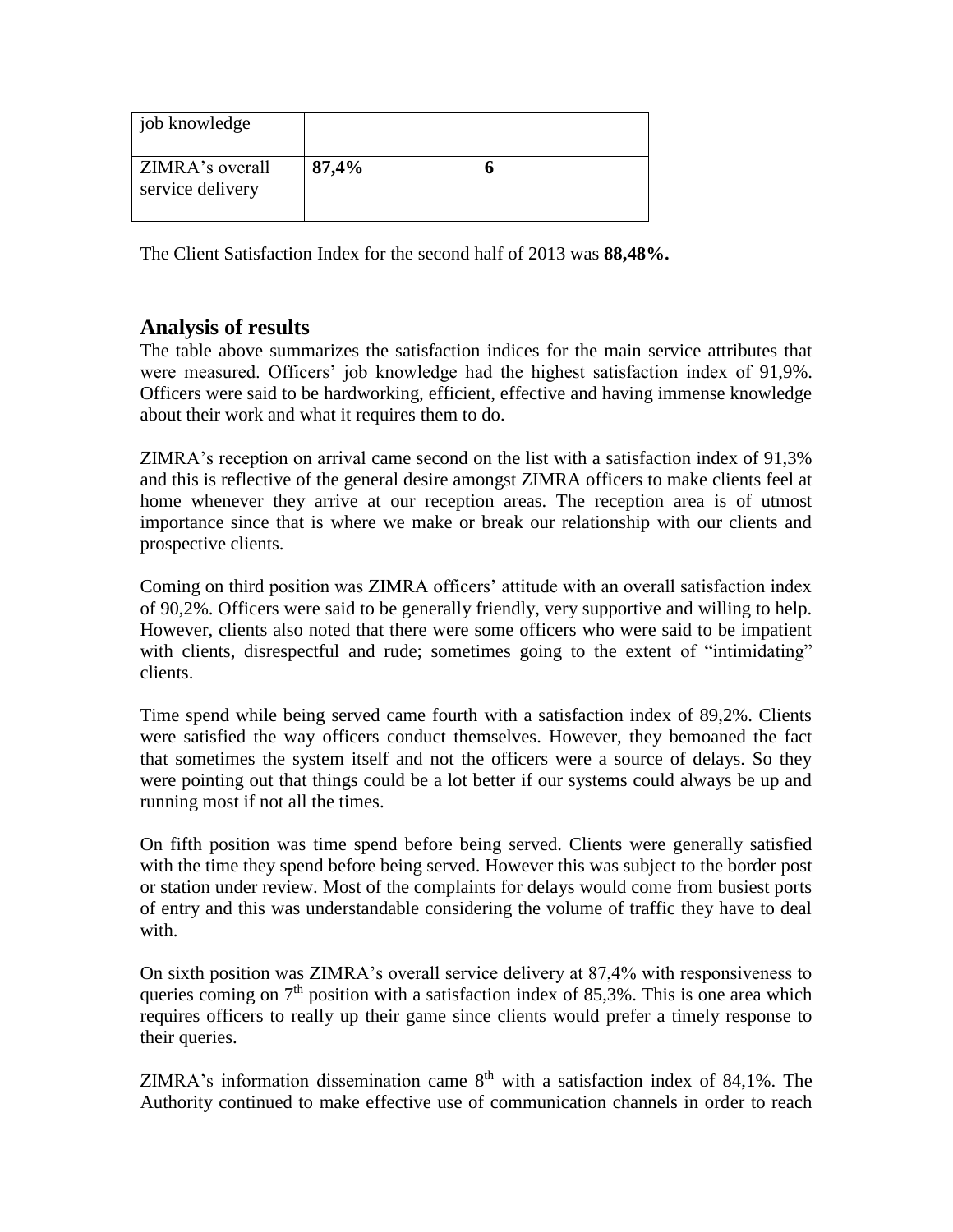out to its clients. Advertisements continued to be flighted on radio, television and a number of newspapers. The ZIMRA magazine, fliers, pamphlets, and the website were some of the channels that were employed to relay information to the general public. However, there is a need for more workshops that will allow for clients to have a one-onone interaction with ZIMRA.

|                    | <b>Reception</b> | <b>Waiting</b> | Officers'       | <b>Job</b>       | <b>Satisfaction</b> |
|--------------------|------------------|----------------|-----------------|------------------|---------------------|
|                    | on arrival       | <b>Time</b>    | <b>Attitude</b> | <b>Knowledge</b> | <b>Index</b>        |
| <b>Head Office</b> | 100%             | 85,7%          | 57,1%           | 85,7%            | 82,13%              |
| Reception          |                  |                |                 |                  |                     |
| Area               |                  |                |                 |                  |                     |
| Mphoengs           | 100%             | 100%           | 100%            | 100%             | 100%                |
| <b>Border Post</b> |                  |                |                 |                  |                     |
| Maitengwe          | 96,8%            | 100%           | 100%            | 100%             | 99,20%              |
| Plumtree           | 85,5%            | 75,8%          | 82,3%           | 85,5%            | 82,23%              |
| <b>Border Post</b> |                  |                |                 |                  |                     |
| Mhlahlandlela      | 95,8%            | 89,9%          | 99,4%           | 94,0%            | 94,78%              |
| Complex            |                  |                |                 |                  |                     |
| Offices            |                  |                |                 |                  |                     |
| Kariba Border      | 94,1%            | 91,2%          | 94,1%           | 100%             | 94,85%              |
| Post               |                  |                |                 |                  |                     |
| J.M. Nkomo         | 95,7%            | 86,9%          | 86,9%           | 91,3%            | 90,20%              |
| Airport            |                  |                |                 |                  |                     |
| Bulawayo           | 96,7%            | 100%           | 86,6%           | 93,3%            | 94,15%              |
| Port               |                  |                |                 |                  |                     |
| Nyamapanda         | 88,4%            | 86,1%          | 88,4%           | 83,8%            | 86,68%              |
| Customs            |                  |                |                 |                  |                     |
| Beitbridge         | 62,3%            | 51,6%          | 65,6%           | 73,3%            | 63,20%              |
| <b>Border Post</b> |                  |                |                 |                  |                     |
| Mutare             | 94,9%            | 97,5%          | 100%            | 97,4%            | 97,45%              |
| Customs and        |                  |                |                 |                  |                     |
| Excise             | 100%             | 98,1%          | 98,1%           | 98,1%            | 98,58%              |
| Mutare<br>Domestic |                  |                |                 |                  |                     |
| <b>Taxes</b>       |                  |                |                 |                  |                     |
| Rusape             | 100%             | 100%           | 100%            | 100%             | 100%                |
| Domestic           |                  |                |                 |                  |                     |
| <b>Taxes</b>       |                  |                |                 |                  |                     |
| Chipinge           | 96,9%            | 87,5%          | 93,8%           | 90,7%            | 92,23%              |
| Domestic           |                  |                |                 |                  |                     |
| <b>Taxes</b>       |                  |                |                 |                  |                     |
| Sango              | 100%             | 100%           | 100%            | 100%             | 100%                |
| Customs and        |                  |                |                 |                  |                     |

# **Client Satisfaction Index by station:**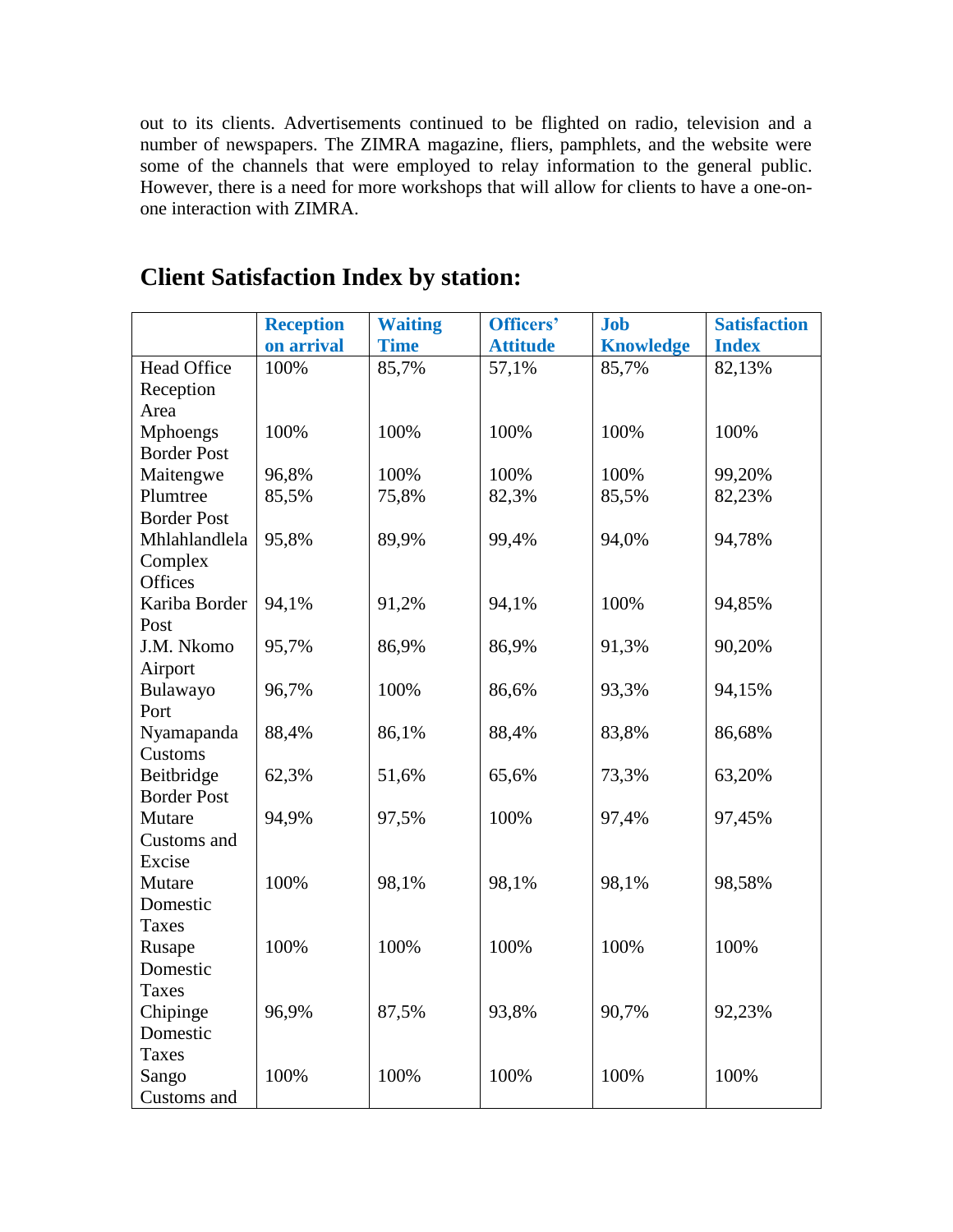| Excise                                           |       |       |                |                |                  |
|--------------------------------------------------|-------|-------|----------------|----------------|------------------|
| Chiredzi                                         | 100%  | 91,7% | 91,7%          | 100%           | 95,85%           |
| Customs and                                      |       |       |                |                |                  |
| Excise                                           |       |       |                |                |                  |
| Chiredzi                                         | 100%  | 100%  | 100%           | 96,8%          | 99,20%           |
| Domestic                                         |       |       |                |                |                  |
| <b>Taxes</b>                                     |       |       |                |                |                  |
| Kwekwe                                           | 100%  | 100%  | 90,9%          | 100%           | 97,73%           |
| Customs and                                      |       |       |                |                |                  |
| Excise                                           |       |       |                |                |                  |
| Kwekwe                                           | 98,0% | 98,8% | 90,2%          | 98,0%          | 96,25%           |
| Domestic                                         |       |       |                |                |                  |
| Taxes                                            |       |       |                |                |                  |
| Kurima Large                                     | 97,7% | 93,0% | 93,0%          | 97,6%          | 95,33%           |
| <b>Client Office</b>                             |       |       |                |                |                  |
| Forbes Border                                    | 90,9% | 86,4% | 88,6%          | 93,2%          | 89,78%           |
| Post                                             |       |       |                |                |                  |
| <b>BAK</b> Storage                               | 87,5% | 87,5% | 87,5%          | 100%           | 90,63%           |
| Chirundu                                         | 93,9% | 82,6% | 85,2%          | 86,1%          | 86,95%           |
| <b>OSBP</b>                                      |       |       |                |                |                  |
| Gweru                                            | 95,8% | 95,9% | 91,7%          | 95,9%          | 94,83%           |
| Domestic                                         |       |       |                |                |                  |
| Taxes                                            |       |       |                |                |                  |
| Gweru                                            | 96,0% | 96,0% | 96,0%          | 98,0%          | 96,50%           |
| Customs and                                      |       |       |                |                |                  |
| Excise                                           |       |       |                |                |                  |
| Investigations                                   | 100%  | 100%  | 93,3%          | 86,7%          | 95,00%           |
| Office                                           |       |       |                |                |                  |
| Kurima Cash                                      | 100%  | 100%  | 100%           | 93,3%          | 98,33%           |
| Office                                           |       |       |                |                |                  |
| Hwange                                           | 92,0% | 96,0% | 100%           | 100%           | 97,00%           |
| Office                                           |       |       |                |                |                  |
| Victoria Falls                                   | 66,7% | 73,3% | 80,0%          | 83,4%          | 75,85%           |
| <b>Border Post</b>                               |       |       |                |                |                  |
| Beitbridge                                       | 82,2% | 78,4% | 67,5%          | 89,2%          | 79,33%           |
| Town Office                                      |       |       |                |                |                  |
| Masvingo                                         | 95,2% | 98,4% | 100%           | 95,2%          | 97,20%           |
| Customs and                                      |       |       |                |                |                  |
| Excise                                           |       |       |                |                |                  |
| Masvingo                                         | 98,1% | 98,0% | 100%           | 98,0%          | 98,53%           |
| Domestic                                         |       |       |                |                |                  |
| <b>Taxes</b>                                     |       |       |                |                |                  |
|                                                  | 100%  | 100%  |                |                |                  |
|                                                  |       |       |                |                |                  |
|                                                  |       |       |                |                |                  |
|                                                  |       |       |                |                |                  |
| Kariba Inland<br>Office<br>Harare Air<br>Freight | 97,6% | 97,6% | 90,7%<br>96,4% | 97,6%<br>95,2% | 97,08%<br>96,70% |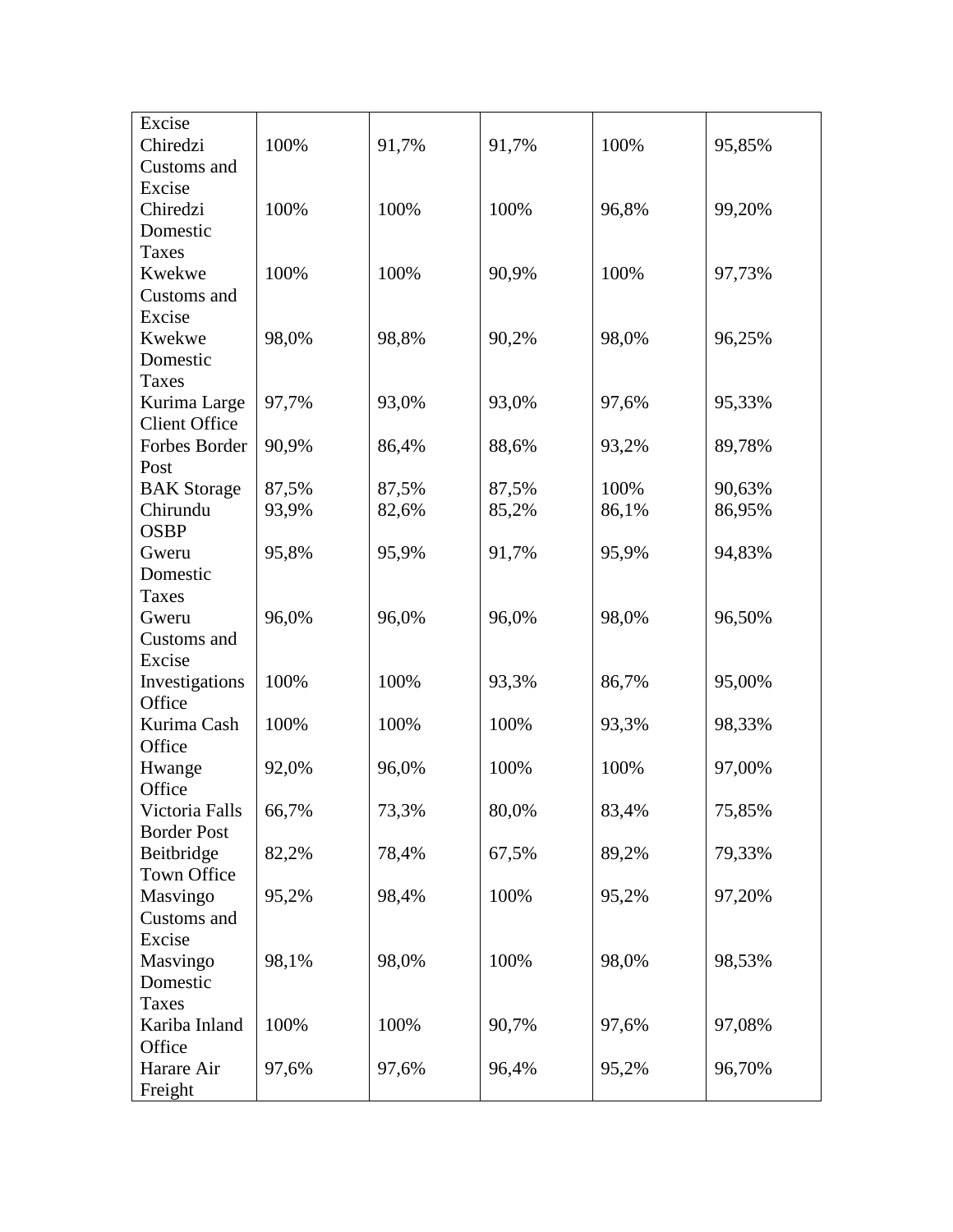| (NHS/AGS)            |       |       |        |       |        |
|----------------------|-------|-------|--------|-------|--------|
| Victoria Falls       | 100%  | 95,8% | 100%   | 95,9% | 97,93% |
| <b>Inland Office</b> |       |       |        |       |        |
| Kurima Debt          | 100%  | 95,9% | 95,9%% | 100%  | 97,95% |
| Management           |       |       |        |       |        |
| Harare               | 96,7% | 96,6% | 96,7%  | 93,3% | 95,83% |
| Central              |       |       |        |       |        |
| Sorting Office       |       |       |        |       |        |
| Harare               | 96,3% | 94,4% | 96,2%  | 96,3% | 95,80% |
| International        |       |       |        |       |        |
| Airport              |       |       |        |       |        |
| Charles              | 100%  | 100%  | 100%   | 94,1% | 98,53% |
| Prince Airport       |       |       |        |       |        |
| Kurima               | 100%  | 92,9% | 89,3%  | 100%  | 95,55% |
| <b>Audits</b>        |       |       |        |       |        |
| Kurima Client        | 97,2% | 88,9% | 94,4%  | 97,2% | 94,43% |
| Care Unit            |       |       |        |       |        |
| Kurima               | 94,6% | 83,8% | 94,6%  | 97,3% | 92,45% |
| Registry             |       |       |        |       |        |
| Kadoma               | 100%  | 100%  | 88,8%  | 88,9% | 94,43% |
| Customs and          |       |       |        |       |        |
| Excise               |       |       |        |       |        |
| Kadoma               | 100%  | 94,7% | 94,8%  | 94,7% | 96,05% |
| Domestic             |       |       |        |       |        |
| <b>Taxes</b>         |       |       |        |       |        |
| Chinhoyi             | 97,9% | 93,7% | 100%   | 95,8% | 96,85% |
| Office               |       |       |        |       |        |
| <b>Bindura</b>       | 93,1% | 96,6% | 96,6%  | 93,1% | 94,85% |
| Office               |       |       |        |       |        |
| Zvishavane           | 100%  | 100%  | 100%   | 100%  | 100%   |
| Office               |       |       |        |       |        |
| Mt Selinda           | 95,6% | 100%  | 95,6%  | 95,7% | 96,73% |
|                      |       |       |        |       |        |

# **Responses from Clients**

#### **Head Office:**

- 1. Your previous uniform was nicer than the current one.
- 2. They need to treat clients as honourable with good literacy.
- 3. Each time we visit your offices, we would wait for more than an hour before being served. Officers' responsiveness is very erratic and poor. Very big need for improvement.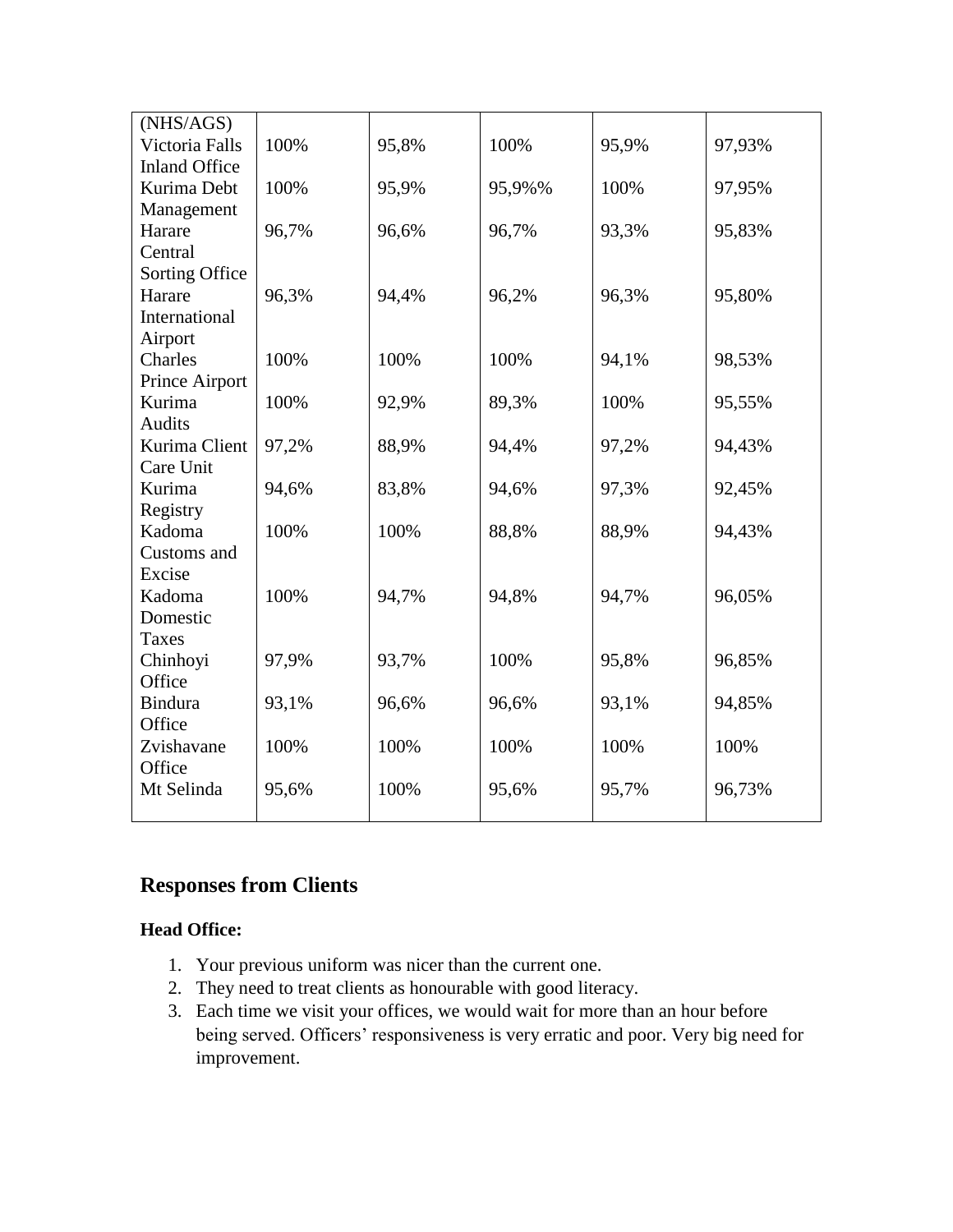#### **Mt Selinda:**

- 1. Hapana chandashora.
- 2. Rambai muchishanda musabve.
- 3. Rambai muripo pabasa.
- 4. Ndinofara zvikuru kutambirwa kwatinoitwa.
- 5. Sevanhu vanobva kuSouth Africa, taikumbirawo parking tasvika neusiku.
- 6. Not bad.
- 7. I would like to urge them to have a cooperation with the local people of the area, to maintain the co-partnership with the community.
- 8. Tinotenda nematambirirwo atinoitwa.
- 9. Ndinotenda. Vapfuurire vachingoita zvakanaka.
- 10. Very professional. Shows adequate training in the organisation.
- 11. Musadzokera shure. Endererai mberi. Mitemo iri kubatsira zvikuru kuvanhu.
- 12. If all ZIMRA officials at all border posts were like these officials at this post, ZIMRA could be rated number 1 in the continent if not the whole world.

#### **Kurima Cash Office:**

- 1. ZIMRA inofanira kubvisa mari yavanoisa nekunonoka kunoita vemakambani kuunza Matsamba ekupera kwegore inoita \$30. Kuitira kuti aonewo kushanda zvakanaka.
- 2. Hapana, asi ingopfuurirai nebasa zvakanaka.
- 3. Kushandurwa kwetsamba kunonoka.
- 4. Dai zvaibvira kumacross border mavadzidzisa mashandiro enyu kuti vasazorasikirwa nemagoods avo. Vaitewo masmall companies vachibhadharavo tax shoma.
- 5. Poor service at client care tax clearance department. No complains at cash office department.
- 6. All banks should be able to receipt like CBZ. Thanks.
- 7. On time service. We value your excellent service. Happy and helpful employees.
- 8. The service is good. The receptionist though should know all the offices.
- 9. Well done ZIMRA. Job well done.
- 10. Good service. Well done.

# **Kariba Border Post:**

- 1. Maintain your standards.
- 2. Better than Beitbridge.
- 3. Office vakai yakanaka.
- 4. Air conditioning and respective structure that enables payment to rightful office.
- 5. Good service.
- 6. I wish all the information on the website was regularly updated.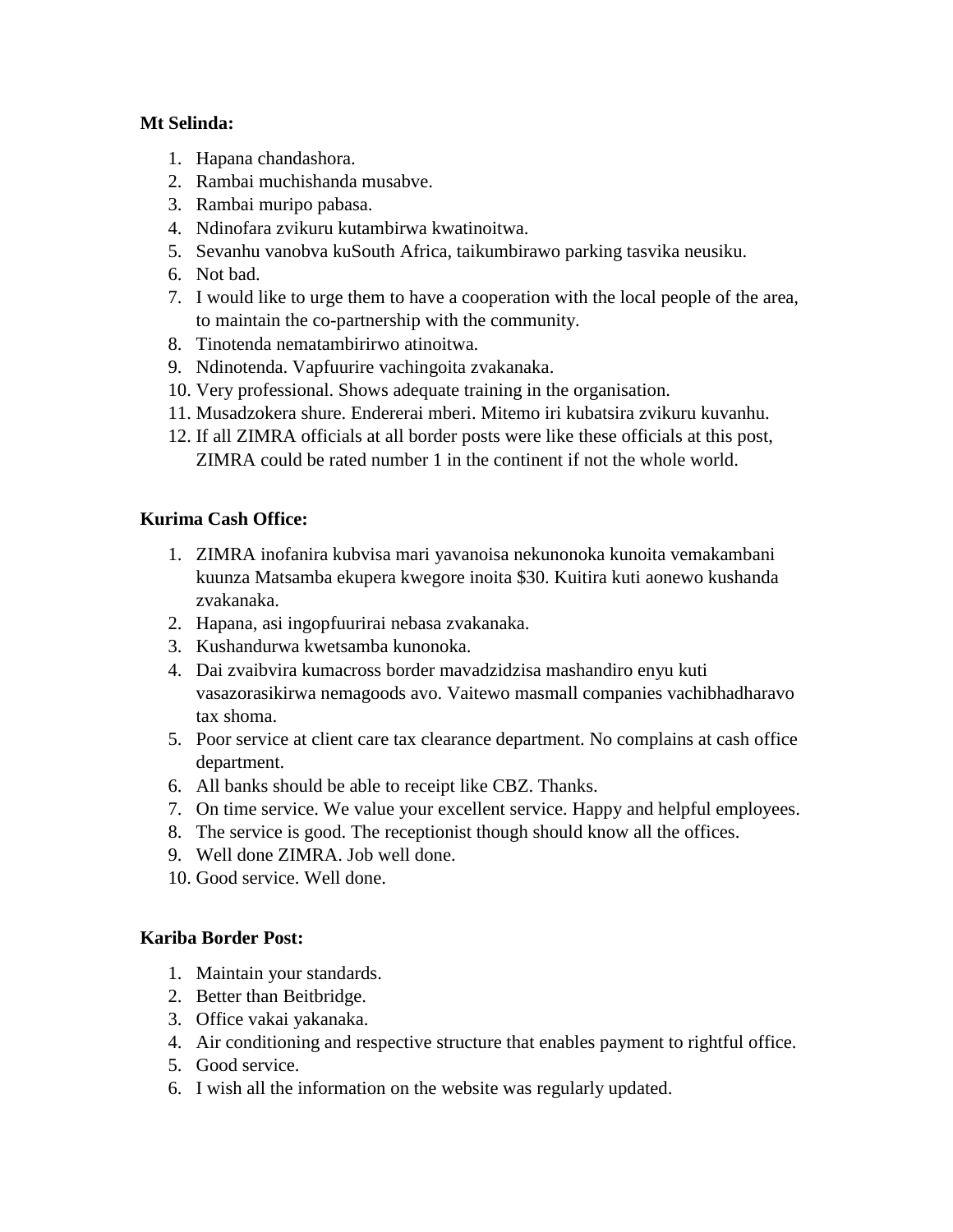- 7. Premises under construction, hence time spend too long.
- 8. Build proper office and provide air con as Kariba is excessively hot.
- 9. Ndingoti dai vatirerutsira paduty.
- 10. Zvinofadza chose.
- 11. No comments. ZIMRA service is better.
- 12. The manner and behaviour shown by the officer is excellent, but there is need to upgrade the network system so that the flow of work will become excellent.
- 13. Information should be readily available to customers, and very clear, that they should understand easily eg customs duty, percentage used, goods that pay or that do not pay duty. NB: issue us with fliers of your information.
- 14. Thanks.
- 15. Thank you.
- 16. Toraiwo mabond coins.
- 17. Bond coins must be equal to US\$ since it's our money here in Zimbabwe. I was charged US\$1 for 80c bond coins. I feel on that part that it was unfair. Revisit your decision.
- 18. Your contact to business is superb. Keep the excellent approach.
- 19. Keep up the standard.
- 20. Rambai muchipa vanhu mitemo.
- 21. Kariba has the best service compared to other ZIMRA offices.
- 22. Keep the standard up.
- 23. I think service delivery at this port is generally exceptional.
- 24. There is need for proper information dissemination because at times officers assume that we know everything.
- 25. If it is possible may you operate 24 hours.
- 26. Ndini ndanga ndatadza zvangu. Ndanga ndisina kudhikireya.

#### **Bulawayo Port:**

- 1. Turn-around time for processing of ITF263 a little but too long. The same applies to audits. They take too long.
- 2. The way they approach us when visiting our offices, they should improve.
- 3. Maintain the good work.
- 4. Wish if this can be maintained.
- 5. Keep on doing the excellent service.
- 6. Keep it up.
- 7. I only have a problem with your network system which is always down.
- 8. In case of attitude, it is not every one with attitude problem, but few individuals. Cases not to be individualized by officers.
- 9. All staff was wearing uniform, even the security right in front of the door. Compliment.
- 10. Please, can you put a big TV.
- 11. We need a better TV screen by the reception. Thank you.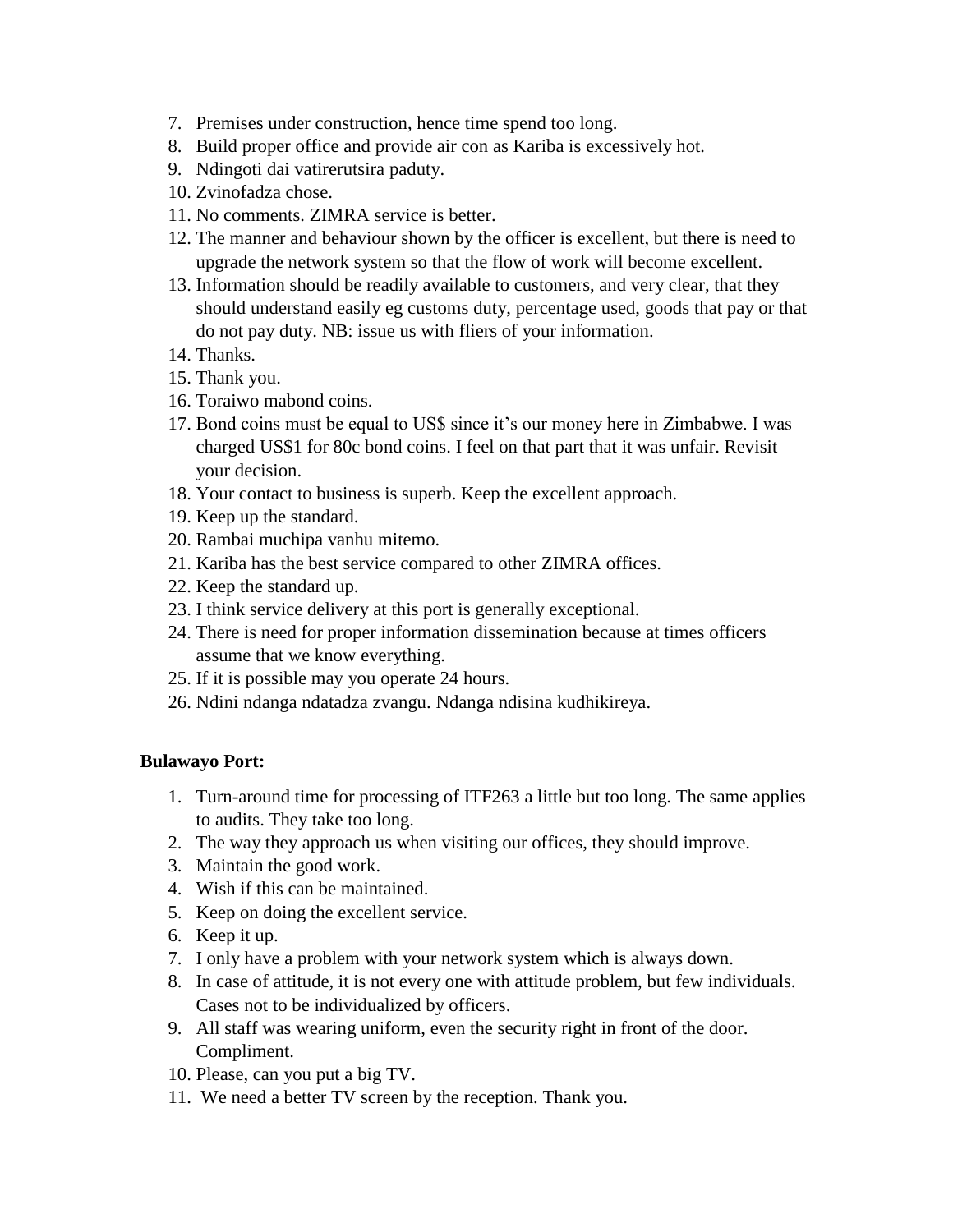- 12. Generally good service.
- 13. Bulawayo Condep office's service is excellent.
- 14. Keep it up.
- 15. Put water coolers at reception.
- 16. Satisfactory.

#### **JM Nkomo Airport:**

- 1. Thank you for the new system.
- 2. ASYCUDA system should be upgraded. Too slow.
- 3. Job well done. Excellent service all round.
- 4. More improvement in information dissemination.
- 5. Reception and service at the airport is very good except for network challenges which sometimes delay otherwise god service from the officers.
- 6. ZIMRA has been viewed as a department that fixes people and is tarnished by bribes. It will be good if the department can change its face by educating the public and stop asking for bribes from the public. It's not everybody but few individuals.
- 7. Training and motivation is required for efficiency and proficiency.
- 8. Services are good.
- 9. Ngiyasuthiseka ikakhulu ekungeniseni imota.
- 10. Pane zvakanaka zvandareva, ngazviwedzere kunakisa.

#### **Plumtree Border Post:**

- 1. For me they did good job.
- 2. Zvose zvepaZIMRA hapana Chakaipa.
- 3. Procedure must be the same in all ZIMRA points of entry i.e. on vehicle clearance.
- 4. Good.
- 5. While this may be a policy issue, I think the duty charges for vehicles are too high and may need to be reviewed down so that it matches what is happening at other border posts.
- 6. Nguva yakawandisa yatinotora.
- 7. Increase officers at each border.
- 8. Thank you for your very good services. Please keep up the good work.
- 9. Very excellent.
- 10. Kugadziriswa panguva yekubatsirwa.
- 11. Very satisfactory.
- 12. Rude to the clients, bad manners.
- 13. Thank you for the new development.
- 14. Siyabonga ukusincedisa kwenu. Qhubani kanjalo zihlobo.
- 15. Nothing to comment. Very good.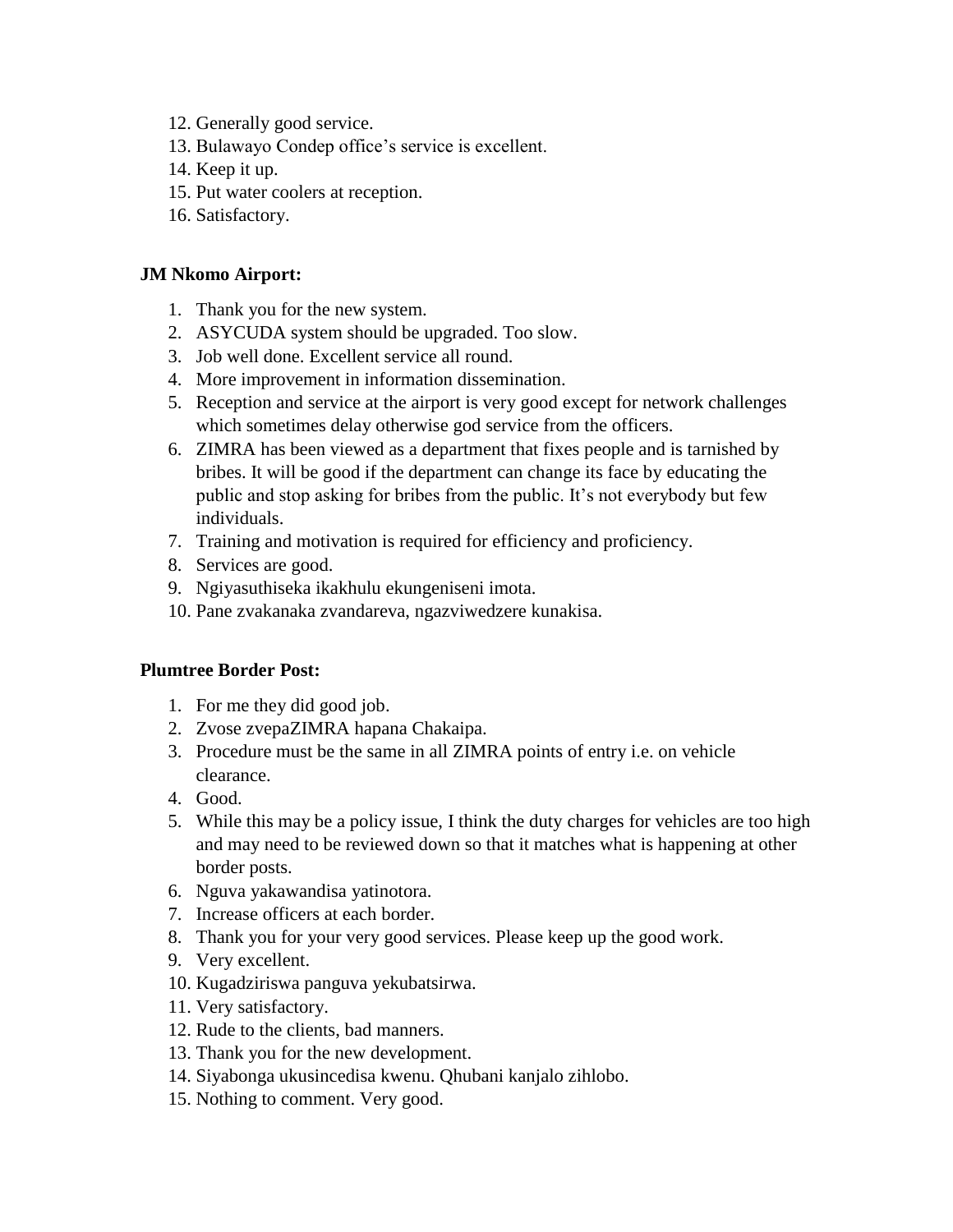- 16. To keep up the good work.
- 17. Ezazisweni la, ngicela betake imithetho emitsha kuma notice boards ukwenzela ukuthu sazi.
- 18. Your service is not bad, keep it up.
- 19. Sufficient and effective.
- 20. ZIMRA iriko remuroad kunyangwe tasechwa paborder.
- 21. Very satisfactory.
- 22. Basiphatha kuhle, kwesinye isikhathi bathatha isikhathi eside kakhulu. Sidiniwe kodwa abasihluphi.
- 23. I like the way they treat us. Keep it up ZIMRA.
- 24. If you could add more people on calculation desk please.
- 25. Efficient service.
- 26. ZIMRA is all over the roads despite that we have been searched at the border post.
- 27. By rating rands same as US dollars. They mustn't change us too much because we want to develop our country.
- 28. Maofficers enyu anoshanda zvakanaka kwazvo. Ndatenda hangu.
- 29. Thank you so much for your assistance.
- 30. Keep up the spirit.
- 31. There is need for Quality Management (ISO Management) to ensure quick service.
- 32. Put more effort.
- 33. Please have one station for all processes. It wastes time to move from one counter to another. Why are we paying tax for fuel we are carrying in jerry cans for our personal use?
- 34. Abathathi iskhathi eside. Njalo ngibabona belozwelo ebantwini abanengi
- 35. I was served by a lady who was chewing gum it's not professional. Network too slow.
- 36. Service has improved.
- 37. Service is good just too many procedures which you are not told about before hand.

#### **Mphoengs Border Post:**

- 1. Akukho ngaphandle kokubonga indlela okusetshenzwa ngayo.
- 2. We are close to this border, can it be an advantage that we buy all the things we want to buy with less duty?
- 3. Good work. Keep it up.
- 4. She was very informative and helpful lady. She needs to keep the good performance.
- 5. Akula lutho.
- 6. Excellent and good the service you provide.
- 7. The officers are very friendly.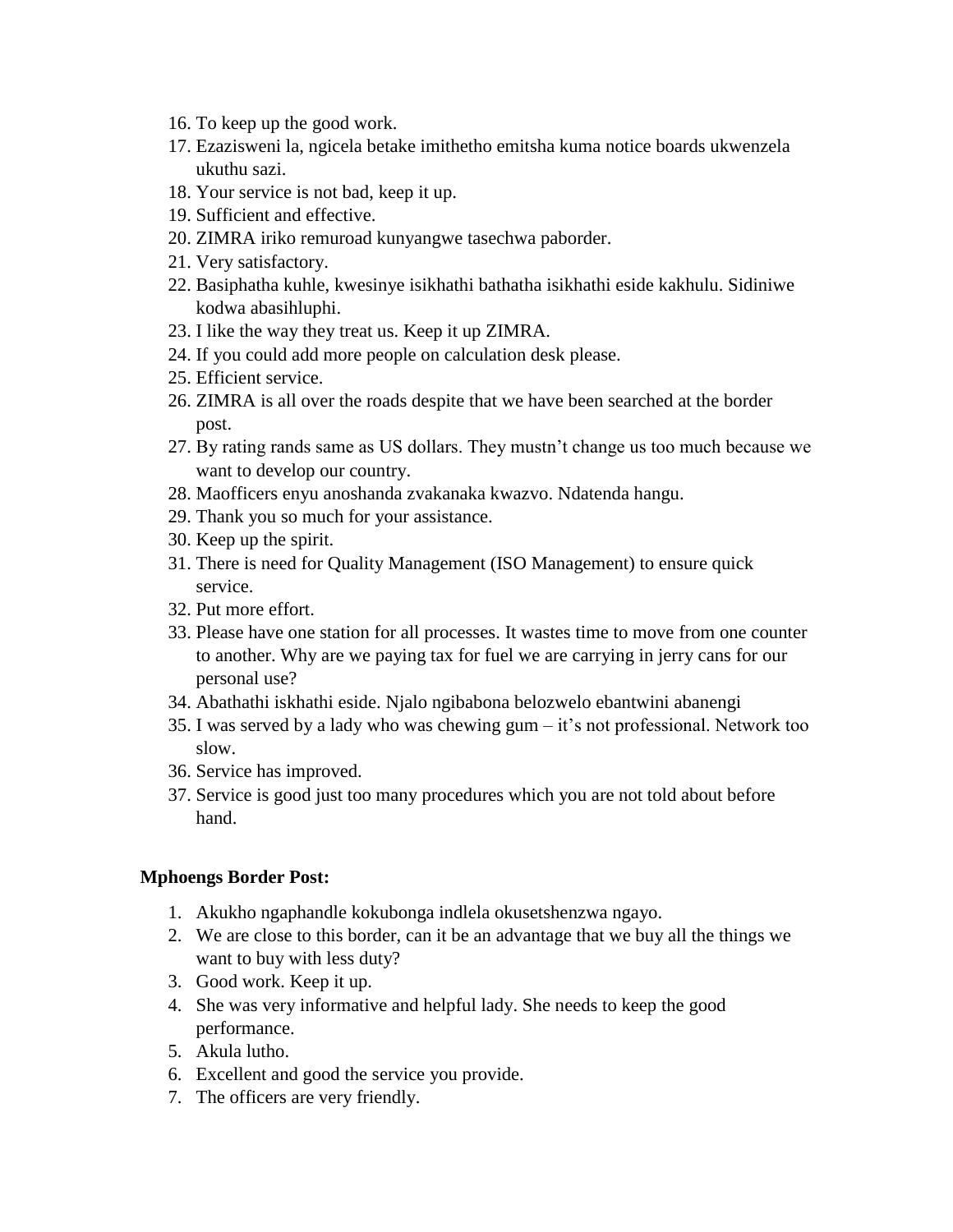- 8. Zvakanaka asi madoor emahofisi haachaite. Tokumbirawo kuti mutibatsire ipapo.
- 9. Ngiyabonga izisebenzi zenu ziyahlonopha abantu. Bayazehlisa futhi bahlala besmart.
- 10. Our region has got minimal crop farming and the current barn of mealie meal has worsened our situation. May you please consider our plight.
- 11. Sibonga umsebenzi omuhle.
- 12. Everything is good and excellent.
- 13. Yonke izinto sifuna zingene ngobunengi.
- 14. Sicela sisizane ngokuletha izinto noma ukudla okungekno eZimbabwe.
- 15. Sicela ukuvunyelwa ukungena lampahla noma lokudla konke okungekho eZimbabwe noma okushotayo.
- 16. Kuhle nxa kusetshenzwa kuhle kunakekelwa izakhamizi as they use the border more often.
- 17. Ndinodawo kushanda kuZIMRA.

#### **Maitengwe Border Post:**

- 1. Gadzirai panotarisirwa nhumbi.
- 2. So far so good on service delivery.
- 3. Your service is good. Keep it up.
- 4. Keep up the professional work, but provide proper searching places not on the dust.
- 5. They must work hard to improve their performance.
- 6. Parking bay is very dusty.
- 7. Iborder yethu ifuna ukulungiswa ibonakale.
- 8. Iborder yethu ifuna ukulungiswa. Abasicedisayo eborder. Izicathulo zilothuli ngedust.
- 9. Ngiyazibongela ukuthi kukahle.
- 10. Lungisani iborder libe lihle.
- 11. Besicela lisiyakele amatoilets eduzane.
- 12. Iyilungiso ibhodha eg amaoffices, houses, pavements.

#### **Mhlahlandlela ZIMRA Offices:**

- 1. No further comments.
- 2. Keep the spirit.
- 3. Fairly good.
- 4. ZIMRA should advertise more.
- 5. Fair.
- 6. Gwatidzo is good.
- 7. Good.
- 8. There is room for improvement.
- 9. Keep up the standard.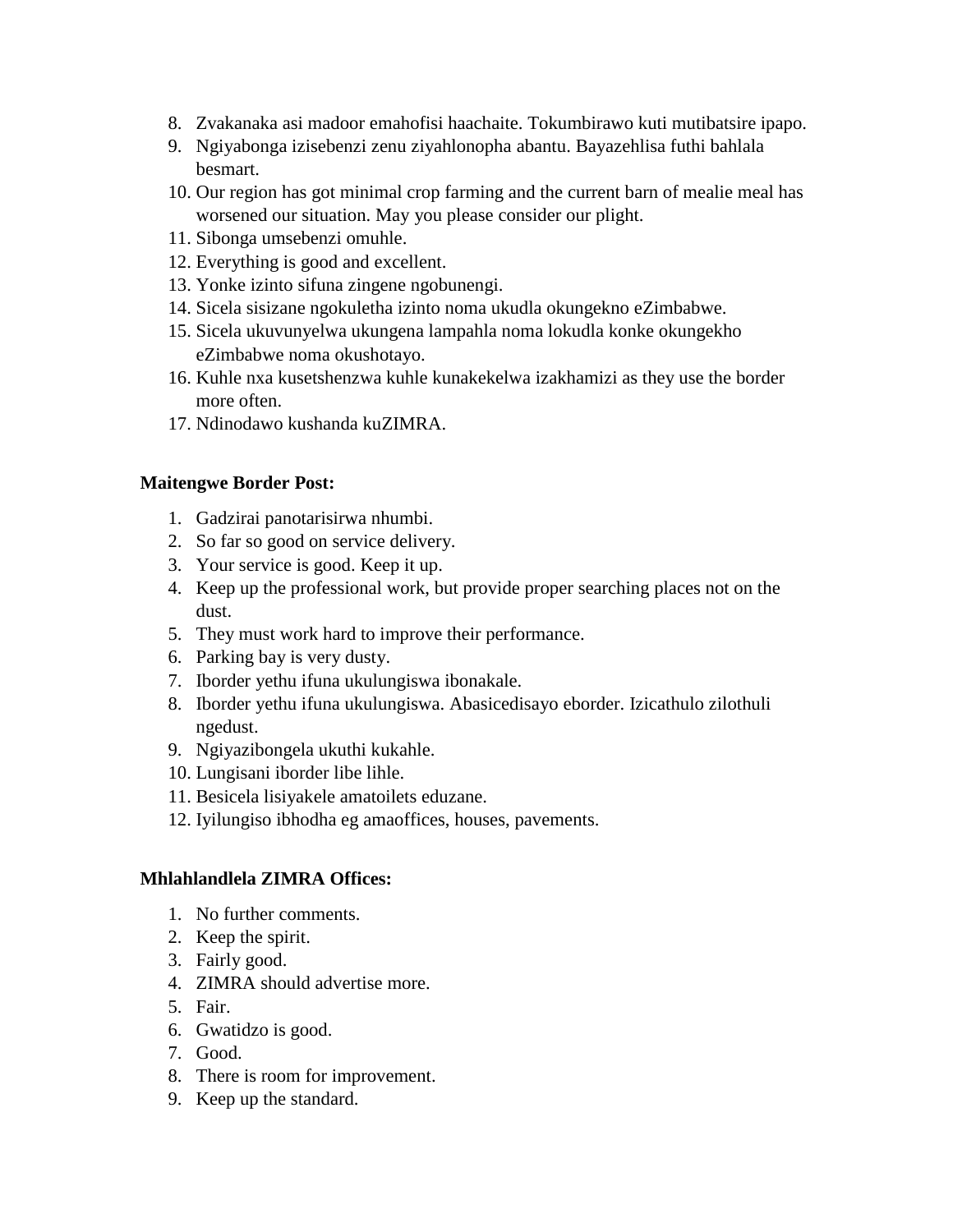- 10. Though you have to make many visits regarding application, the office remains attentive to our concerns.
- 11. Good service.
- 12. Thanks for the good service.
- 13. The officers are very friendly and professional.
- 14. I had a good service today.
- 15. Rambai makadaro.
- 16. Chete vamwe vevanhu vakaiswa pamberi pekugamuchira vanhu ndivo vasingabate vanhu zvakanaka.
- 17. Tinotenda nokutibata kwamunoita.
- 18. Tinotenda kubata kwamunotiita kwakanaka.
- 19. On tax clearance requirement, please reduce trading documents from 3 to 1.
- 20. Sihlangana lobunzima bokwehluleka kwabo ukukhuluma indimi ezise tshenziswa nhabantu balapho.
- 21. Not bad in general.
- 22. Varambe vachipa mutakunanzva werubatsiro.
- 23. Generally good.
- 24. Officer was very helpful.
- 25. Keep up the good work.
- 26. ZIMRA's service delivery is not so bad. The officers are ever ready to help.
- 27. Penalty loading model not conducive in this non-performing economy. You should revisit this.
- 28. ZIMRA needs to disseminate information through all accessible media to enable effective decision for new organisations.
- 29. Well-pleased with the services overall.
- 30. Delay in getting new registration.
- 31. Can you improve by providing all the information at once especially on accounts status rather than being referred to another department.
- 32. Improve.
- 33. Muri kuzama henyu but pane room for improvement.
- 34. Good service.
- 35. Inform clients with new information that is up to date.
- 36. Staff understanding and willing to assist.
- 37. Sometimes I have noticed that at the front desk there is communication problems. Some of your clients don't understand Shona. I think you need someone who speaks both Shona and Ndebele.
- 38. Good work.
- 39. Keep up the spirit of good work.
- 40. Please endeavor to reduce the turn-around time period of assessment to ensure quick registration of transfers.
- 41. The service in-land is good.
- 42. ZIMRA officials very friendly and helpful.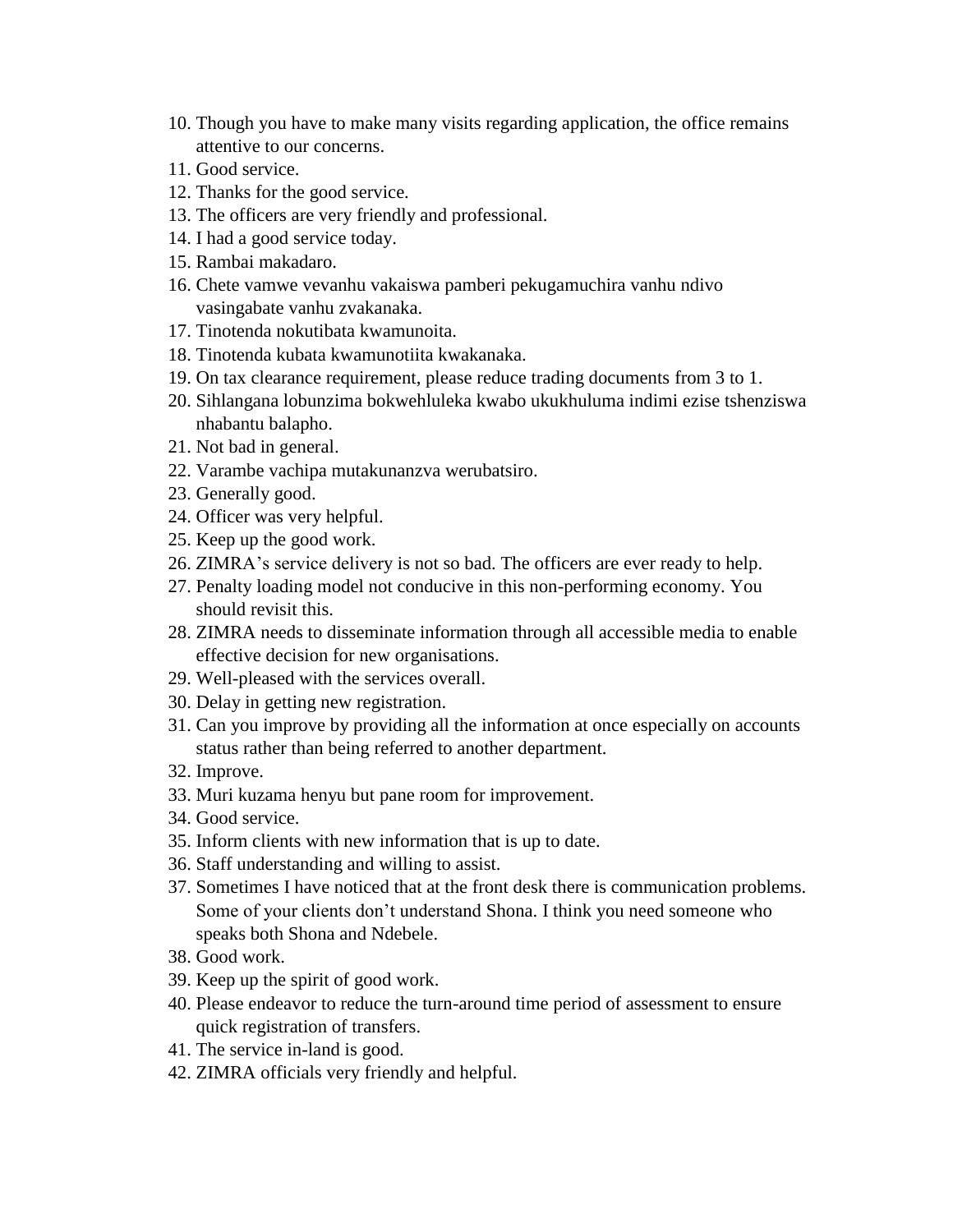- 43. IZIMRA kayifake amaadverts lizixwayiso emaphepheni lokuradio lakuTV. Abantu bazi ngemithetho emitsha.
- 44. Reception yeMhlahlandlela inoda kuwedzerwa mumwe mushandi. Chikonzero anenge achidhinda mareturns anopedzisira iota rimwe basa. Itaiwo sekuZIMRA 8<sup>th</sup> Avenue. Havatambe vaya. Mazviita.
- 45. Excellent job. Keep the spirit.
- 46. Keep up the good work you are doing to us and also try to maintain your standards.
- 47. Highly regarded.
- 48. Can't complain.
- 49. Excellent.
- 50. Information is not readily available.
- 51. Mitero yakawandisa. Itaiwo inobhadharika.
- 52. May all your offices operate as it is done here.
- 53. Parking is too far. May you organise parking close to your offices.
- 54. Siyabonga kakhulu.
- 55. Tax amnesty processing needs to be speeded up. It's taking rather too long to process.
- 56. Overall excellent service from the ZIMRA officers.
- 57. Improve on data capturing and retrieval of files from your registry is a nightmare. But generally a marked improvement on service has been noted.
- 58. I am happy with the kind of service I got from the officers.
- 59. Keep warm.
- 60. So far so good.
- 61. Could you kindly improve on your staff knowledge of what they are expected to of.
- 62. Keep it up.
- 63. Basically everything is up to standard.
- 64. Keep it up. The staff demonstrates professionalism.
- 65. Keep up the good work.
- 66. They are efficient.
- 67. Some have good customer care but some still need to be taught.
- 68. Some ZIMRA officers are good while others are not. It's a 50/50.
- 69. Sometimes they lose our documents.
- 70. Good service.
- 71. Customer friendly staff.
- 72. Ukuba baqhubeke ngomsebenzi omuhle wokusisiza.
- 73. It's fine.
- 74. Keep up the good work.
- 75. Officers should be able to use language we understand.
- 76. ZIMRA has to constantly flight their services in print and electronic media regularly.
- 77. Vanonoka kupindura tsamba.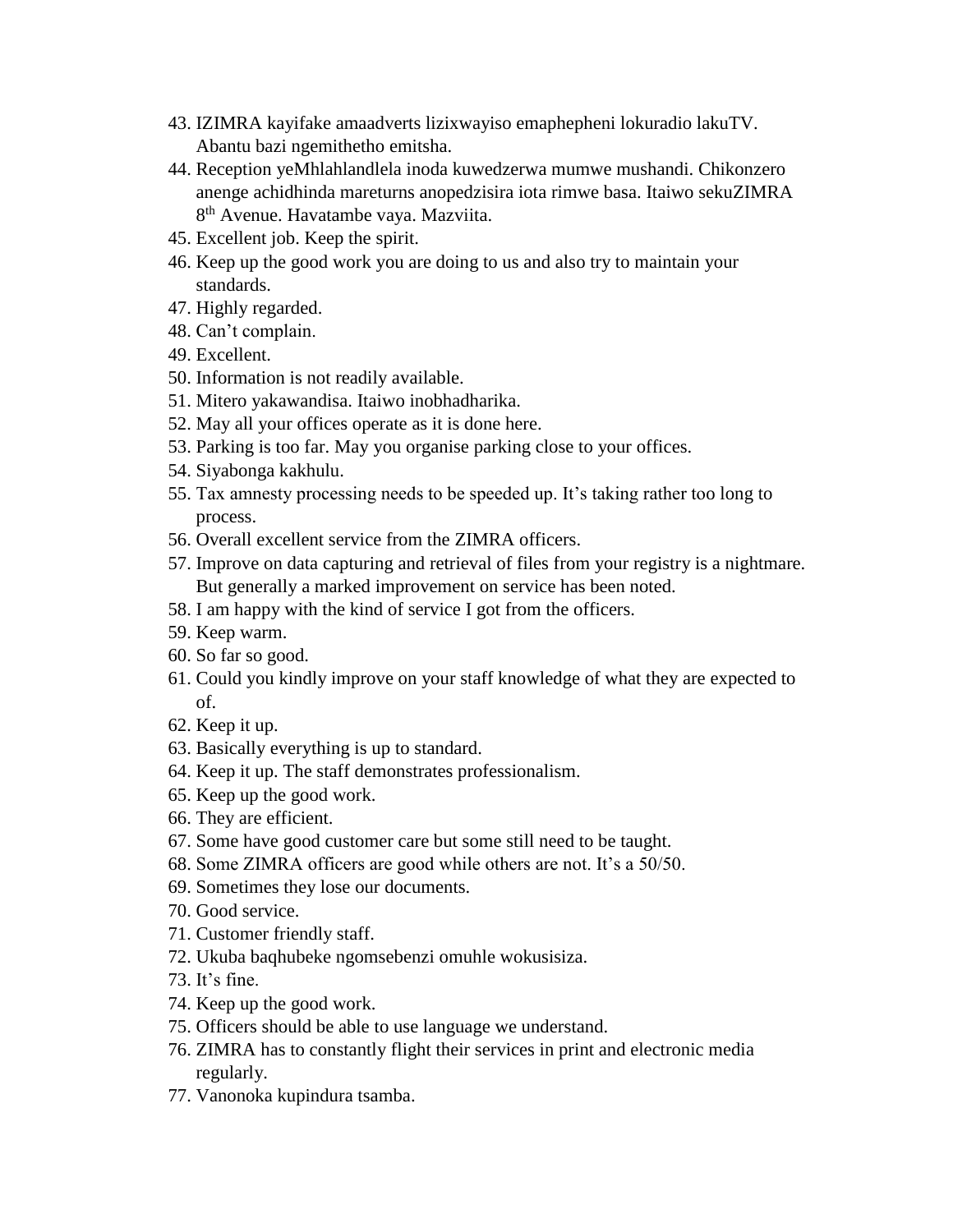- 78. Things should remain the same.
- 79. It was excellent.
- 80. Excellent.
- 81. Good.
- 82. Very good, very good.

#### **Beitbridge Border Post:**

- 1. There is need to put more officials at the Customs declaration counter for swiftness.
- 2. Vanokwanisa nepavanogona napo.
- 3. Good workers.
- 4. Tinotenda chaizvi nemabatire amunotiita.
- 5. The service is always good and appropriate.
- 6. Ngavarambe vakadaro nokuti vanondigonera mazuva ose.
- 7. Ngazvirambe zvakadaro.
- 8. They are fast as compared to South African side.
- 9. Good customer care.
- 10. Ndatenda.
- 11. Tatenda.
- 12. Marvelous.
- 13. They should improve the time they take when searching the buses.
- 14. So far so good. No complains.
- 15. Encourage your officers to keep the good work they are providing.
- 16. More staff needed to improve excellency.
- 17. They are doing good.
- 18. They are doing excellent.
- 19. Everything is correct.
- 20. Should be quick on saving people carrying luggage with cars.
- 21. They need to act quickly while attending clients.
- 22. ZIMRA service is not too bad.
- 23. Increase the number of ZIMRA officers to reduce the queues which are long.
- 24. Their service is very good they are always doing their job.
- 25. Vanotora nguva yakareba vasina kutibatsira gadzirisai panguva.
- 26. They serve us very late while it is cold and some of us are ill.
- 27. To have more manpower to clear declaration forms.
- 28. Vagonesa.
- 29. Nothing.
- 30. Excellent work.
- 31. Good.
- 32. Rambai makadaro muwedzere kuita kwenyu.
- 33. Keep it up.
- 34. Rambayi makadaro.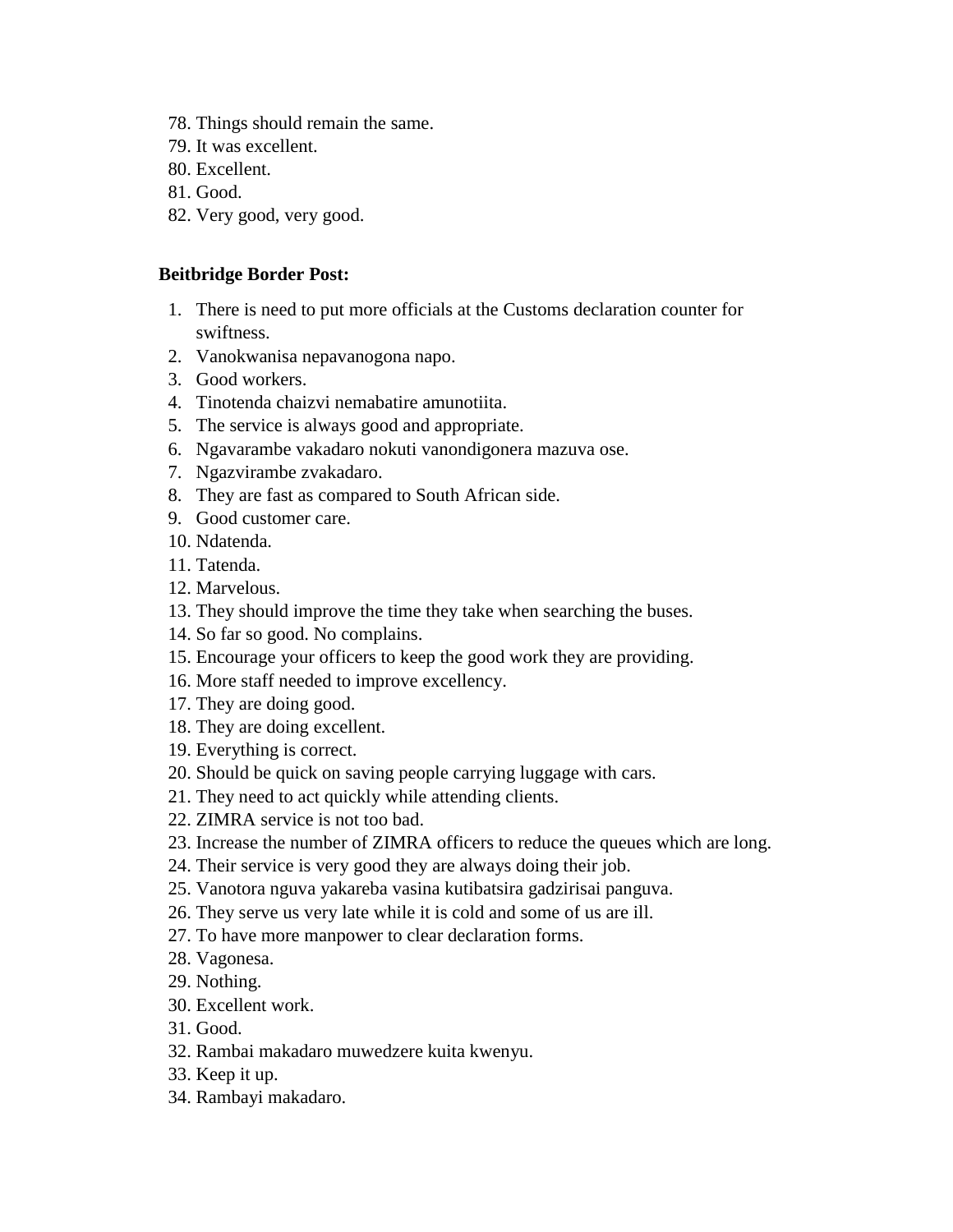- 35. Tinozvikudza.
- 36. Munogona basa.
- 37. On question nine there should be a "fair" option.
- 38. Keep it up. Well done.
- 39. Vanhu vakawanda mumutsetse.
- 40. Kubhadhara kuri kutora nguva yakarebesa. Wedzerai vashandi nemacomputers anokasika.
- 41. Query maintenance to improve.
- 42. Zvakanaka zvakadaro.
- 43. Siyabonga.
- 44. Zamani ukuyengezela amaofficer uma kubusy.
- 45. I do not see the reason why buses have to be searched at the bay as this design has been overtaken by ZIMRA client population growth. Instead of delaying your clients, you should have public service vehicles searched as it was in the recent past.
- 46. ZIMRA yemunzira yanyanya. Isu tinenge tamira nguva yakareba pamuganhu wenyika.
- 47. I don't see any reason why we have to spend 6hrs at the border waiting to be attended.
- 48. The officers are not quick to serve us.
- 49. Tinokumbirawo ruzivo rwakakwana maringe neZIMRA kunyanya marates. Mapurisa kunetsa.
- 50. Hatisi kufarira nenguva yatirikumiswa yakanyanya, uye nemapurisa ari kunetsa.
- 51. Vanotyisa zvavo. Mabhazi arikupedza 10hrs paborder nemapurisa ari kunetsa.
- 52. Kufamba vachmisa mabhazi anenge apedzerwa. Mapurisa kunentsa.
- 53. Remember we are Zimbabwe. Do not behave as if you are not in Zimbabwe. Tiri pakutsvaga.
- 54. Akula ngaphandle kokuthi babambe isikhathi emsebenzini.
- 55. Lisenzela phansi umbheda ukhona kambe bakithi.
- 56. Kuwedzera vanodhinda madeclaration forms.
- 57. Taikumbirawo kuti nenguva tikurumidze kubuda. Izvozvi tanzwa nekubirwa nekufamba husiku uye kurwara chaiko nekumira nguva yakareba tisina kubatsirwa.
- 58. Zvakanaka zvose.
- 59. Nguva yatinotora takamira pakudhindisa maform inorwadza imo muri munyika medu.
- 60. Nguva yatinotora yakawandisa.
- 61. Tisaite nguva yakawanda tiine ZIMRA.
- 62. Kuwedzera pekudeclare zvinhu kuitira vanorwara.
- 63. Please, please tinoenda kure hamukoshesi kufamba kwevanhu. Munoita zvamunoda imi. Maooficer mashoma papeak hour.
- 64. Nyaya yekutimisa queue yekudeclare tapedza kudhindisa mapassport iri kurwadza.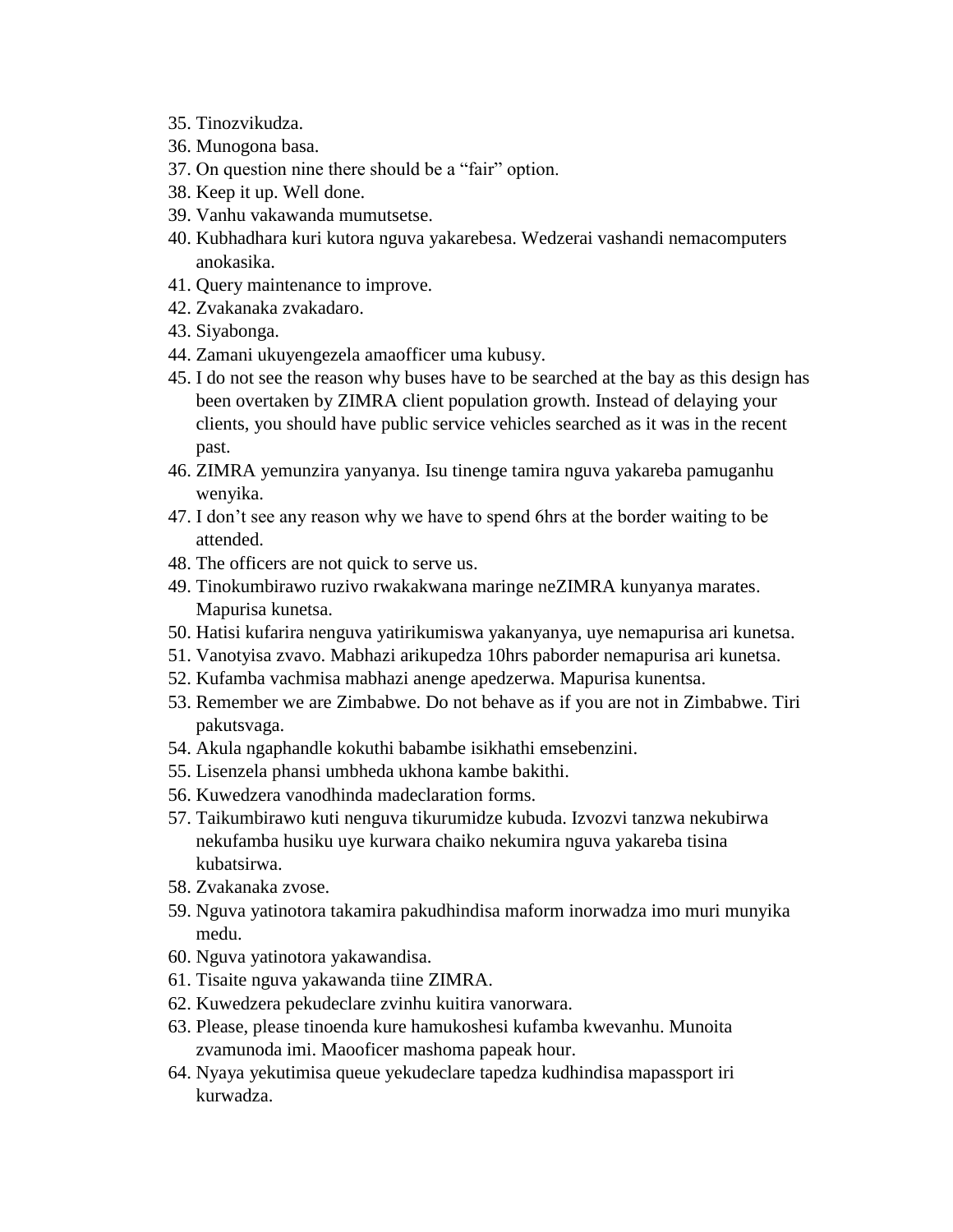- 65. Vashandi ngavawande to avoid queues.
- 66. Zvinoda kugadziriswa.
- 67. Border rakadhakwa iri.
- 68. Wedzerai vashandi pakusearcher mabhazi.
- 69. Queues are an eye sow at the border. Otherwise the service is good.
- 70. Nguva yatinomira paborder yakarebesa.
- 71. Vanofanira secha zvinhu zvavo kahwani.
- 72. Vanogona nekuti pasina ivo kubirana hakuperi.
- 73. Try to integrate systems. Use services of consultants and check how other international borders work.
- 74. Excellent.
- 75. Well done.
- 76. Lines are long when getting declaration forms stamped.
- 77. Continue doing good ZIMRA.
- 78. Everything is in good condition.
- 79. ZIMRA officers must be increased so that they will serve quickly.
- 80. Increase officers.
- 81. There is room for improvement, but they are on the right track to improvement.
- 82. Pfuurirai mberi nekubata vanhu nemaoko maviri kuti muve nezita rakanaka, uyezve mitsara haifambi nekukasika kazhinji kacho.
- 83. Rambai muchishanda nesimba.
- 84. Mashandiro avo anogutsa. Ngazvirambe zvakadaro.
- 85. Mapurisa anonetsa vafambi.
- 86. Hatisi kubatwa zvakanaka.
- 87. Taneta nekutaura. Thank you.
- 88. Kujekesa pamabhadharirwo emaduty.
- 89. The response to the clients is very slow. People spend many hours waiting to be attended to.
- 90. Your service is not well.
- 91. Improve on time.
- 92. Upgrade your border.
- 93. They are delaying us spending 8 hours at the border.
- 94. Poor service.
- 95. They try to deliver their services.
- 96. Please be fast on servicing us.
- 97. Our time we spend at the border is too much. Improve on that one.
- 98. Just to increase speed on inspection.
- 99. Good work guys.
- 100 . Nguva yemanheru nebhazi inorwadza.
- 101 . Abantu beZIMRA basimisa 7 hours eborder before they check our luggage. Customer service is very poor. Pull up your socks please.
- 102 . Ngiyabonga kade ngijamile elangeni.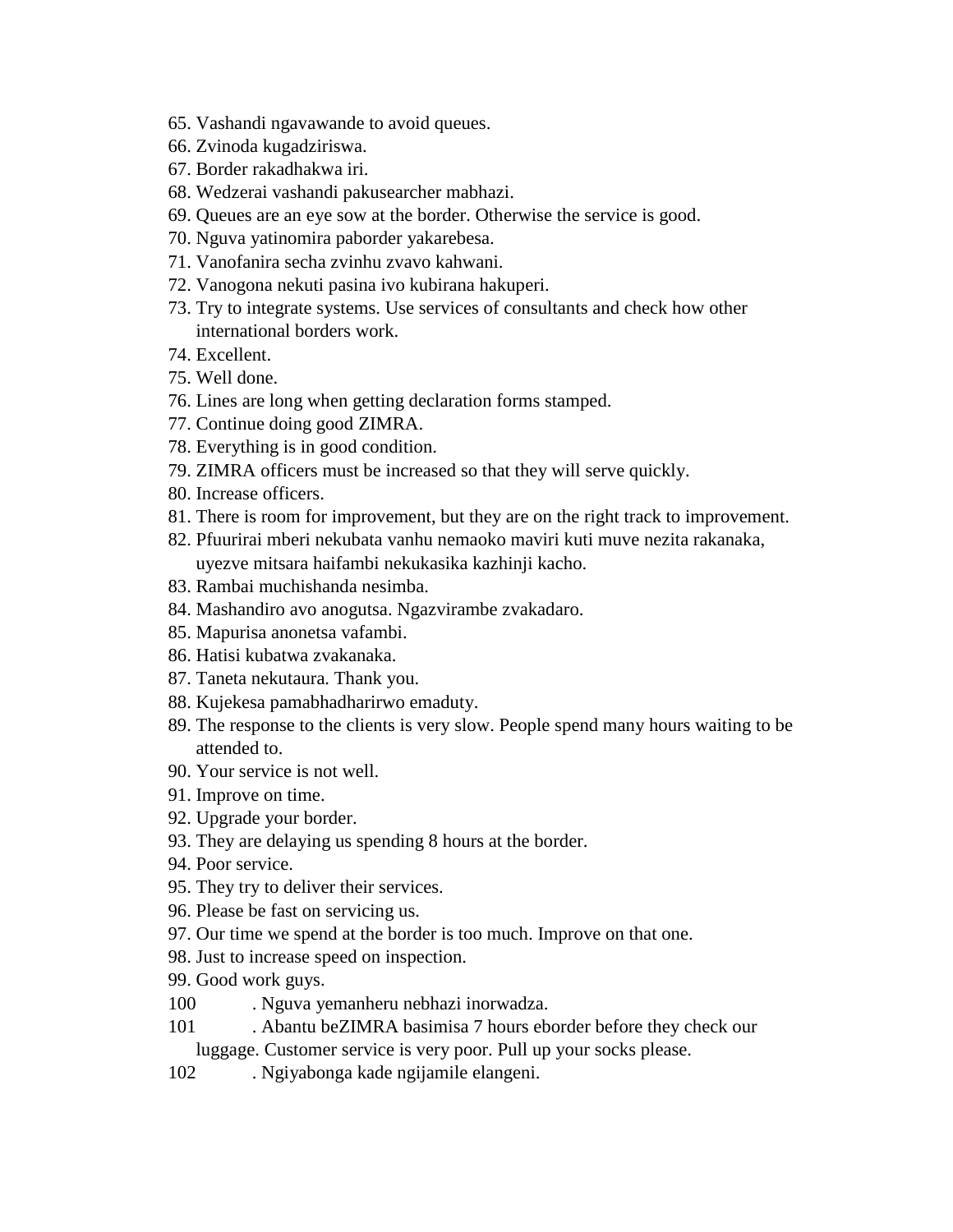- 103 . There is very poor customer care. You people treat us like dirt. We spend a lot of time sise border kumbe lichazwa yikusibuka.
- 104 . I have been at the border since 4am. I am only leaving now at 12pm. They should organise people in the queue. They should also clean the toilets, it's way filthy. They should also make awareness campaigns about their new regulations. I am very disappointed at your service. You are more educated than South African officials, but the way you conduct your business is terrible. Please send feedback @ [yesafrikafoundation@gmail.com](mailto:yesafrikafoundation@gmail.com) or [thodlanas@yahoo.co.uk.](mailto:thodlanas@yahoo.co.uk)
- 105 . Improve on entry.
- 106 . To improve their services.
- 107 . You have to change your attitude.
- 108 . You need support.
- 109 . Need support.
- 110 . Next to useless. We spend a lot of precious time doing nothing at

Zimbabwe Beitbridge Border.

- 111 . Pakusecha apa dai zvaibvira paita mishini kuti zvikasire.
- 112 . Excellent indeed.
- 113 . Service is good but your network.
- 114 . Your values are more than what we are paying for the time taken.
- 115 . Improve your relations with clients.
- 116 . Good.
- 117 . Zvinofadza.
- 118 . Dzidziso kuvanhu.
- 119 . We spend 8 hours without being served. Please improve.
- 120 . Nothing good for me. Sorry boss.
- 121 . You have to change attitude.
- 122 . Wonderful work from the team.
- 123 . Ngazvirambe zvakadaro.
- 124 . I like how you do your job. You are fast.
- 125 . Keep up the standard. There is room to excel.
- 126 . Chikonzero havasi kutarira kuti tiri vanhu tose uye kutinonotsa kuti

tisvike uye ngavazive kuti tose tiri vanhu vanodada asi kuti tisu tinoita vawane Mabasa.

- 127 . How can buses spend 5 hours at one point? Shame on you getting money for nothing. Employ more staff if there is a shortage.
- 128 . Service yavo haiiti. Nguva yakarebesa tiri paborder.
- 129 . Nguva zhinji tinobhadhariswa duty rakakurisa vashandi vachirega kutipa duty kanak percentage yatinenge tichifanirwa kusevenzesa nekuda kwekuti maofficer anenge asina ruzivo kana kuti vasingadi kusevenzesa marates iwayo.
- 130 . They take too much time at the border and vanotivhundutsira. Vanotiisa fear uye munzira maane nemaZIMRA akawanda.
- 131 . We spend a lot of time while waiting to be served.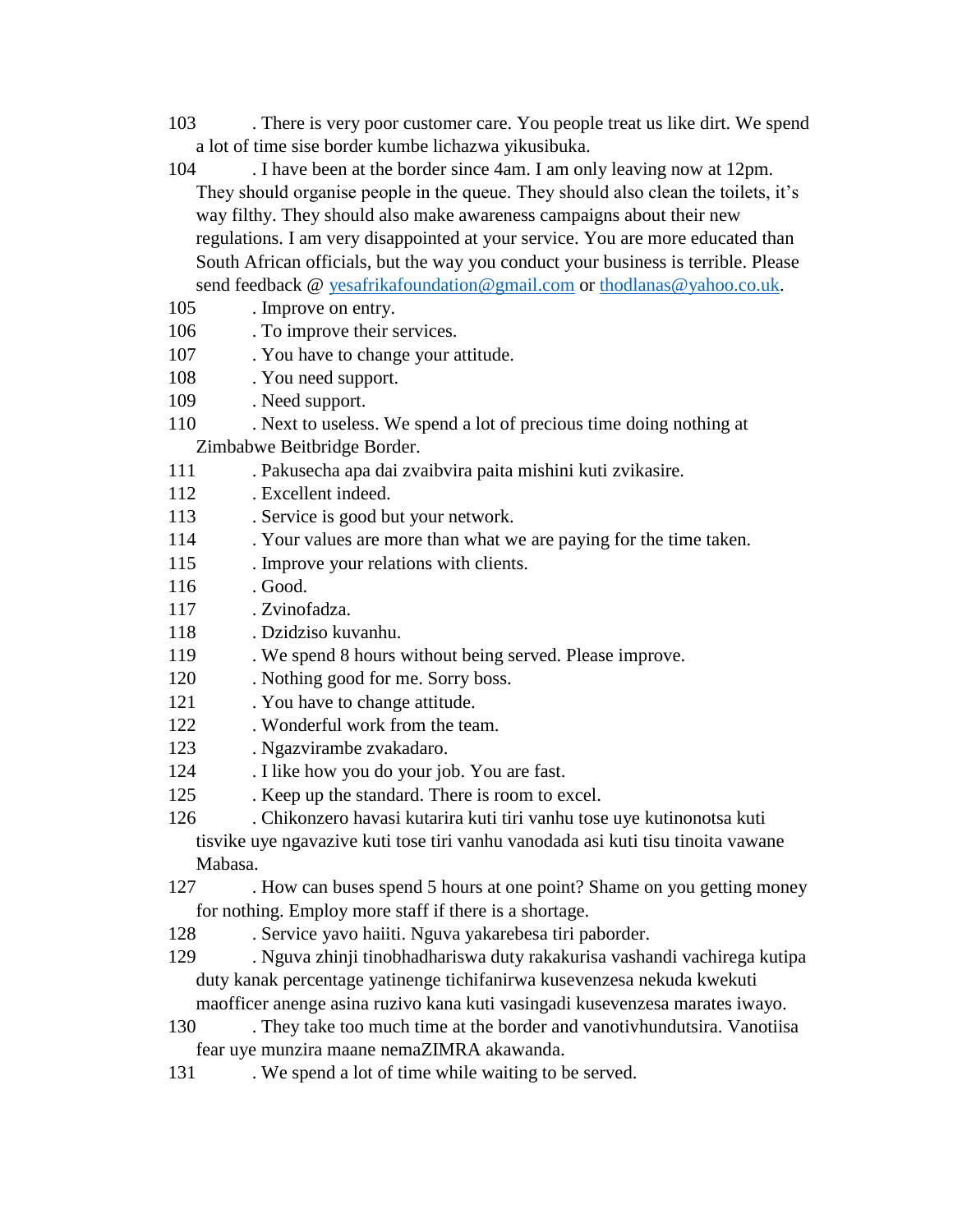132. Ngavarege kutora zvinhu kana munhu atenga zvekudya zvisiri zvekutengesa. Chinenge chiri one ngavasiye.

133. We are happy with the service.

134. Siyathanda yonke into.

135. We expect efficiency. There is no reason why I should be here three hours or more. Hire temporary employees when demand is high.

136. Siyabonga ngomusebenzi wenu omuhle.

137. Ngavashande kwazvo.

138. Long delay at the border.

139. They are not on time with their responds.

140. Isikhathi sibaluleka kakhulu uyakho kufanele bethuthukise indlela okuenzima ngayo izinto kube masinya.

141. Vanotinonosa tinoita 5 to 6 hours tiri pano paborder. Pamwe tenge tabva Cape Town tongoshisha tisina kugeza ZIMRA ichinonoka, uye munzira too much ZIMRA.

142. Kudzikisirwa duty yechinhu.

143. Generally they service is not encouraging to the customers.

144. There should be always enough officers to serve clients since recently we are facing challenges of network systems.

145. More attention needs to be paid on departure validations as there are delays and late attention.

146. Satisfied but time at reception must be improved.

147. Computer very slow, otherwise good.

148. Time is money. Your officers need to work with speed. Provide sitting benches.

149. Ngavaenderere mberi vachidaro.

#### **Mutare Customs and Excise:**

- 1. CCs should be produced instantly.
- 2. So far so good.
- 3. Very professional.
- 4. Sound corporate governance.
- 5. Satisfactory.
- 6. Educated people are easy to deal with.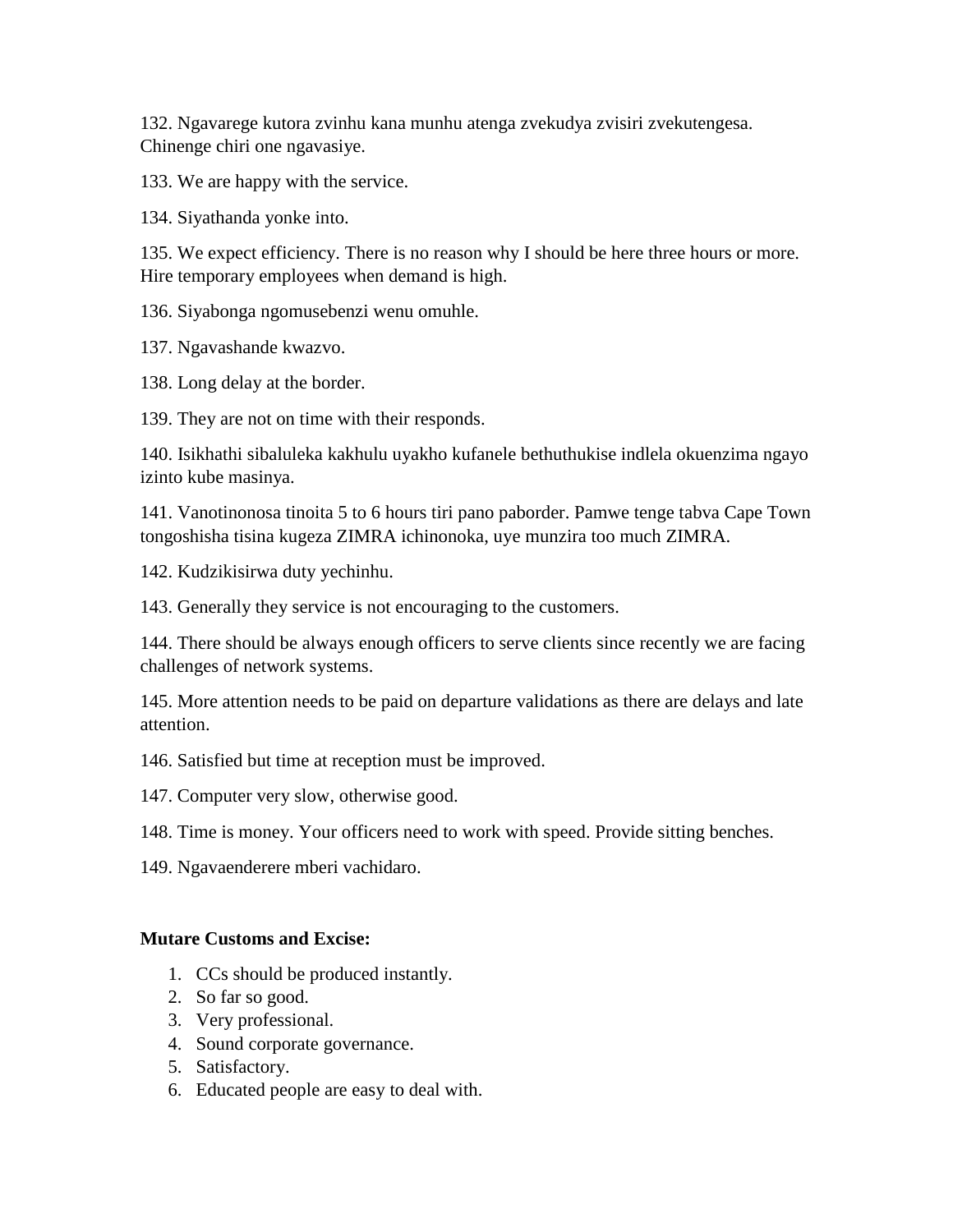- 7. Thank you so much.
- 8. Very good.
- 9. Professional people.
- 10. Very helpful.
- 11. They should cope with pressure when encountering high volumes of work.
- 12. So far so good. Keep it up.
- 13. Helpful and they like their job.
- 14. Efficient.
- 15. They have good attitude in the way they handle us the customers.

16. Fair.

- 17. Very good personnel.
- 18. Improve your network as sometimes there will be no system and this affects trade.
- 19. They are very good and attend to us in time.

### **Chipinge Domestic Taxes:**

- 1. Chipinge office is understaffed.
- 2. Neimwe nguva system inenge yakadonha zvinozopa vashandi nevashandirwi (clients) dambudziko rekugara kwenguva refu. Apa panoda kugadziriswa neZIMRA sebazi kwete mushandi.
- 3. Tinopa kutenda kukuru.
- 4. Zvinoda kuti vachiita maworkshops nesu tijairane neZIMRA zvinyatso pinda mumusoro yevanhu nekuti vazhinji zviri kunetsa kupinda mazviri. Tikaramba tichisangana navo ndokupindawo kwazvo mupfungwa dzevanhu. Tatenda.
- 5. Customs regulations are being poorly implemented.
- 6. We appreciate ZIMRA response to our needs and we are happy with their service.
- 7. We are very happy with the service.
- 8. It's time you relook at the tax clearance form/certificates' design.
- 9. Strongly recommended reviewing of the services rendered to clients. It is too slow and boring.
- 10. Rambai makadaro.
- 11. Good.
- 12. Good.
- 13. Hatina mari. Mari dzatinobvisa dzakawandisa. Hatichadzikwanisi.
- 14. Zvakanaka kuti tisangane neveZIMRA pamaworkshop.
- 15. Tinoda maworkshop akawanda kuti tinyatsoziva nezveZIMRA.
- 16. Tiri kutambura saka pamwe tinononoka kuzobhadhara tax. Saka taikumbira musazotiripisawo nekuti iri kunetsa Kuwana mari yacho.
- 17. Maworkshop taikumbira awanzwe.

#### **Rusape Domestic Taxes:**

1. More information must be readily available through newsletters or booklets.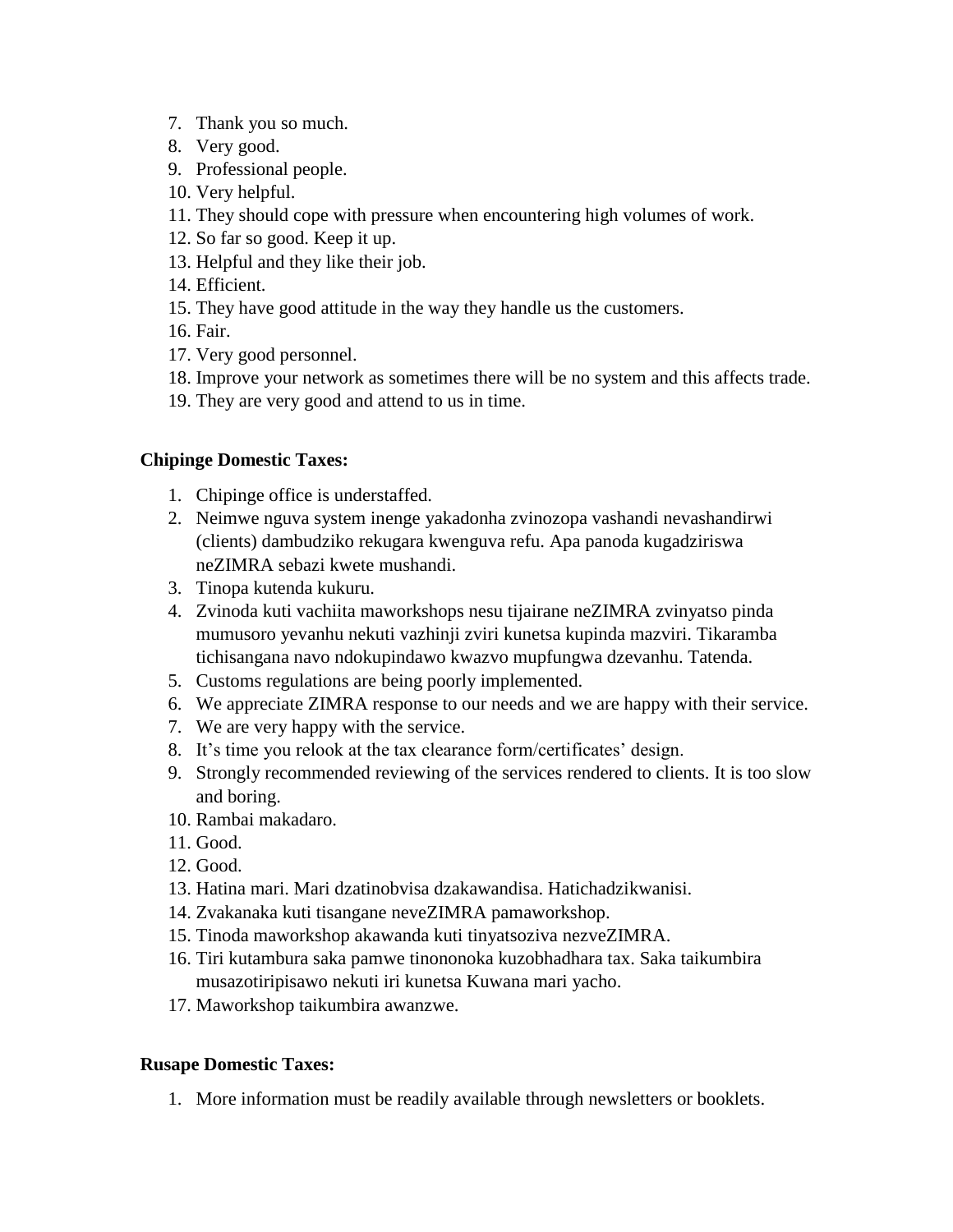- 2. They are doing good to every client. I want to give them excellent.
- 3. Their service is very good.
- 4. Keep it up. Your service is very good.
- 5. Our offices seem to be small.
- 6. It's okay.
- 7. My opinion especially on duty is that clients should not be agent or ZIMRA dependent, but details should be available online.
- 8. Any workshops on taxi obligations calculated would be welcome.
- 9. So far everything to me is satisfactory.
- 10. Good customer care.
- 11. SMEs in rural areas are not aware of ZIMRA operations until they reach the time of paying.
- 12. May you please keep it up.
- 13. We wish if they could keep on serving clients with pride.
- 14. Very satisfied.

### **Mutare Domestic Taxes:**

- 1. Everything is perfect.
- 2. Why are imports of chicken from South Africa still happening even though they are banned? Belfast on Main Street always has these chickens. This is severely hurting our business as we follow the rules.
- 3. Some of your client care taxes especially ladies are rude. They are not even good at taking care of us clients.
- 4. So far so good. Keep up the good work.
- 5. I am impressed.
- 6. Keep on doing the good work.
- 7. Rambai makadaro vashandi veZIMRA nekugona.
- 8. The service is actually good.
- 9. Batikanaiwo ngevanobhadhara mataxes awo kana zviri kunetsa saizvozvi.
- 10. Dai vaidzidzisa veruzhinji zvinotarisirwa neZIMRA pamacompany.
- 11. Zvinhu zvakati womei. Dai matambirawo zvichemo.
- 12. Update us on returns due on email or cellphones.
- 13. No complains.
- 14. Overall service is satisfactory.
- 15. ZIMRA must focus on providing and promoting businesses. At the moment they are just fleecing our businesses. Just charging penalties willy-nilly? Big change in attitude is required.
- 16. They are excellent on their work and customers.
- 17. Service is good.
- 18. Overall I am satisfied. Keep up the good work. Musadzoka shure. Assist others to do the same good.
- 19. Thank you for the good work.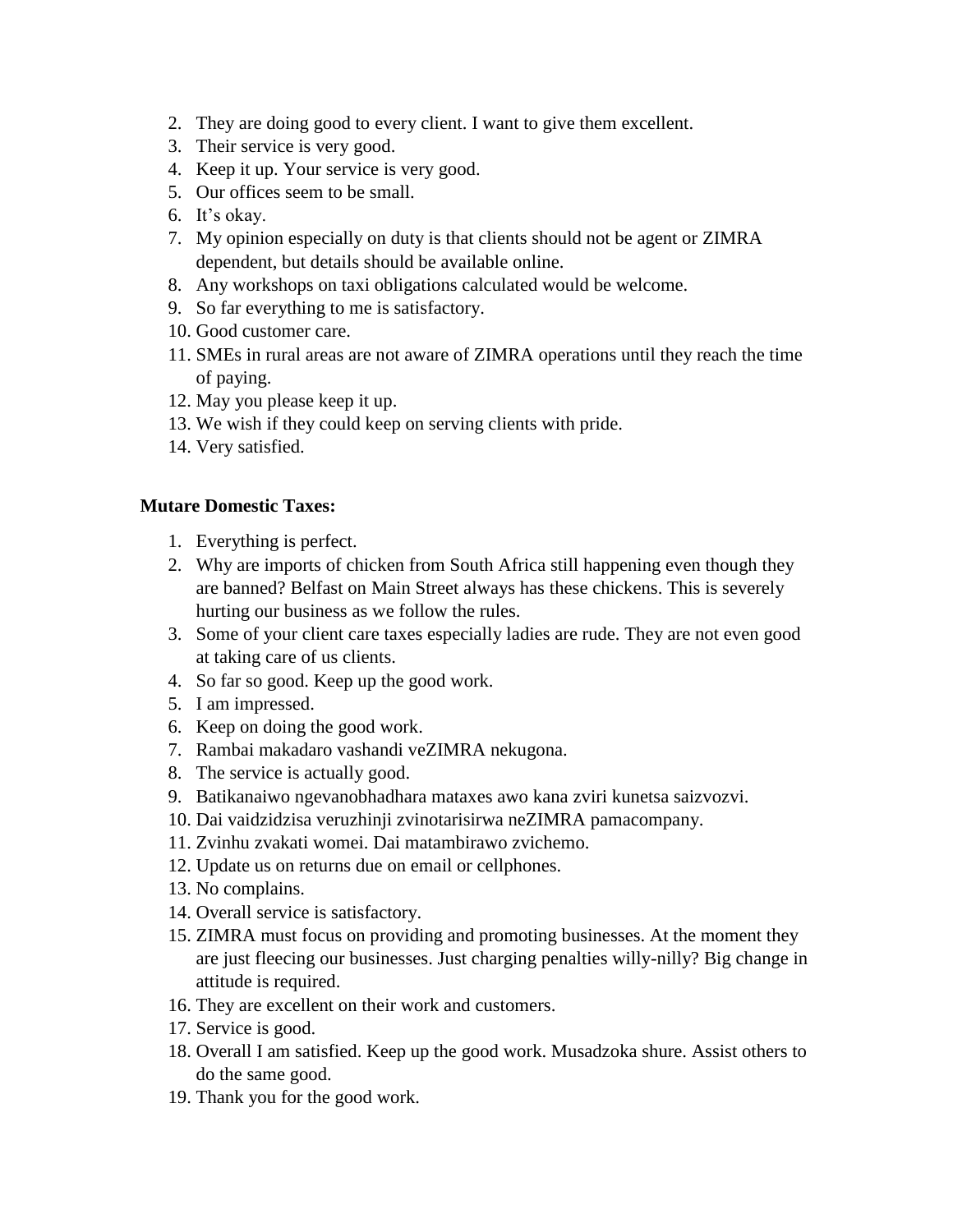- 20. Amnesty till 2016.
- 21. Remove penalties please.
- 22. More workshops.
- 23. Chikomana chiri kurova basa.
- 24. As a whole, ZIMRA has not reached its full potential although am impressed how the office is trying its best.
- 25. Their care to clients is very excellent.
- 26. Keep on doing good for the nation.
- 27. Much must be done to educate people that ZIMRA is there to serve and that citizens should take pride in paying taxes.
- 28. Officers are well informed about the legislation.
- 29. Need for all of us taxpayers to be educated on our duty to gladly pay taxes due.

### **Nyamapanda Customs:**

- 1. I really appreciate for everything they do for us.
- 2. Good performance at Nyamapanda ZIMRA.
- 3. Keep it up with good job. All officers in commercial office are professional.
- 4. Poor working for departures.
- 5. ZIMRA officer Maphosa is very stubborn.
- 6. The services are being excellent all the times.
- 7. Improve your standards and pull up your socks especially DPC.
- 8. Unnecessary forms 45 from DPC. Staff needs to be educated on which products needs permits and that which do not require it. Taking too long to attend to entries on query. Supervisors lack decision making power.
- 9. Commercial officer Maphosa at Nyamapanda DPC is very stubborn and offers poor service to cleints.
- 10. Good.
- 11. So far so good. We are given good service but only to improve on time taken on departures especially Chipadza is a problem.
- 12. No comment. Organise DPC office.
- 13. Excellent service provider.
- 14. Keep it up.
- 15. The computer system is always down. Please ensure manual system in case of system breakdown.
- 16. Thanks to all ZIMRA offices at Nyamapanda. It is very par excellence.
- 17. Always doing good.
- 18. No comment. Keep it up ZIMRA.
- 19. One will always feel at home with a ZIMRA officer.
- 20. So far so good.
- 21. Friendly with clients.
- 22. Nyamapanda all is good and excellent.
- 23. Nyamapanda is the best. Beitbridge is poor especially officials' attitude.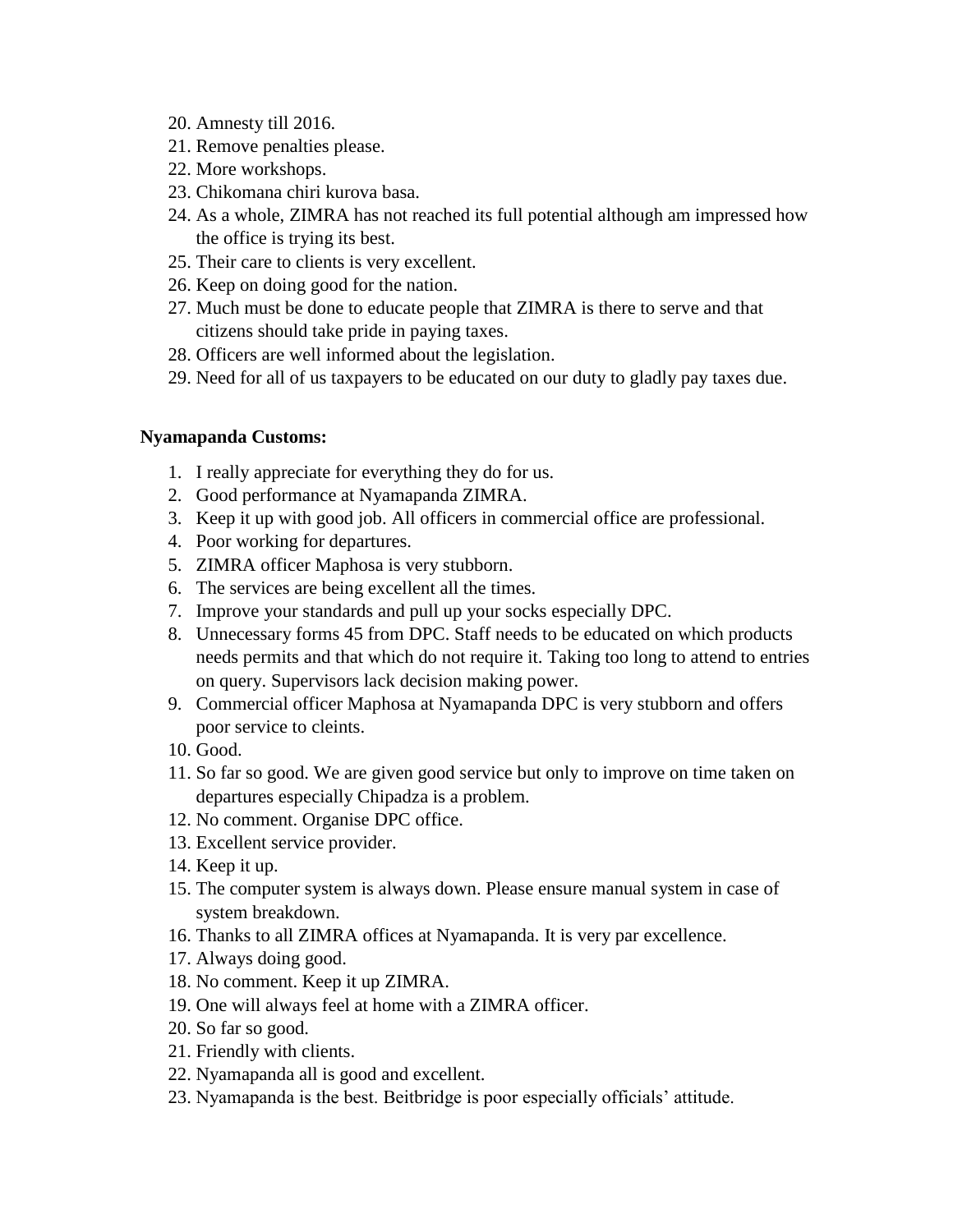- 24. ZIMRA they are doing their job perfect and they must keep it up. We really appreciate.
- 25. The service is now better than ever before.
- 26. They serve us in time and they know what they do in good time.
- 27. The service is excellent at all.
- 28. Improve your standard.
- 29. Generally good most of the times.
- 30. So far so good.
- 31. No comments. Thank you.
- 32. So helpful. Keep it up ZIMRA.
- 33. Continue to attend to the passing passengers and vehicles.

#### **Chiredzi Domestic Taxes:**

- 1. Generally the personnel is good.
- 2. I enjoy working with Chiredzi office since its opening.
- 3. Seriously, it's really cold in here. Please do something about it. A heater would do.
- 4. All is good.
- 5. I appreciate frequent workshops held by ZIMRA but suggest that they may be better structured to avoid some participants dominating proceedings.
- 6. You are doing a good job. Keep it up. Although we could use a bit of warming up at reception. Thank you.
- 7. Generally the service is good.
- 8. Service is okay.
- 9. More workshops.
- 10. Lack of stationery.
- 11. We want TV to entertain us as we await service.
- 12. We want stationery. Returns should be provided to us not that we have to download ourselves.
- 13. So far so good.
- 14. We need a television and air condition in the client care office.
- 15. All good.
- 16. The authority is to a greater extent functional to the society and the business world.

# **BAK Storage:**

- 1. Officers at BAK very helpful and efficient.
- 2. Harare Port release desk should have their own printer. They are sharing a printer with other offices causing some delays on releases.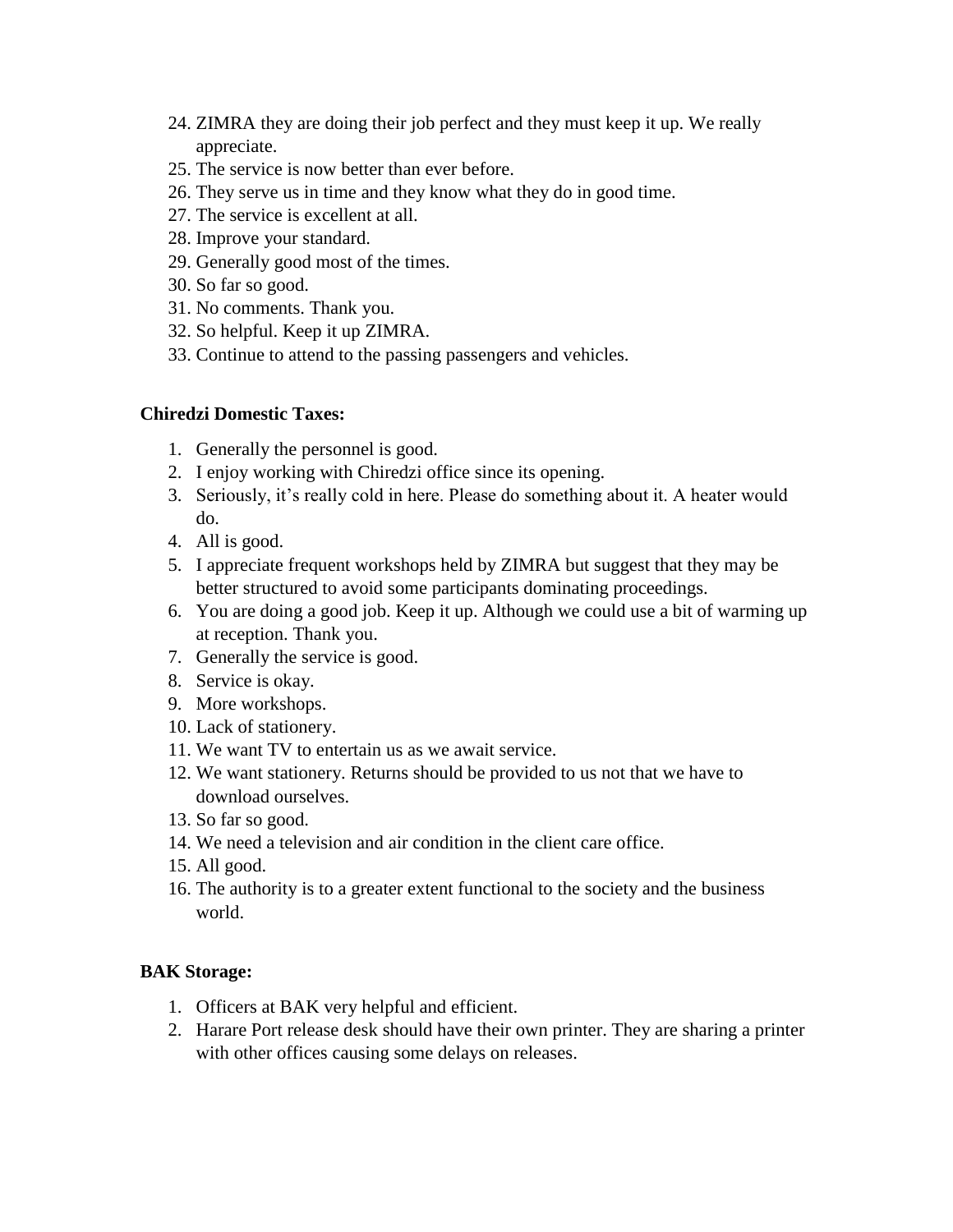#### **Forbes Border Post:**

- 1. At the clearing desk must have two officers or more.
- 2. So far so good.
- 3. There is need for improvement on query handling (Uplifts of values after P/E). Stakeholder input needs to be taken in a business spirit rather than authoritative.
- 4. On section 4, quick service is dependent on traffic at the border post. Sometimes there will be a congestion.
- 5. It was a pleasure to deal with this office.
- 6. Your survey to see what causes delays at "No Man's Land" is unfair. You should also put a record book at the Crew Desk so that agents record time which he joins the queue and also records the time when he is served. Then you consider that time before pointing fingers at agents.
- 7. ZIMRA have to add another desk/counter on Crew Desk.
- 8. We need two people at Crew Desk.
- 9. On Crew Desk please give us two officers; one for PC and one for normal reporting.
- 10. Crew Desk is delaying because of one official.
- 11. Keep up good work and good luck on ISO Certification.
- 12. Permit/licence mark off queries take too long to be attended to.
- 13. Different officers, different attitudes.
- 14. Commercial queries should be attended to in time to avoid unnecessary truck detention charges at the expense of agents/importers.
- 15. Very satisfactory.
- 16. Thank you ZIMRA for excellent job. Keep it up.
- 17. Crew Desk should be manned by two officers. CCCs taking long to be processed. It seems there is no responsible officers.
- 18. ZIMRA officers are very nice and are quick at serving clients. Keep it up.
- 19. Everything is good. Keep it up.
- 20. Better than before.
- 21. Keep it up.
- 22. Fix road.

# **Kurima Large Client Office:**

- 1. Good service.
- 2. If ZIMRA can improve on its information dissemination.
- 3. Generally officers are above par excellent, but the policy making is really unsatisfactory as sometimes the policies contradict themselves.
- 4. Officers are patient and helpful.
- 5. Lower taxes please.
- 6. Issue of penalties on late submission of a return when payment has already been done must be revisited.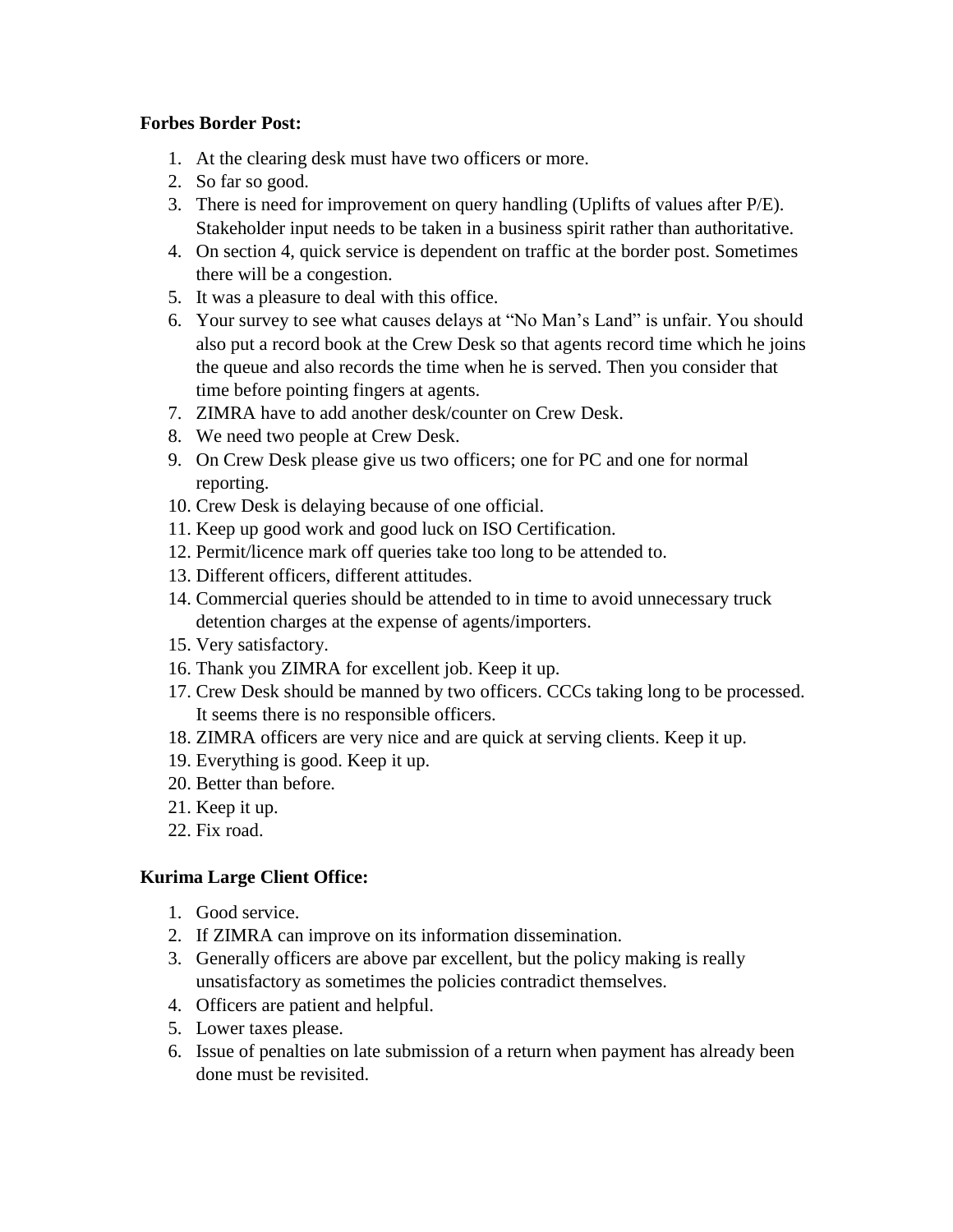- 7. ZIMRA is continuously improving its service delivery to clients. Keep the good standard up.
- 8. Keep up the good work.
- 9. Good.
- 10. Excellent.
- 11. We want refreshments.
- 12. Impressed. There is room for improvement though. Otherwise keep it up.
- 13. The LCO officers are good.
- 14. Please arrange for better offices and space.
- 15. The officer who served me was very friendly and had customer care.
- 16. Great.
- 17. Officers interact well with us especially LCO.
- 18. They are very efficient and cooperative.

### **Kwekwe Domestic Taxes:**

- 1. Their performance is good.
- 2. Personally I have been served wonderfully all the times.
- 3. Keep up the good work.
- 4. Keep up the good work.
- 5. Excellent.
- 6. ZIMRA officers are not friendly to clients at all.
- 7. They should maintain the good work they are doing.
- 8. Good customer service.
- 9. I have always found ZIMRA officials at Kwekwe very helpful.
- 10. Encourage citizens to pay taxes through outreach programmes.
- 11. You are advised differently by each officer when you need advice and at times you end up confused. They must say one thing as per issue.
- 12. Everything is okay.
- 13. Thanks. God bless you all.
- 14. Very good.
- 15. ZIMRA workers should also listen to clients' concerns.
- 16. Maintain the good standards.
- 17. Continue organising tax seminars for us.

#### **Chiredzi Customs Office:**

- 1. Improve reception infrastructure.
- 2. The officers need to improve on the time they spend serving us. It's too much.
- 3. The reception was just comely.
- 4. Always maintain the good standards.
- 5. They need to continually review their standards and processes in order to improve service delivery.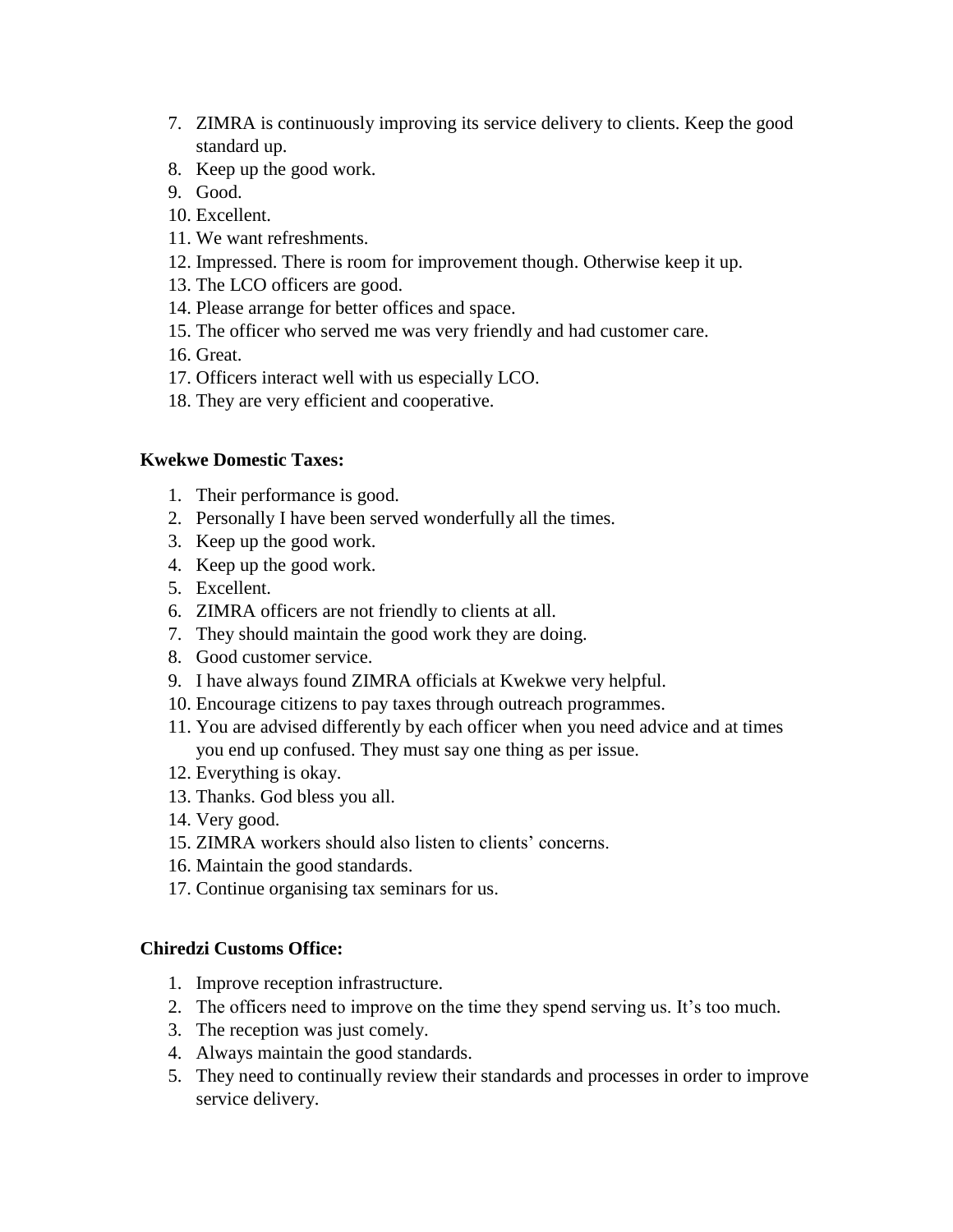- 6. Ever smiling receptionist.
- 7. Improve on receipting of payments after making a deposit into the bank.

#### **Sango Border Post:**

- 1. Makore apfuura painetsa.
- 2. ZIMRA inoita zvakakodzera.
- 3. Varies with office. Could be better. Need for improvement.
- 4. Satisfactory work.
- 5. Rambai makadaro kana kuwedzera.

#### **Chirundu Border Post:**

- 1. Don't steal from people.
- 2. Nyika yakaoma. Duty harifadzi. Ngaridzike uye ndiro basa riri kuchengeta mhuri chero anoenda kubasa chaiko.
- 3. It's now taking us the whole day to clear a vehicle but before we used to take 2-3 hours. The old team which was there before was very efficient.
- 4. Zvose zvakanaka.
- 5. Awareness campaigns on duty payment, let people know what and when duty is paid.
- 6. Zvinhu zvamunotitenderera kupinda nazvo zvishoma.
- 7. Vamwe vanhu veZIMRA vanoda chioko muhomwe.
- 8. Some of the ZIMRA officers are rude.
- 9. Their rebate quantity is very small. Otherwise the previous 6 per item was very good. Thank you!!
- 10. Good but we don't want opening of handbags.
- 11. ZIMRA iri kuita basa zvakanaka chose.
- 12. Kungovhurisa vanhu mahandbag hatidi.
- 13. Kana Tauya pano tinotarisira kubatwa semacitizens kwete kuvhundutsirwa.
- 14. Thank you. Your reception is number one. Thanks ZIMRA for service.
- 15. Zvakandinakira.
- 16. Zvirinanewo.
- 17. If only they can act fast mostly with busses coming from far, like Tanzania but all in all, l am not complaining because the officers have been helping me as me.
- 18. They are very good.
- 19. The service is generally good, but I think time spend attending clients is too much.
- 20. Each officer has got his/her own rules because every time one passes everything changes.
- 21. Please increase the number of items an individual should declare. Otherwise everything else is okay.
- 22. Good to be at Chirundu Border Post.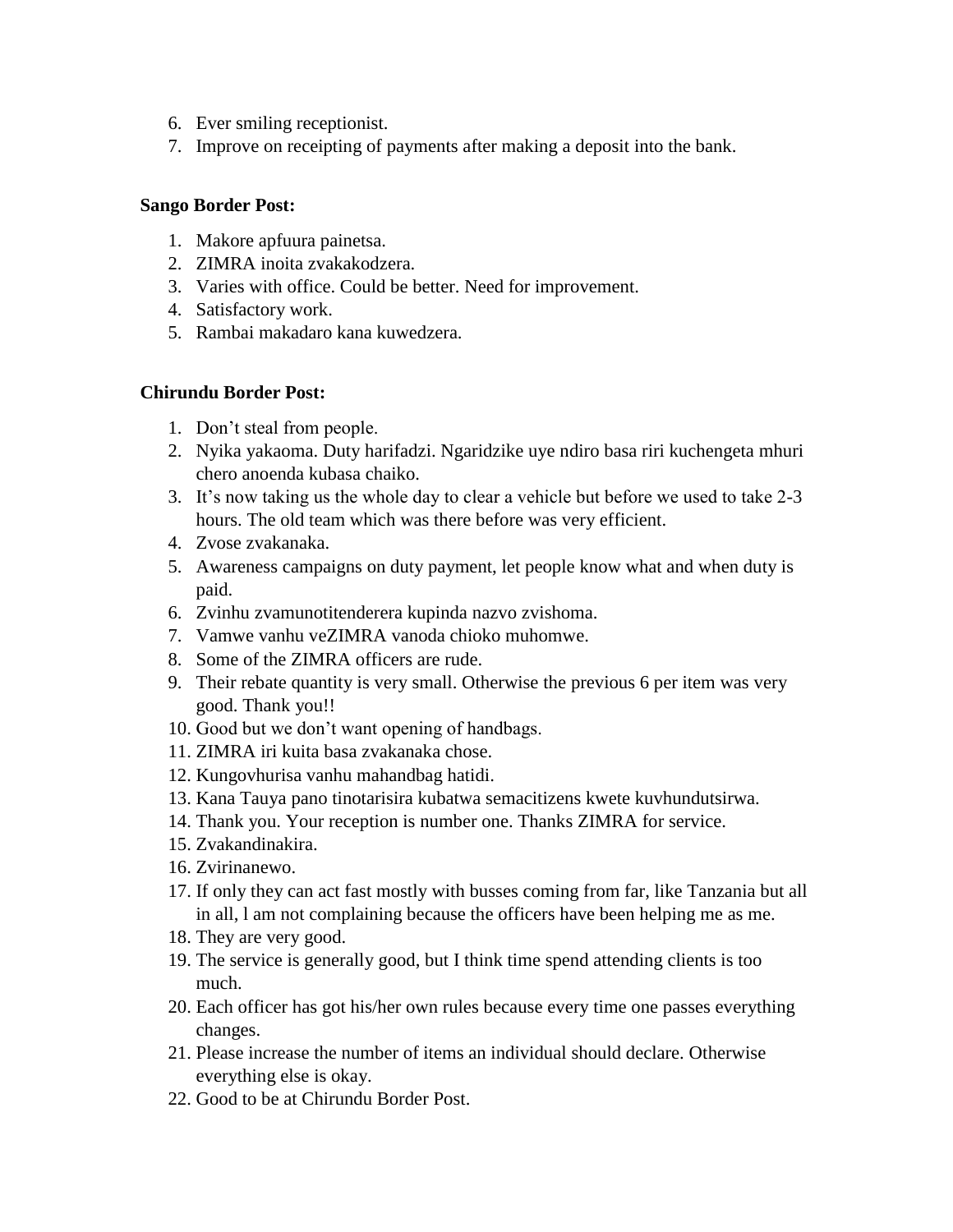- 23. Kuwedzera zvinhu kubva 4 kusvika 6.
- 24. Mutemo wezvatinotakura: 4 zvishoma. Wedzerai.
- 25. Ngavarambe vachitibatsira pasinganzwisisike.
- 26. Ngavaenderere mberi nebasa rakanaka.
- 27. Ngavarambe vakadaro.
- 28. Ngavakoshese nguva vanhu tisafamba husiku.
- 29. Keep it up.
- 30. Munoderedza huwori pamwe nekuchengetedza local industry.
- 31. Zvakanaka.
- 32. Vanoshanda zvakanaka.
- 33. Good.
- 34. There are very good in doing their work.
- 35. Zvitori bhoo.
- 36. Nyaya yemaaddress iri kunetsa kuZambian side.
- 37. They are good.
- 38. Zvakanaka chose.
- 39. Tiri kushungurudzwa.
- 40. Tipeiwo mapamphlets anotsanangura zvizhinji maringe nebasa renyu.
- 41. You are doing good.
- 42. They could improve on speed at main office.
- 43. Vari kuita nomazvo.
- 44. To improve. Generally good.
- 45. Excellent.
- 46. Keep on doing good.
- 47. Endererai mberi nebasa renyu rakanaka.
- 48. Zvakanakisa chose.
- 49. Please you need to keep it up. So that next time you get excellent.
- 50. At the moment everything is good and improving, but just help us with Beitbridge Zim.
- 51. Pano paChirundu hatina dambudziko zvachose. ZIMRA inogona basa kupfuura Beitbridge nekure.
- 52. Apa hapana chekureva.
- 53. Hapana Chakaipa. Zvinofadza.
- 54. Vanoshanda zvakanaka.
- 55. Taking too much time scanning on Beitbridge. They must improve.
- 56. Very poor especially Beitbridge Border.
- 57. VekuBeitbridge vanokundwa basa nevepaChirundu.
- 58. Keep up the good work.
- 59. Continue to be good always.
- 60. Spending hours on the scanner queue while carrying exposed goods like copper, steel etc. I don't think it's necessary.
- 61. Mamwe maloads anongoda kutariswa nemeso pasina scanner kuderedza uwandu hwemota.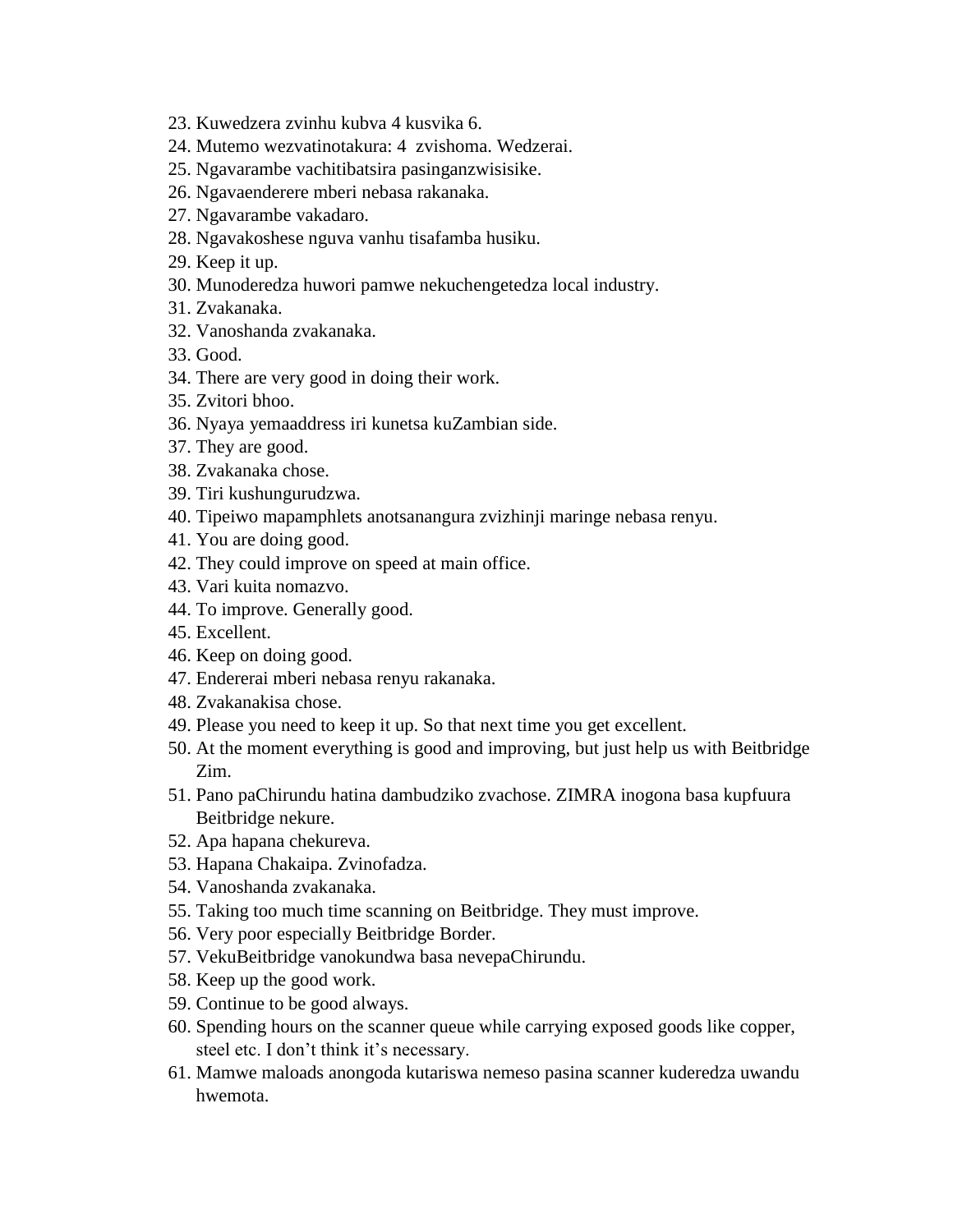- 62. Sometimes we have delays at the scanner by scanning the loads which are not covered like steel, copper etc.
- 63. Keep it up.
- 64. Dai paita anoongorora maqueue kana atirebei. Poitwa chimbi chimbi kuti apedzwe, basawo ritifambire tese.
- 65. ZIMRA officers need more training on their job.
- 66. Just good.
- 67. A well done job.
- 68. Well trained for their job.
- 69. Dai varamba vakadaro nokuti vanogona.
- 70. There is need for improvement on service delivery at the Zambian office at Zim side. One soiled apple will spoil the whole packet.
- 71. Vashandi veZIMRA I salute you with your services.
- 72. Nyaya yekuoneswa moto tichitsvaga mari nekurarama.
- 73. Vanogona basa.
- 74. Vanotigonera.
- 75. Nguva yekuscanner irikutiitira shoma zvikuru sei ukasvika 1:00pm. Tokumbirawo vaite mashifts.
- 76. Vanogona basa.
- 77. Havazive old age panguva yavo.
- 78. Ngavasabata vanhu vanenge vabatisana zvinhu.
- 79. Good service.
- 80. Zvese zvakanaka.
- 81. Hatidi kugarisa nguva tiri paborder.
- 82. We want more than four items.

#### **Gweru Domestic Taxes:**

- 1. Try speed time on your response to query. The channel is too long and takes so much time.
- 2. Positive attitude towards clients.
- 3. Remove civil penalties.
- 4. Can the organisation be more responsive to its clients and adjust to suit their needs?
- 5. The supervisors must respond to all queries in time rather than taking more than 3 weeks and the responds will not be satisfactory.
- 6. You take long to process waiver and tax clearances.
- 7. Supervisor is very slow in responding to letters. We also need ZIMRA staff to visit clients regularly.
- 8. Thank you for your service.
- 9. Queries need to be administered more efficiently.
- 10. ZIMRA should conduct outreach programmes in remote areas and mining areas so as to improve awareness.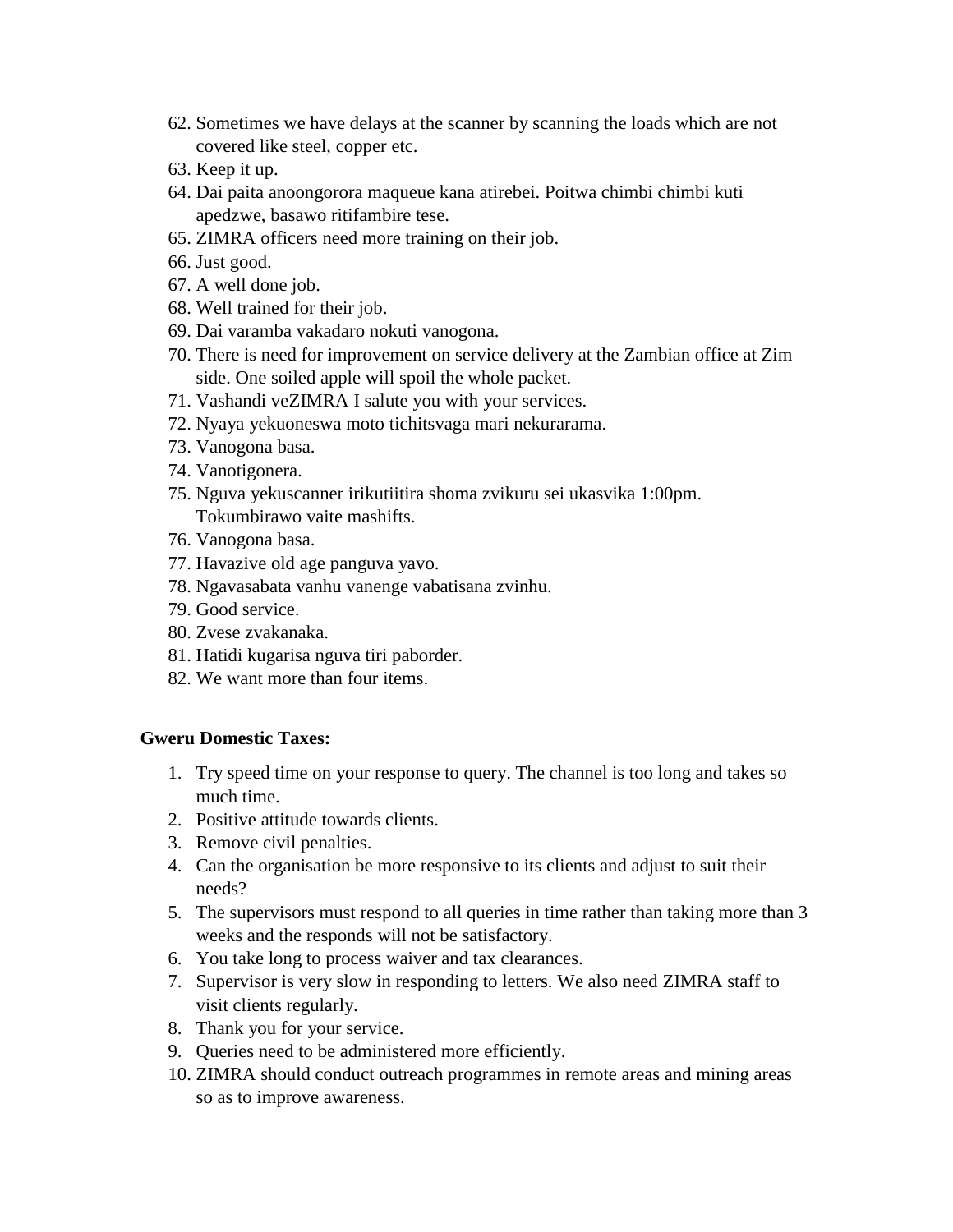- 11. Only after penalties.
- 12. Keep up the good work.
- 13. Yearly tax clearance certificates are good. They save time on keeping on applying.
- 14. Officers are always ready to assist.
- 15. Television and toilet please.
- 16. Reception people should pay attention first before confusing customers. Quick to dismiss clients without paying attention to queries.
- 17. Is it not good to use vernacular on other business to your clients. We need ZIMRA workshops in Gweru.
- 18. Sometimes we get conflicting answers from ZIMRA officials.
- 19. Kuona kuomerwa kwemabhizimisi nekurerutsira mabhizimisi panguva yekuoma, asi tichizogadzirisa kana zvinhu zvichinge zvave nane.
- 20. We request for speedy implementation of e-service.
- 21. Inotibatsira vasina ukasha vanotigamuchira nemufaro.
- 22. Keep it up.

#### **Gweru Customs and Excise:**

- 1. There is poor information online dissemination. Information obtained in Masvingo is not found in Gweru.
- 2. Excellent service.
- 3. The service at this station is magnificent. Keep it up.
- 4. Service at the station is good.
- 5. Generally the service is excellent. The staff is good and service delivery is good.
- 6. I had to do 290 kms just to do change of ownership of a vehicle. This is not justified.
- 7. The service is fair.
- 8. Generally their reception is excellent.
- 9. Good behaviour.
- 10. There are many protocols and offices in registering cars from borders into offices. Once cleared at the border, all business must be conducted in one office.
- 11. It will be superb if the standard is maintained.
- 12. ZIMRA is always on time every time and service is good.
- 13. Services are improving each time.
- 14. So far so good.
- 15. The service is very good.
- 16. Keep the spirit up.
- 17. Keep on doing good work.
- 18. Very good.
- 19. Satisfactory service.
- 20. I was served extremely well, in a polite and efficient manner. Keep the good work.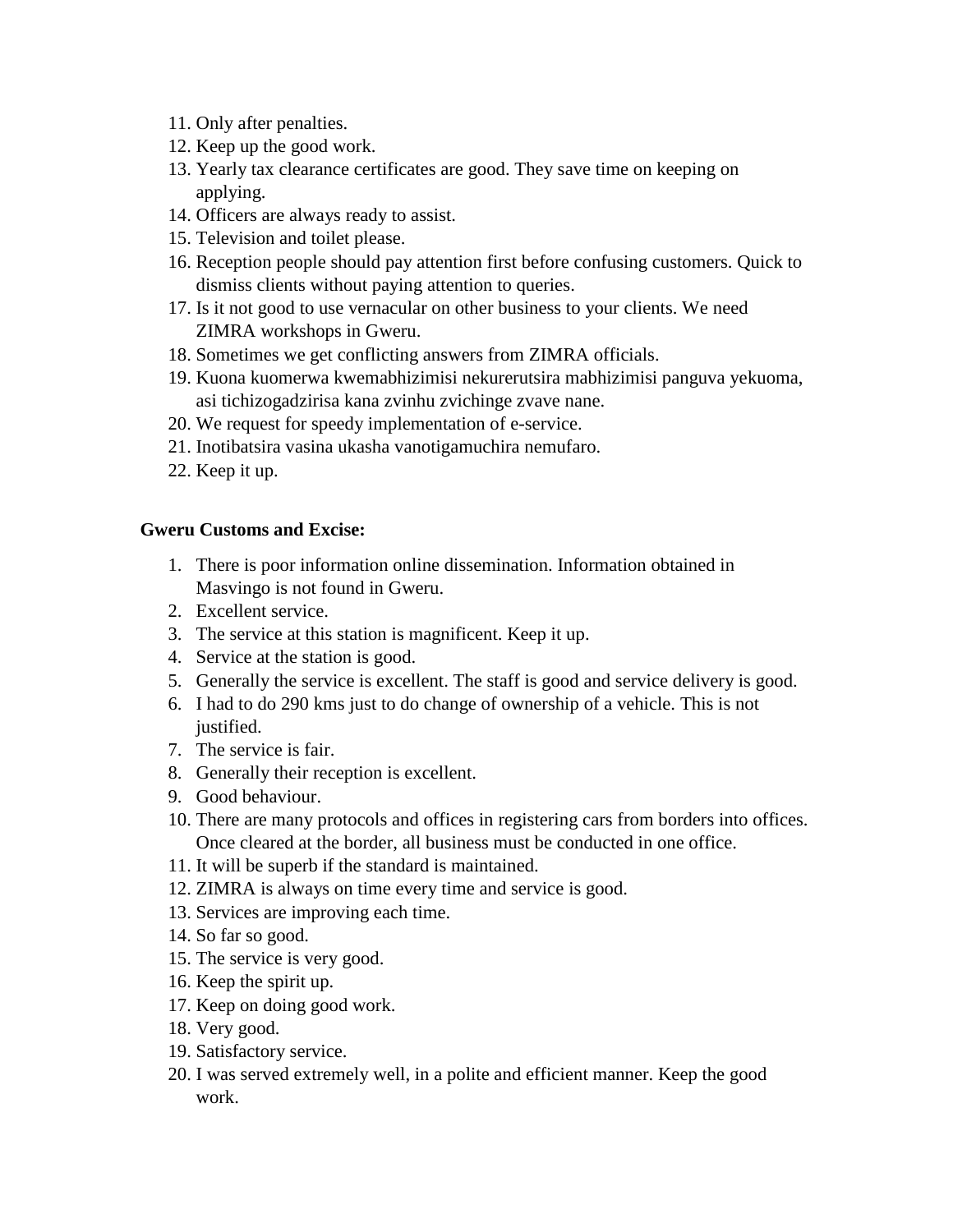- 21. Improve the service on borders where our cars are being cleared.
- 22. Perfect.
- 23. It is a good department overall.
- 24. Dzidziso ngairambe ichienderera mberi.
- 25. Kubatsirwa nenguva pfupi tinokuyemura.
- 26. I am satisfied with the way they serve customers.
- 27. The uniform is good. The office reception at Gweru is excellent but the system at Chirundu is time consuming.

#### **Investigations department:**

- 1. Dzidziso yakapiwa Investigations staff ngaipiwewo kune vamwe vashandi veZIMRA yese. Vanotigamuchira nemufaro. Keep it up guys.
- 2. Beitbridge Port is very very very disappointing. It's like you are in HELL. They treat people like slaves or prisoners of war. They are not friendly. They don't like the customers. They hate the customer. A better way should be found to handle people. They must copy their South African counterparts. My number is 0772 408 172. Very disgruntled!!!!!!!!!
- 3. So far so good. I am happy. Keep it up.
- 4. I am always attended to without undue delays. So I am happy.
- 5. So far so good.
- 6. System of issuing tax clearance certificates is very inefficient. Tax clearance certificates should not expire at the same time so as not to create congestion.
- 7. Have experienced good service at ZIMRA Kurima House. The staff is welcoming and helpful.
- 8. Keep the good work.

#### **Zvishavane**

- 1. They are all good people.
- 2. I am satisfied with the service overally.
- 3. Zimra inoshanda nesu zvakawanda.
- 4. Dzidziso inofanira kuwedzerwa especially kune vachangotanga mabusiness
- 5. Keep up the good work
- 6. I am personal grateful for the assistance I have received on different occasions from Zimra officers

#### **Hwange**

- 1. DPC is slow in other times to respond to documents for mark off.
- 2. Zimra should also maximise the manual way of releasing documents when the ASYCUDA network is down to avoid overstaying of loaded trucks at mine.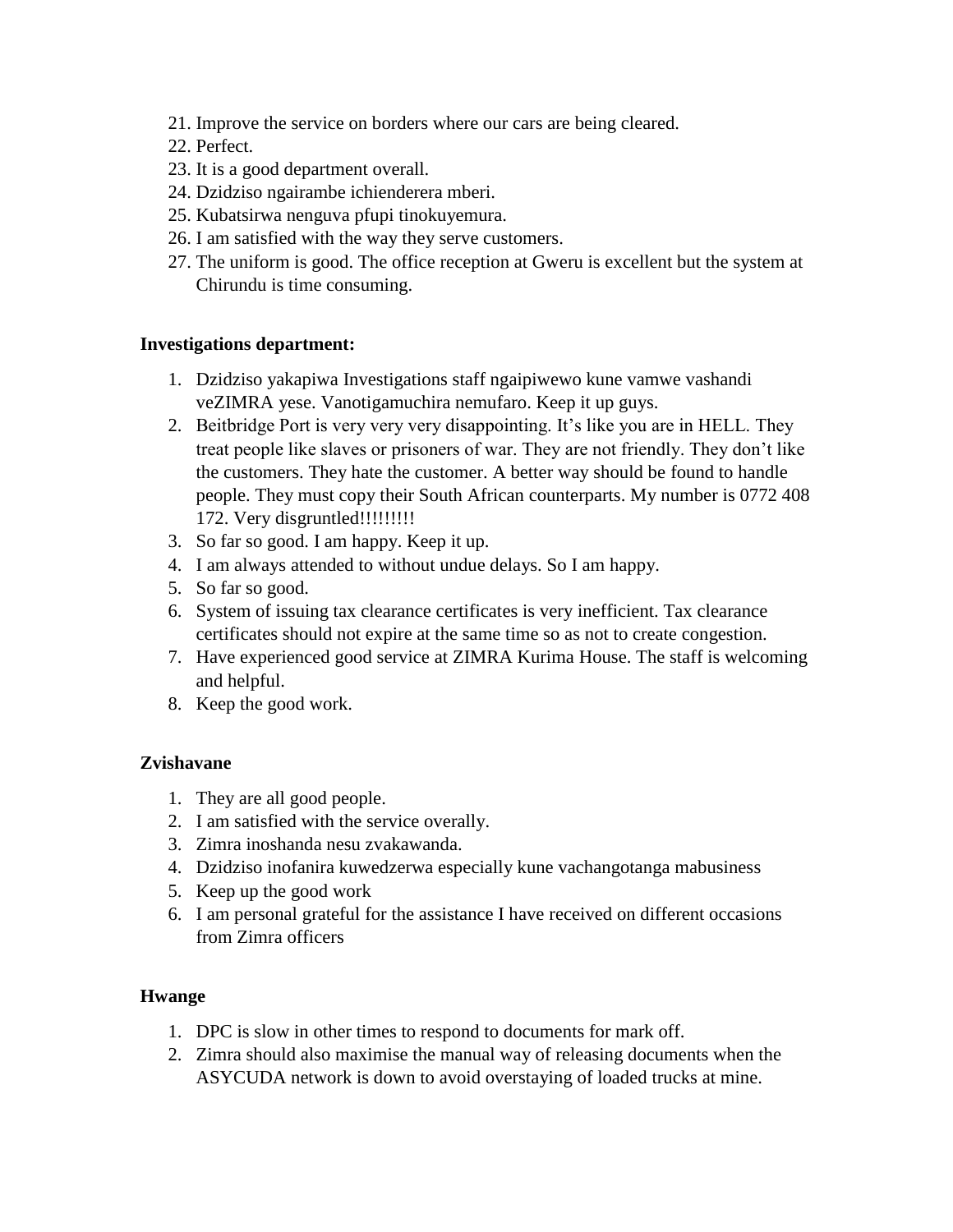- 3. A more reliable network that will lead to a faster delivery rate of export documents.
- 4. Is there any way the customs duty can be reduced.
- 5. Reduce tax heads
- 6. Good service
- 7. Should improve on information dissemination.
- 8. Excellent
- 9. My ratings are based on the first 5 visits I have made so far, I hope the rest will be treated the same.
- 10. Your workshops are enlightening.
- 11. Keep up the good standard
- 12. All is excellent
- 13. Civil penalty in this state of the economy is undesirable.
- 14. At this moment comment reserved.
- 15. Put some disposable cups at the water tank.
- 16. May the good performance continue at the above office
- 17. Lobby government to reduce tax rates both VAT and customs duty.
- 18. Rating as per service overall Hwange office is great service.

#### **Victoria Falls Commercial**

- 1. Excellent
- 2. Good
- 3. Better
- 4. Good
- 5. Should assist clients to the best capability.
- 6. Should fully assist clients to the best of their capability so clients leave satisfied.
- 7. We spend much time without being attended on our queries.
- 8. Excellent
- 9. Zimra is professionally operating
- 10. Zimra is doing good in delivering their services.
- 11. Zimra offices/officers are doing right.
- 12. Well done.
- 13. Keep it up.
- 14. Umsebenzi uyenziwa kulhe.
- 15. Good
- 16. Commercial office needs more officers especially for commercial
- 17. May you please improve CCC's capturing time, thanks.
- 18. Vic Falls Border post clients are complaining to stay longtime.
- 19. Please its time you stop employing baby officers. We need mature officers who are dedicated, determined and committed.
- 20. Employ people who are mature who really need jobs. Management also is an area of concern.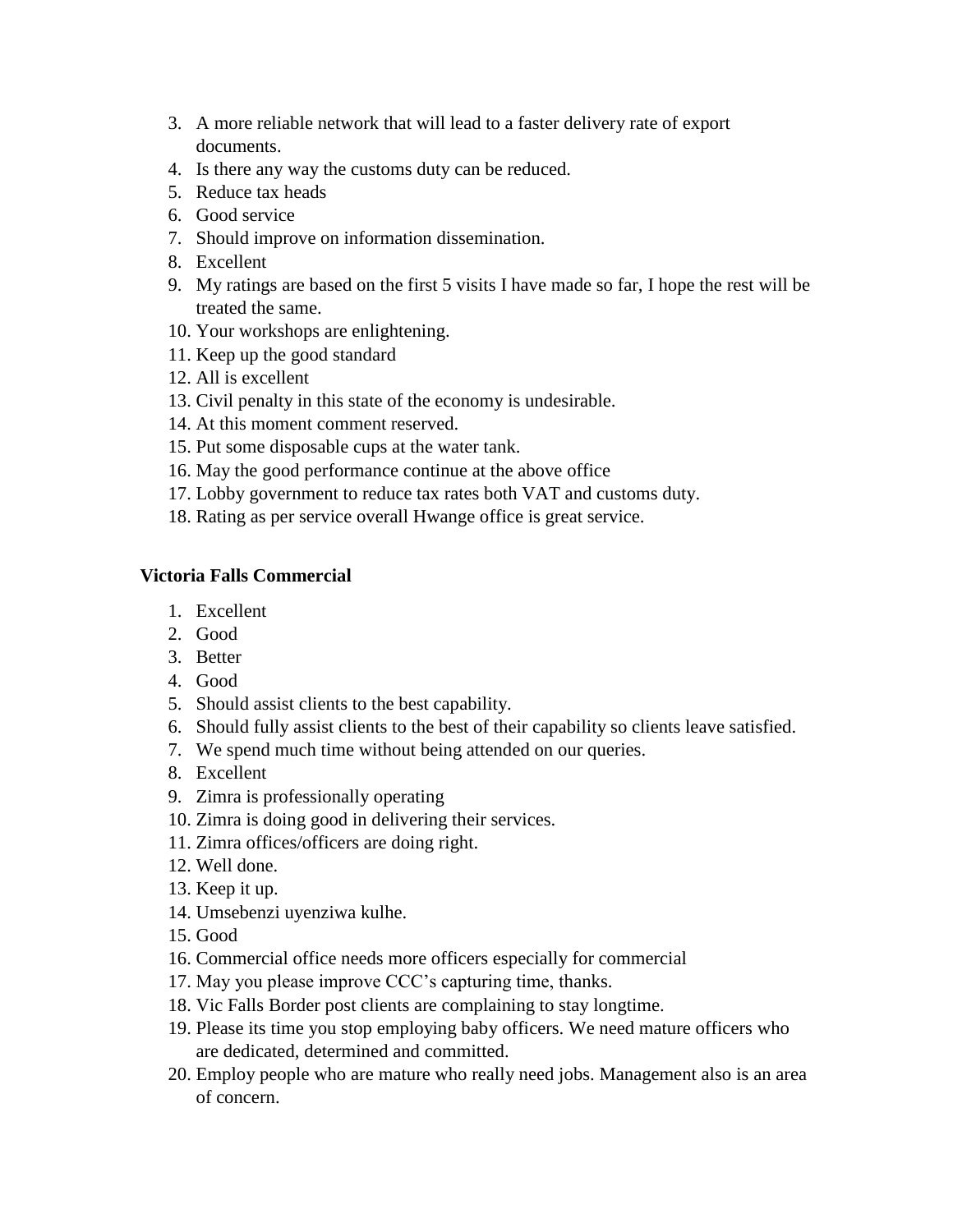#### **Bindura**

- 1. So far so good
- 2. Keep up the good work
- 3. We need periodic seminars
- 4. Good services keep it up.
- 5. Introduce more seminars/training in Mashonaland Central a lot of people need more knowledge on tax issues.
- 6. Zimra serves us in time.
- 7. So far so good
- 8. We are happy with the service so far.
- 9. Should not select clients or discourage them.
- 10. I am happy with Zimra service.
- 11. Good customer relations.
- 12. I am satisfied with the services I get from Zimra Chinhoyi. Thank you for your services. Be blessed.
- 13. Please respond to issues in time.
- 14. Responding of letters for example waiving of penalties is now slow.
- 15. Ngavarambe vakadaro.
- 16. Zvese zvakanaka.
- 17. Nguva yekutorwa kwe tax clearance haifadze nokuti dzimwe nguva you spend the whole day here. I think something must be done when it comes to time for ma tax clearance.
- 18. Demystify taxes as mush to improve revenues.
- 19. Vashandi ngavapiwe ruzivo rwakakwana rwebasa ravo.
- 20. There is room for improvement.
- 21. Tax clearance from Chinhoyi are a problem as they take time to be processed.
- 22. We have been helped a lot to understand taxation especially by Mr Chiradza.
- 23. Keep it up with your service.
- 24. Keep it up Zimra you are doing well to us.
- 25. Impressed because they demystified tax obligations to my organisation.
- 26. Good officers' attitude.
- 27. Officers looking good.
- 28. Everyone tries their best to help.
- 29. You are good Zimra.

#### **Victoria Falls Domestic Taxes**

- 1. Overall I have no issues with Zimra and find the officers pleasant
- 2. Improve on processing and not request returns twice from a client.
- 3. Dai zvaigona kuti hofisi iwane masimba mazhinji kwete kuzomirira kuti Harare iti ' go ahead' pane vimwe.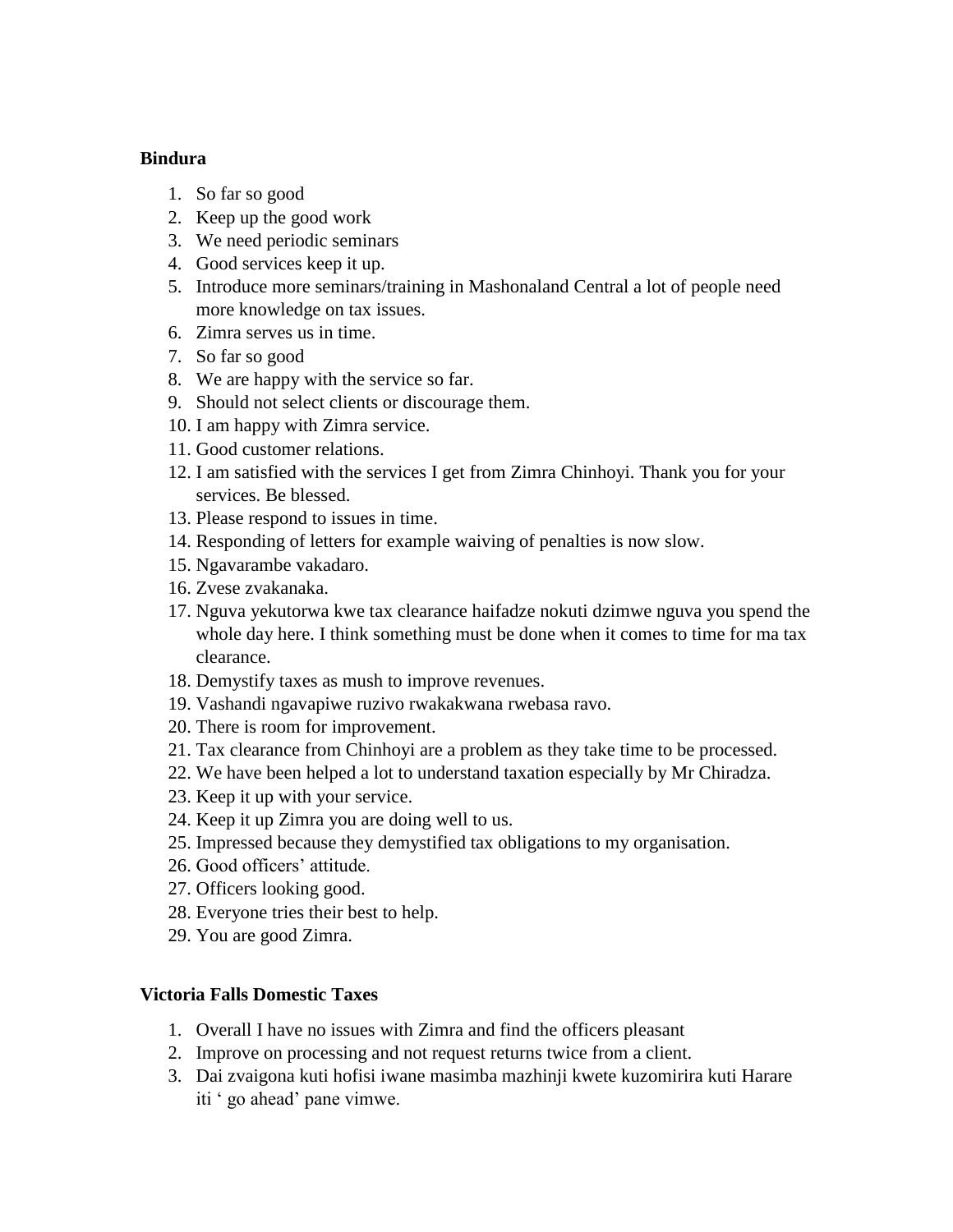- 4. Staff always ready to help
- 5. Good work.
- 6. Keep the job up.
- 7. Can you please increase the number of people who can be signatories.
- 8. During audits Zimra officers should also take time to study the information of the client and not assume things which are not.
- 9. To have more workshop within the community.
- 10. Zimra workshops have empowered us as an organisations.
- 11. Not please with misposts made by Zimra then the burden is put on clients.
- 12. Their job is done in good gratitude and very excellent.
- 13. Zvakanaka chose.
- 14. Put a reception and a receptionist.
- 15. Rambai makadaro.
- 16. Can we please have a person to work in the reception area full time. Your offices are too small and crowded no ventilation.

### **Beitbridge**

- 1. Please note unnecessary form 45 and queries section must improve.
- 2. Offices are excellent, staff overworked but pleasant and penalties too harsh
- 3. Keep up the standard
- 4. Can you improve by providing micro-phone at each table for suggestions
- 5. We would appreciate more speedier responses for issues like amnesty responses and it is also a pain to be asked to produce old remittances.
- 6. Appreciate if they stamp ITF16 copies.
- 7. Thank you for an informative workshop.
- 8. Zimra inoita basa rayo nemazvo.
- 9. Nyaya yema vendors asiri pamutemo seku Bubi vanobika sadza pamhiri peroad inoda kugadziriswa.
- 10. Keep up the good work
- 11. The reception was very friendly.
- 12. I wish they keep up the good standards
- 13. Service is good
- 14. We need a generator in case of power cuts off please.
- 15. The office is too small. Some cases need confidentiality.
- 16. Zimra should handle clearing clients and transporters as they support their business.
- 17. Use of phones whilst at work.
- 18. There is need to improve the turnaround time of processing documents.
- 19. The ASYCUDA system terminate shortly after log in. kindly resolve the system to take 30 minutes- 1 hour before terminating itself.
- 20. Bravo
- 21. Good at all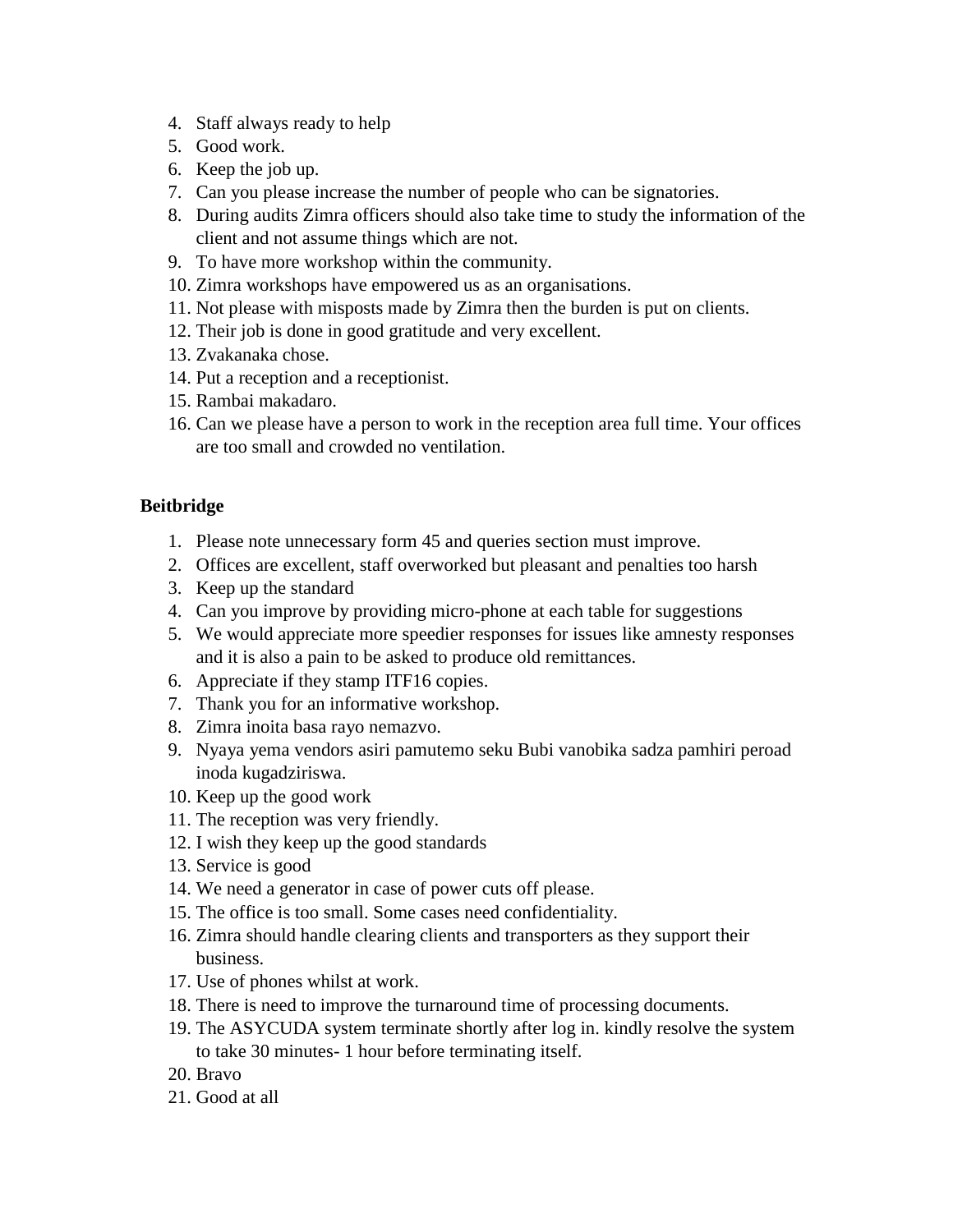- 22. Please improve on service delivery for better turnaround time.
- 23. Improve the attitude to clients.
- 24. Decisions by Zimra are made without consulting stakeholders.
- 25. Officers serve you when they receive a bribe.
- 26. Everything is good

#### **Kurima House Debt Management**

- 1. I can say Zimra services are good and some of the Zimra officers are very poor to us customers.
- 2. Good
- 3. Served well for sure Zimra is here to serve.
- 4. Services are now improved a lot and an alignment to the core values is appreciated.
- 5. Debt management very helpful.
- 6. Offices are a bit overcrowded, privacy and confidentiality issues can easily be breached.
- 7. Elevators should be repaired.
- 8. Please respond to issues on time.
- 9. We need statements monthly.
- 10. Improve your office space
- 11. Service your lifts as demand is high.
- 12. Some of the managers are very emotional when dealing with clients. And you preach we are here to serve.
- 13. Some officers and managers get personal.
- 14. Zimra should improve on tax clearance, too many signatures.
- 15. Other offices are excellent to work with only one office with officers who are bad to work with.
- 16. I don't think Zimra is fully aware of the environment businesses are operating in. taking part in business expos and conferences can improve officers' knowledge of business opportunities and the environment.

#### **Harare Airfreight – Customs and Excise**

- 1. I can see changes on most of the office very keen to improve keep it on
- 2. Give them more computers.
- 3. Good services all the times
- 4. They should improve on their system.
- 5. Lady officer at customs & excise reception excellent and the knows her job, besides myself being a lady she is good to all customs.
- 6. Everything is great except that they should contact the owners of the goods on time.
- 7. Please not that your system is very poor always system down it not good for work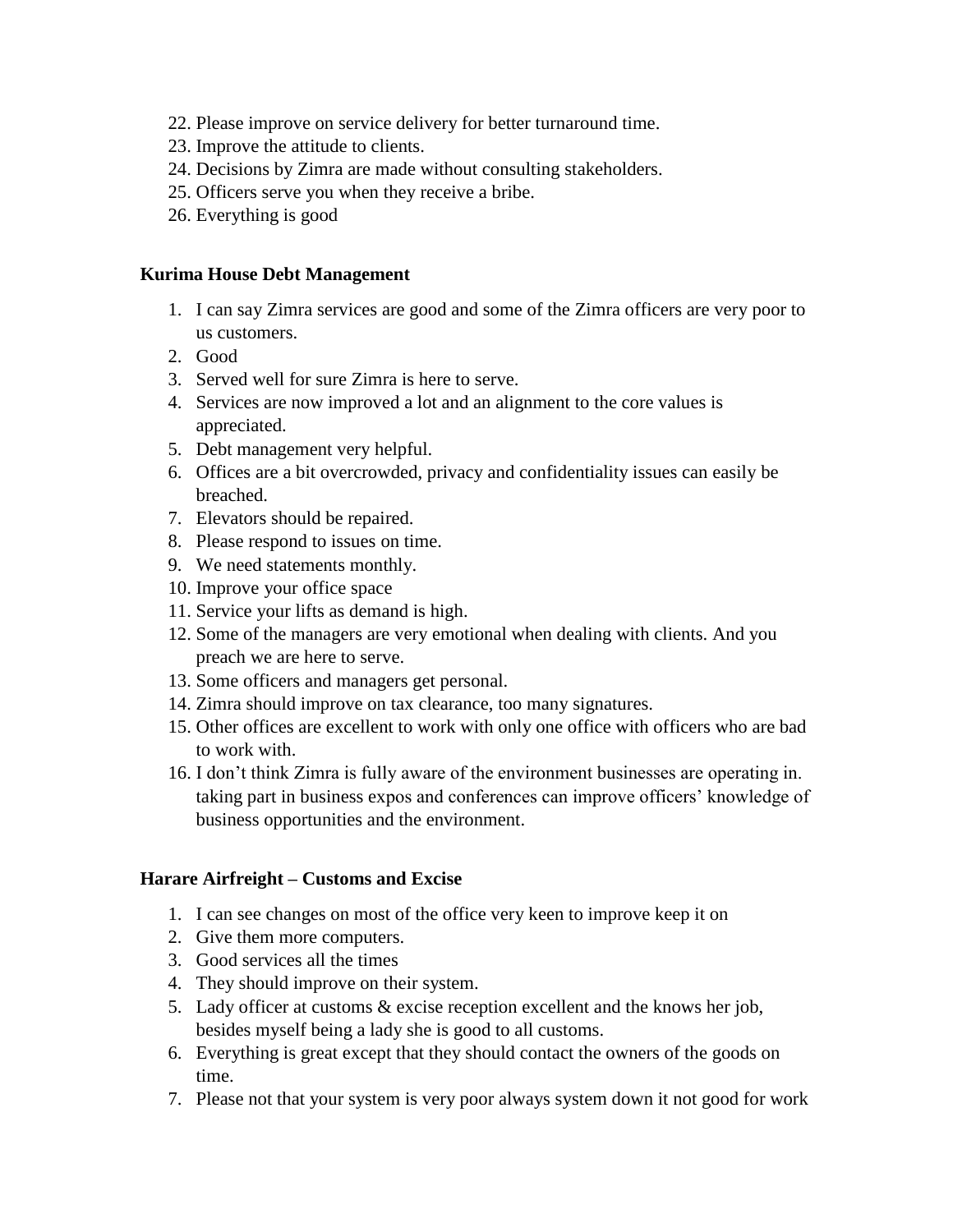- 8. Officers at this port are a marvel to work with their job knowledge is second to none, keep it up guys.
- 9. Impressed by your website.
- 10. Everything is good but vehicle duty is very high and at Beitbridge border is very slow.
- 11. Most of the officers lesson to queries and suggestions so I would say its excellent service. Keep up the good work guys.
- 12. Keep it up Zimra.
- 13. Well done.
- 14. Zimra officers are doing work
- 15. Always good
- 16. Always good
- 17. Only the system is bad sometimes.
- 18. Improve on turn around period.
- 19. Add more computers
- 20. Keep it up.
- 21. There is room for improvement in your services
- 22. Well done.
- 23. Good work Zimra doing a good job
- 24. The system is slow
- 25. Zimra system mostly up and down.
- 26. Keep up the standard we are pleased.
- 27. Please can you improve on your system.
- 28. They are very good in talking however we are human beings mistakes can be there
- 29. Zimra should help the business world in as far as giving a lasting solution to system challenges.
- 30. Well done.
- 31. Keep it up.
- 32. Please not that your system is very poor urgently upgrade it systems down is not good for work.
- 33. Perfect.
- 34. Always good
- 35. Very good but system is very low
- 36. Always good Zimra officer's attitude very poor.
- 37. Some of the Zimra officer's attitude is very poor

#### **Kurima House Audits**

1. Generally it depends on the issues involved and the officers attending the case sometimes one is given conflicting information by different Zimra sections on one issue.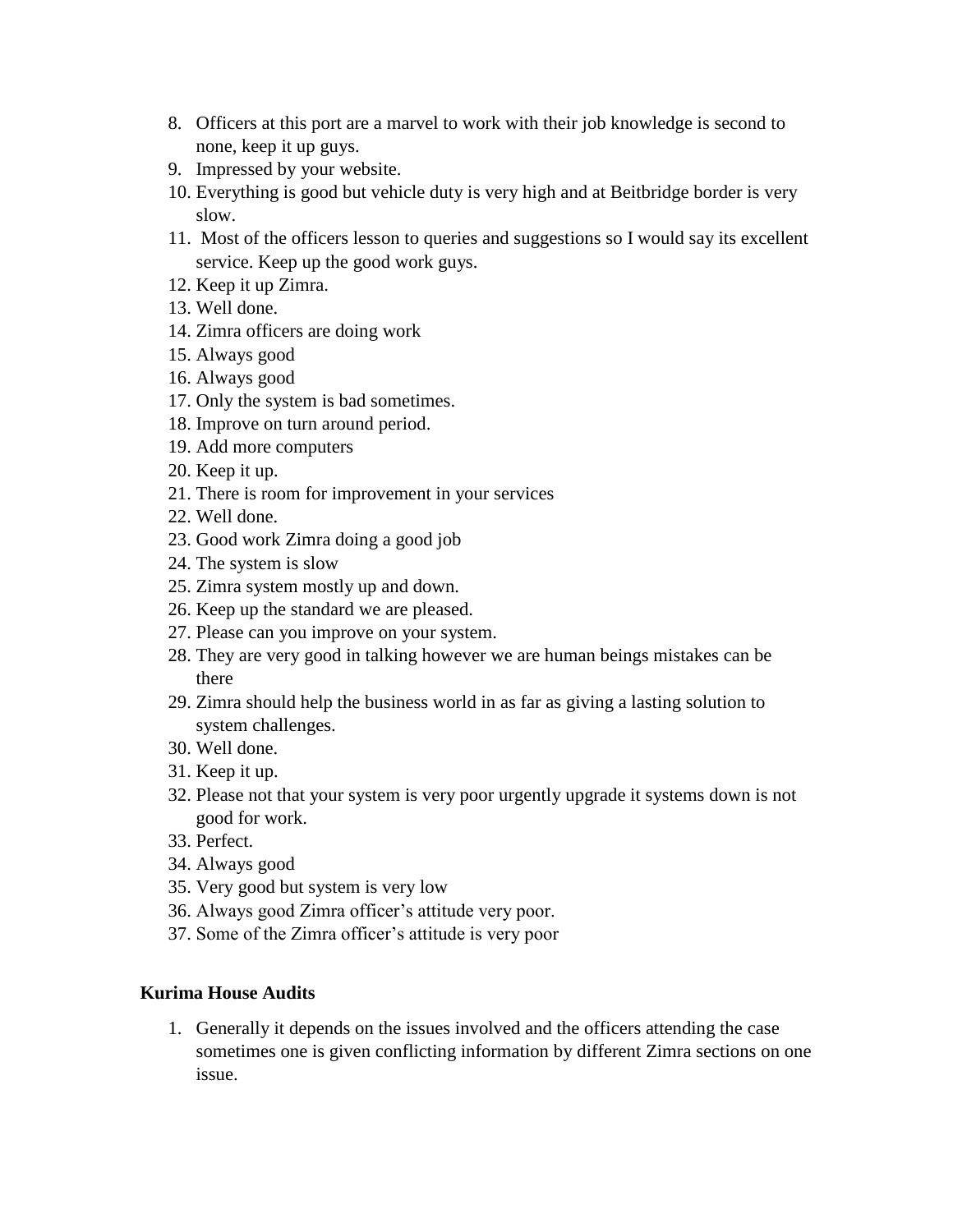- 2. There is need to improve on recording of receipts into accounts to avoid errors and mistakes.
- 3. Switchboard should improve answering incoming calls. There are delays
- 4. Itai kuti ma tax ageneratwe through computer assessments.
- 5. Generally speaking you have improved a great deal.
- 6. good help and performance
- 7. I only spent 5 minutes when I was being served , please keep it up
- 8. Good
- 9. Some officers are not helpful at all but most of Zimra officers are good.
- 10. Awareness campaigns are needed especially with information dissemination.
- 11. Excellent serving from Zimra officials.

### **Kurima Client Care Unit**

- 1. Always do their service on time second to none
- 2. Period for assessment should be a week.
- 3. Some officers are mean
- 4. I wish you could improve on the speed of clarification, verification of deceased estates.
- 5. There is need to change attitudes by some officers as well as service turnaround and wasting time.
- 6. Files referred to master of high court are taking years. May you please rectify the situation is well business partner numbers
- 7. Vanoshanda basa ravo nemazvo
- 8. Estate transfers which are exempted from CGT take too long to process and the process of opening files is too long most of the time notwithstanding the obvious fact that the seller needs sale proceeds urgently and so any delays prejudices him.
- 9. The CCU office notwithstanding the volume of traffic were very patient and helpful. thank you.
- 10. Maintain the standards because we are guaranteed efficiency everytime we visit your offices.
- 11. Satisfied
- 12. The service is above excellency.
- 13. There are a lot of areas with untapped revenue collection.
- 14. Bvisai ma penalties hai kubanzi kwakaoma anhu woye.
- 15. Gadzirisai zvinhu zvenyu system inogara ichidhakwa
- 16. Some of your staff are not welcoming to clients
- 17. Refreshments and office setup is very poor
- 18. Pane mukana wekuwedzera
- 19. More need to train your staff in customer service. I have noted that your staff have knowledge only in their specific job areas. They are not conversant with other areas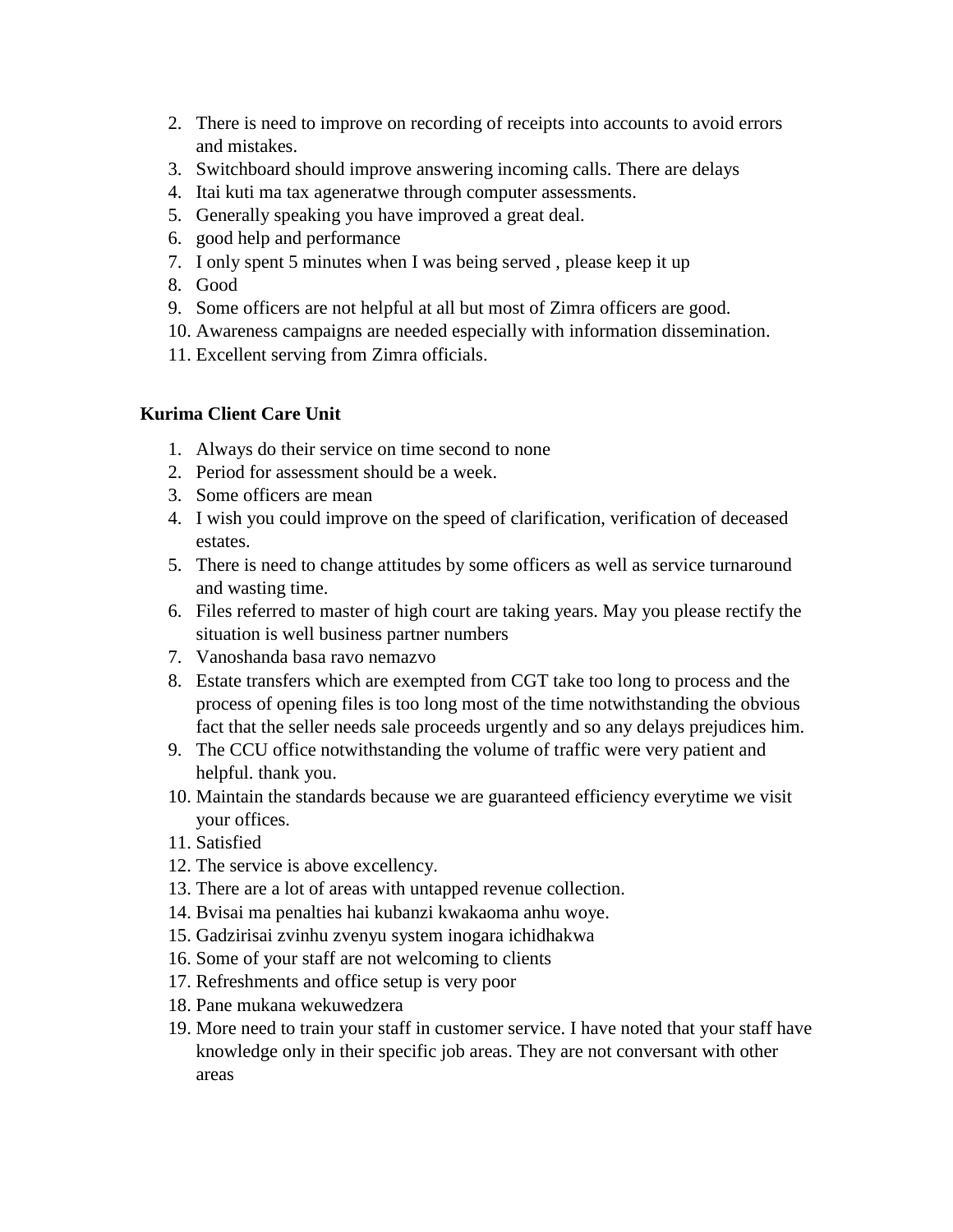#### **Kurima Registry**

- 1. At first they treated me as if I had the how yet not, they treat people like liars.
- 2. Your questions are too general hence compromises the answers
- 3. Zimra rarely seems willing to commit to writing answers to queries.
- 4. Introduce online payment
- 5. Generally its good
- 6. For me its good only VAT section needs improvement
- 7. At times one is rereversed from one office to the other thereby wasting too much time spent in here
- 8. If the response time for letters and other correspondence can be shorter the better because other offices take long to respond.
- 9. The reception is pretty good, though need to improve information accessibility to clients
- 10. Its partly good
- 11. Improving on awareness on all Zimra taxable income. Some things we only know after audits.
- 12. Hantshi konke kulile
- 13. The time we spend at reception is too much sometimes there is no one to sign our bank advice notes.
- 14. Vamwe havazive asi zvimwe vanopedza nguva nezvisina basa. mamwe ma offices haadi kuita basa rawo . topedza tapindira nezvisinei nesu. Kufanana kuenda ku TRN ibasa renyu.
- 15. Response is very good
- 16. The informal sector is too reluctant to comply. Your presence is needed for purposes of education and revenue collection.
- 17. Kupindura tsamba kuri kunonoka
- 18. Wanhu ngawawedzerwe registry office is short staffed.
- 19. Mimwe mitemo hatiyizive vamwe havatitsananguriri.
- 20. Consolidation of services that are routine and related plus e-filing

#### **Kadoma Domestic Taxes**

- 1. Electronic services long overdue
- 2. Excellent work
- 3. Continue the good job
- 4. Keep it up Kadoma guys
- 5. For people to respect your operations help them understand the benefits of paying taxes by addressing it during seminars.
- 6. To improve information dissemination please have more seminars or make flyers that give brief information on Zimra operations.
- 7. Keep on maintaining professionalism
- 8. Continue with good information dissemination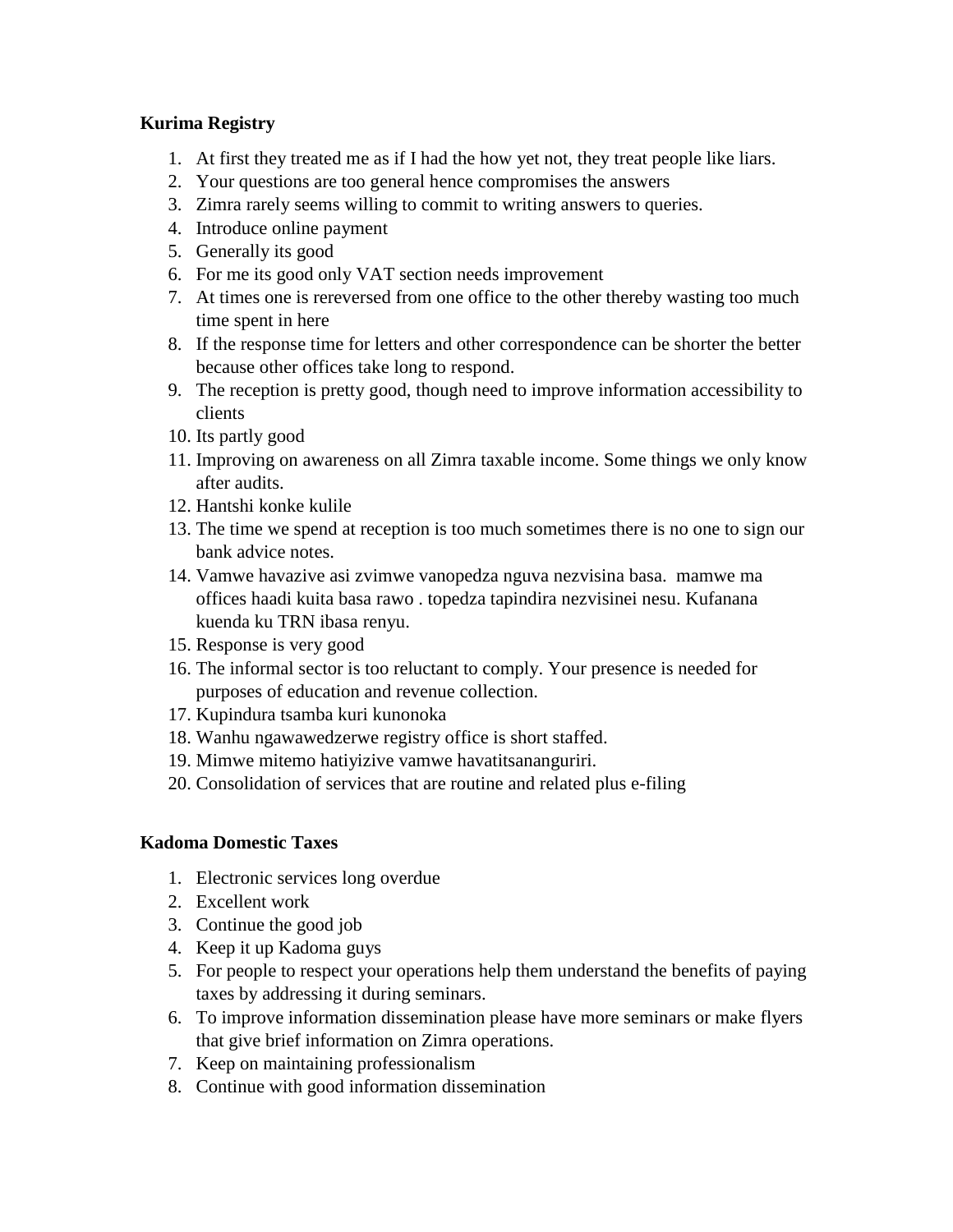- 9. So far so good.
- 10. Keep it up
- 11. To educate people on payments to customs
- 12. We would like to have workshops and awareness campaigns
- 13. To educate people about payments to Zimra
- 14. Keep on doing the good job

#### **Kadoma Customs**

- 1. Good work to be continued
- 2. Satisfactory
- 3. Keep higher
- 4. Some questions are difficult to answer as service rendered differs from one individual to another. Some officers are professional whilst others are very difficult to deal with.
- 5. Excellent service from customs officers.
- 6. Toda kuwana nguva yekudzidziswa

#### **Kariba Office**

- 1. Zimra officers are friends and friendly in business.
- 2. Everything is ok
- 3. Its ok
- 4. Doing good all the time
- 5. Their service is good
- 6. Need TV for clients while waiting to be served
- 7. Good communication skills
- 8. Please have an office in Nyamhunga area
- 9. Zimra ngaitibatsirewo kuti kana munhu achitengesa zvinhu zvake zvishoma ngavanzwe tsistsi vasamutorere.
- 10. Nice new chairs
- 11. They must keep us with information and updating us with new developments and workshops]
- 12. More workshops
- 13. The Kariba Zimra team keep up the good work, good relations
- 14. The service is ok and the staff is friendly
- 15. I appreciate the services keep it up
- 16. Zimra dai yashingirira zvikurusa kune vekumatemba, neve fish nekuti vose vanoita business asi vasina ku register ku Zimra, only vemashops and tuckshops ndivo vari kufambira kunzi vanenge vachi register why? Tese tiri mu business
- 17. Business with Zimra is rather one sided-we don't really get any 'service' from Zimra –they just collect money frm us whether we have made any or not
- 18. Keep on doing a good work.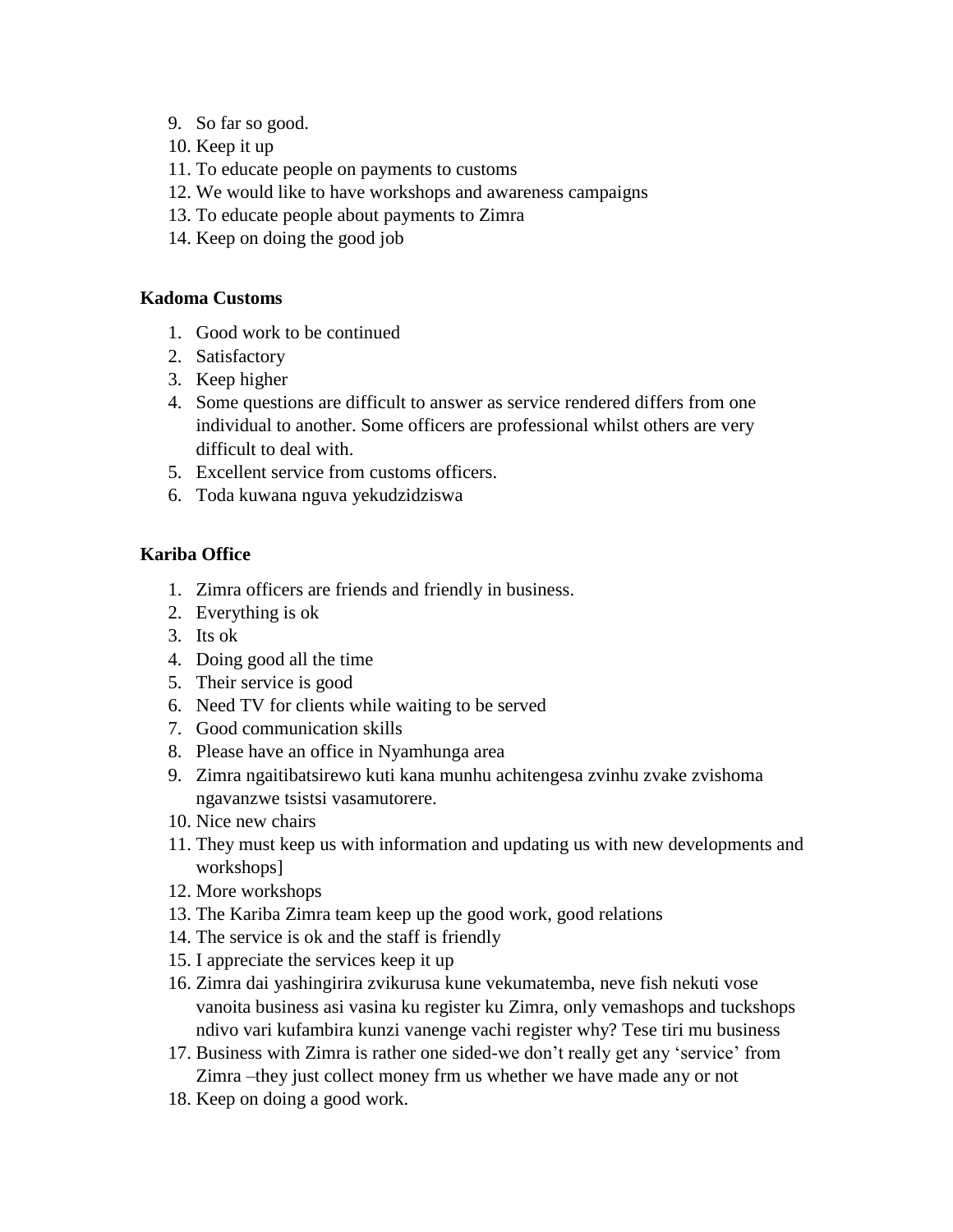- 19. Keep it up
- 20. I am very happy with everything so far
- 21. I think the officers have got a weakness at coming back to clients when they promise to come by email or phone their promise is not trustworthy
- 22. Very helpful
- 23. Everything is fine about customer care
- 24. No problems always polite
- 25. Generally good
- 26. Very efficient all the time

#### **Masvingo Customs**

- 1. Rambai makasimudzira mweya uyu wemashandiro enyu
- 2. Pa border munobhowa hamushandi tinotora nguva huru tiripo especially Beitbridge.
- 3. Ndinonyanyofara nemabatirwo andinoitwa pose pandinosvika kumahifisi ezimra, rambai makdaro
- 4. Vashandi venyu vanofarira basa ravo. Dai vakasachinja
- 5. Vasikana vacho vanodadisa
- 6. Rambai makadaro
- 7. Vashandi ngavapfeke maI.D Number kana mazita avo panhumbi dzavo
- 8. A well organised organisation which executes duties professionally, keep it up.
- 9. Bamkela abantu kahle njalo baziphethe kulhe kakhulu
- 10. There is no money Zimra is charging. Reduce rates, this time is hard on the economy side.
- 11. Zimra officers are doing excellent job in educating us clients about new legislations ammendments
- 12. Tinobatwa zvakanaka chose
- 13. Vashandi vezimra varikuendza nepavanogona kuti pakurira mitemo mitsva
- 14. Officers are competitive enough, service delivery is good]
- 15. Tinotenda nebasa renyu
- 16. Ndabatwa nekubatsirwa zvakanaka
- 17. Tinotenda nebasa rakanaka ririkuitwa nebazi re Zimra
- 18. Pakubvunza mibvunzo munotyityidzira vanhu
- 19. Ndinoti zvirambe zvakadaro
- 20. Phambili nge Zimra
- 21. Izisebenza zisiphatha kahle
- 22. Officers are quite good at their job, well done.
- 23. Good service
- 24. Tinotenda nekubatsirwa kwedu
- 25. The officers are helpful
- 26. Good service only high values for motor vehicles
- 27. Zimra officers are offering excellent services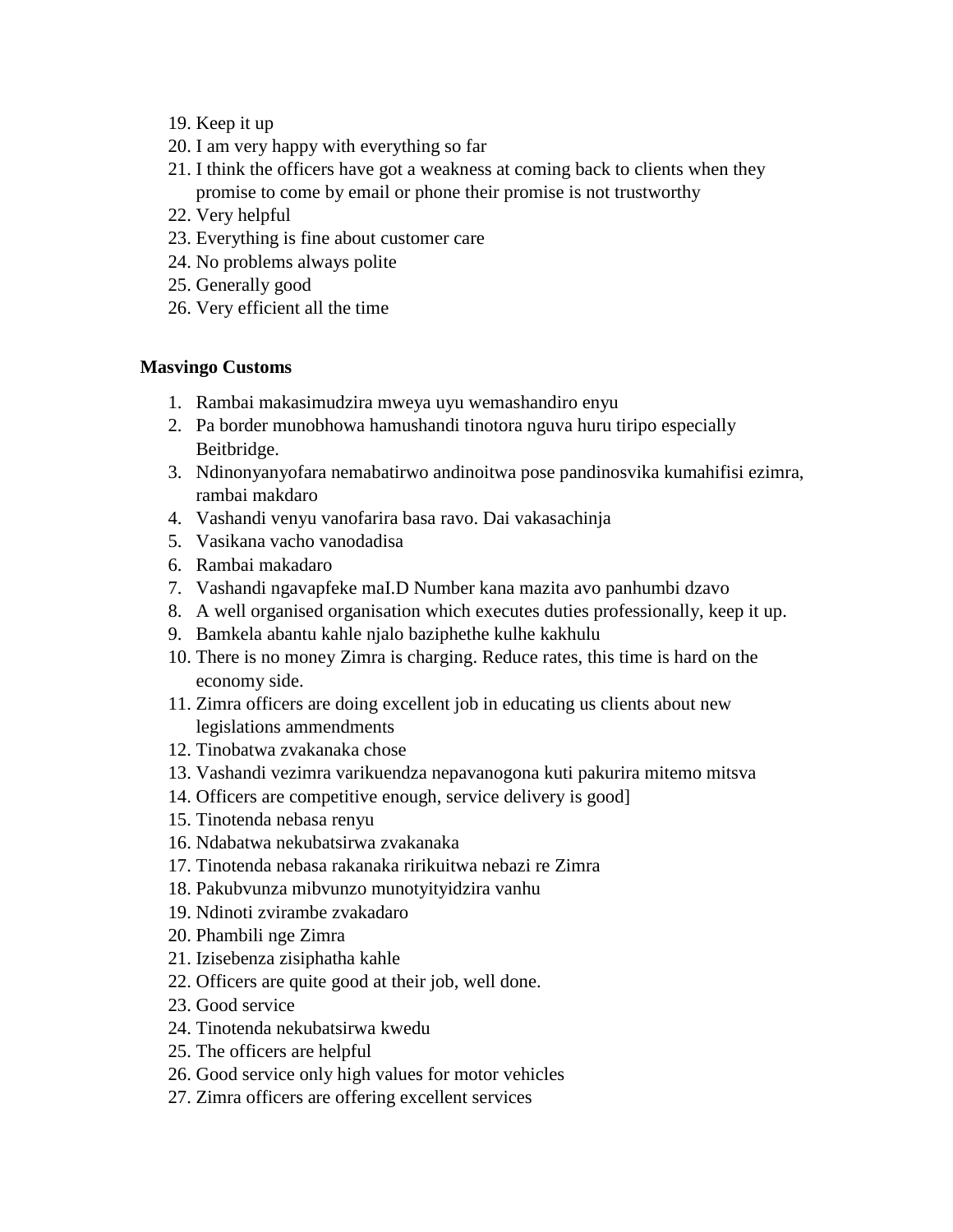- 28. Good service
- 29. Kuhle njalo
- 30. Vanogara basa ravo zvikuru
- 31. We received a well reception
- 32. Service is good
- 33. Vayasebenza sibili

#### **Masvingo Domestic Taxes**

- 1. Keep up the service I am personally impressed.
- 2. Ndinotenda nekubatwea zvakanaka kwandaitwa
- 3. Service is excellent
- 4. Ma penalties enyu akawandisa USD harisi kubatika
- 5. Vashandi ve Zimra vanotambira nekugadzirisa zvaunoda
- 6. Sometimes you are told different information which contradicts leading to poor service delivery. Officers are not well versed with their work
- 7. Zimra officers should improve on appreciating the differences in the knowledge that the public has pertaining tax issues and be more patient and educative
- 8. Keep up the good standard
- 9. Filing yema returns mumafiles e Zimra yakasarira. Unonzwa vashandi veZimra vokufonera kana kunyora tsamba vachiti hamuna kuunza return. Wotozouya ne copy asi iwe uchifunga kuti ndakatopedza basa. Ngapagadziriswe ipapo.
- 10. If company is facing penalties, inform early not letting heavy accumulation of funds,
- 11. Munogonesa basa
- 12. Served in good faith
- 13. Please look into the issue with CBZ Bank, payment is difficult through them
- 14. Zvakanaka
- 15. The help desk is well manned
- 16. Peak period-paye, VAT please may there be more officers
- 17. Keep up the good work
- 18. Most individuals are extremely good and helpful except a few with an attitude problem
- 19. The serving efficiency varies with personnel
- 20. To improve on employee turnover rate, it is affecting us negatively
- 21. Information to persons of a non-financial background should be disseminated in a user friendly manner.
- 22. Keep it up.
- 23. Good service
- 24. Thank you for the excellent service

#### **Charles Prince And Harare Airport**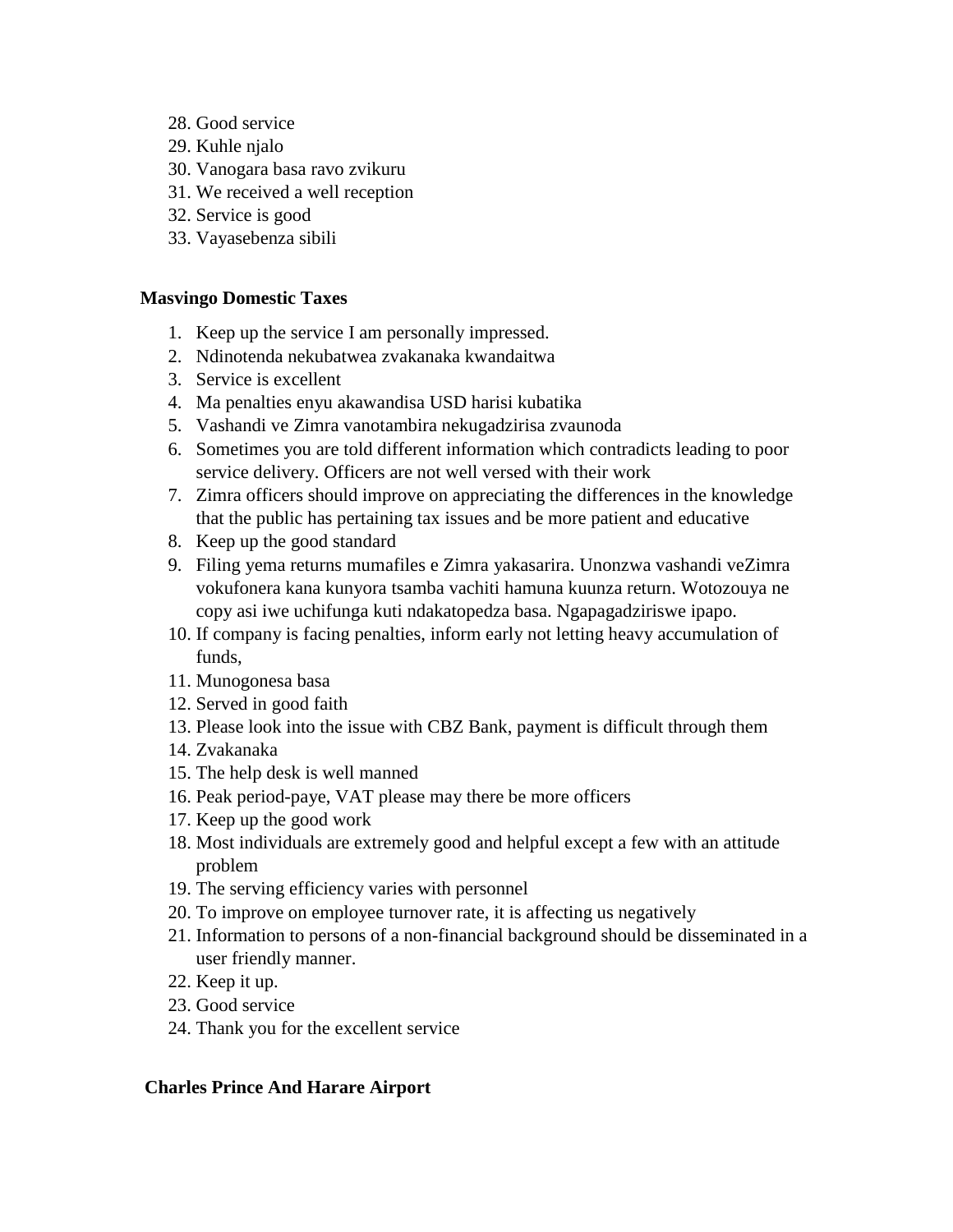- 1. Fair job improve on facilities
- 2. Rates used to import goods are too high
- 3. Neat airport
- 4. Rates are too high to import goods for business
- 5. Keep it up Zimra
- 6. Clean counter
- 7. To deploy more officers at ports of entry and exits
- 8. All was good
- 9. Excellent job
- 10. the x-ray machine has really helped fasten the service
- 11. Very transparent
- 12. We hope Zimra officers maintain this good standard to inconveniences. We hope to get this communication system all the time
- 13. Great service all the time
- 14. I was served with courtesy and response was very quick-keep up the good work
- 15. They are fair sometimes, am a frequent traveller am quite happy with their service
- 16. Keep it up good work Zimra
- 17. I think they need to find a fine balance and treat people with respect
- 18. They should be far to both black& white and should search everyone the same
- 19. Good communicators
- 20. Zimra at airport are very friendly and efficient
- 21. I think everything is perfect
- 22. Zimra personnel at the airport have become very professional and they should keep up the good work.
- 23. Keep up the good work, your staff is highly trained
- 24. Satisfied customer, keep it up
- 25. If a traveller has got one bag it's better to be vetted than to wait for the long queue to be scanned
- 26. Import of goods' rates are too high
- 27. Do better on searches
- 28. Good service at the airport

# **Harare Central Sorting Office**

- 1. The service delivery is very good but the Zimra offices are very cold
- 2. Update to real time tracking of parcels –saves time
- 3. Give clients full details on charges
- 4. To improve on P/E's
- 5. Friendly staff very efficient
- 6. I enjoy their service
- 7. Consider communicating with clients when their items are charged duty
- 8. Good service but it's cold in here
- 9. The service by service Zimra is recommendable, keep it up